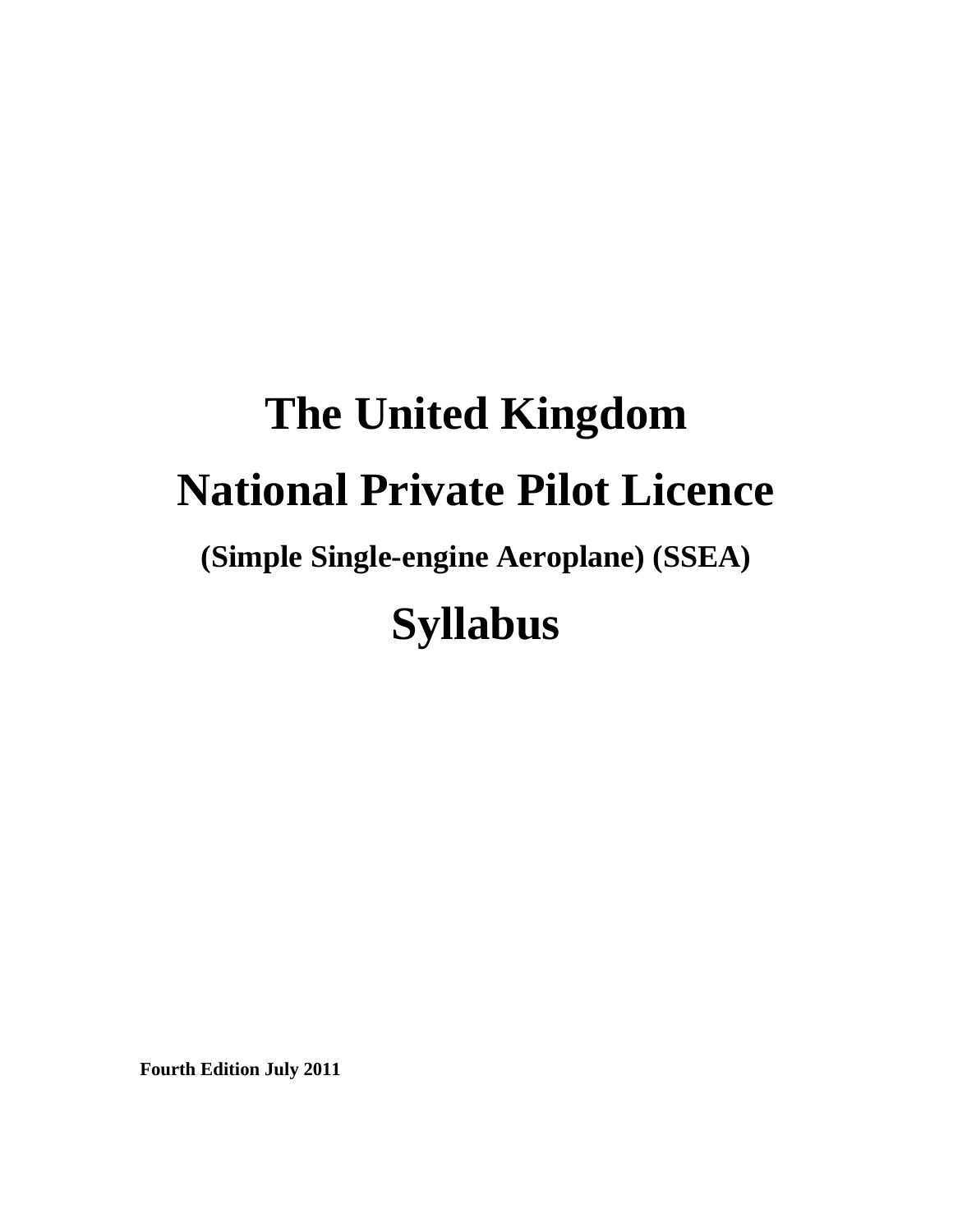# **Accepted AOPA Syllabus for the UNITED KINGDOM National Private Pilot Licence**

(Simple Single-engine Aeroplanes)

| Contents                                                                       |                                                                                                                                                                                                                                                                                                  | Page No.                                                      |
|--------------------------------------------------------------------------------|--------------------------------------------------------------------------------------------------------------------------------------------------------------------------------------------------------------------------------------------------------------------------------------------------|---------------------------------------------------------------|
| <b>FOREWORD</b>                                                                |                                                                                                                                                                                                                                                                                                  | (iii)                                                         |
| <b>SECTION 1.</b><br><b>INTRODUCTION</b>                                       | Training objectives<br>Co-ordination of training<br>Summary of minimum training hours<br>Ground training<br>Definitions                                                                                                                                                                          | 1<br>1<br>1<br>1<br>$\mathbf{1}$                              |
|                                                                                | Air exercises<br>Primary reference material                                                                                                                                                                                                                                                      | $\overline{c}$<br>$\overline{2}$                              |
| <b>SECTION 2.</b><br><b>NATIONAL PRIVATE</b><br>PILOT LICENCE<br><b>COURSE</b> | Course objectives<br>Course description<br>Theoretical knowledge subjects<br>Flight training<br>Training aeroplanes<br>Training aerodromes<br>Theoretical Knowledge Examination<br>Navigation Skill Test and General Skill Test                                                                  | 3<br>3<br>3<br>$\overline{4}$<br>5<br>5<br>5<br>5             |
| <b>SECTION 3.</b><br><b>THEORETICAL</b><br><b>KNOWLEDGE</b><br><b>SUBJECTS</b> | Air Law<br>Aeroplane General Knowledge<br><b>Flight Performance and Planning</b><br><b>Human Performance</b><br>Meteorology<br>Navigation<br><b>Operational Procedures</b><br>Principles of Flight<br>Communication<br><b>General Flight Safety</b><br><b>Theoretical Knowledge Examinations</b> | 7<br>11<br>16<br>17<br>19<br>22<br>26<br>27<br>29<br>30<br>31 |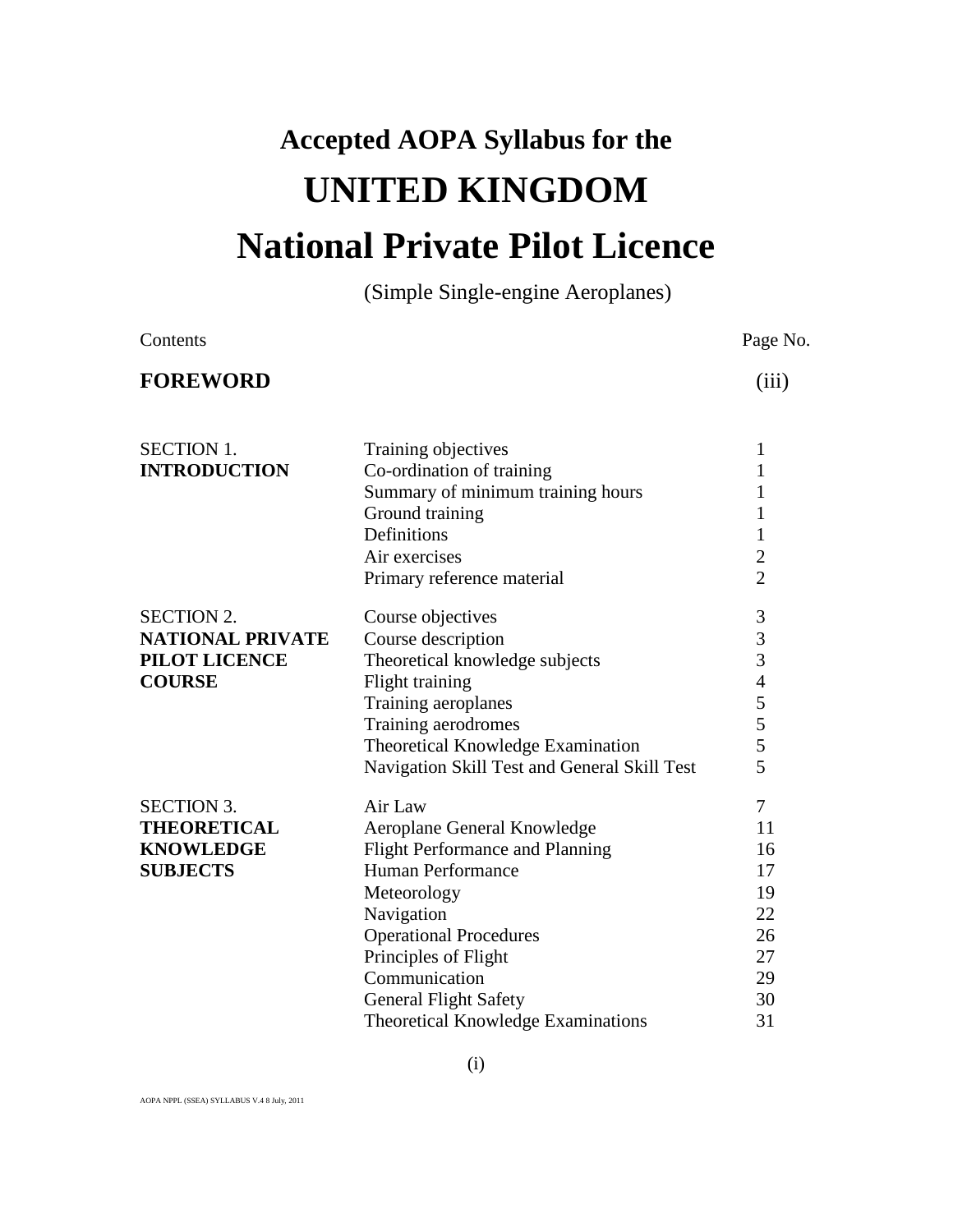| <b>SECTION 4.</b>      | Flight training syllabus                        | 32 |
|------------------------|-------------------------------------------------|----|
| <b>FLIGHT TRAINING</b> | Flight briefings and air instruction            | 33 |
| <b>SYLLABUS</b>        | Solo navigation briefing certificate            | 40 |
|                        | Navigation Skill Test (NST)                     | 42 |
|                        | <b>NST Report Form</b>                          | 45 |
|                        | Qualifying cross country certificate            | 46 |
|                        | General Skill Test (GST)                        | 47 |
|                        | Application and Report Form NPPL (SSEA) for the |    |
|                        | General Skill Test Application & Report Form    | 50 |
|                        | Summary of Exercises in Phases 1-4              | 51 |
|                        | Flying Hours – Examples                         | 52 |
|                        | Training Record – Statements                    | 53 |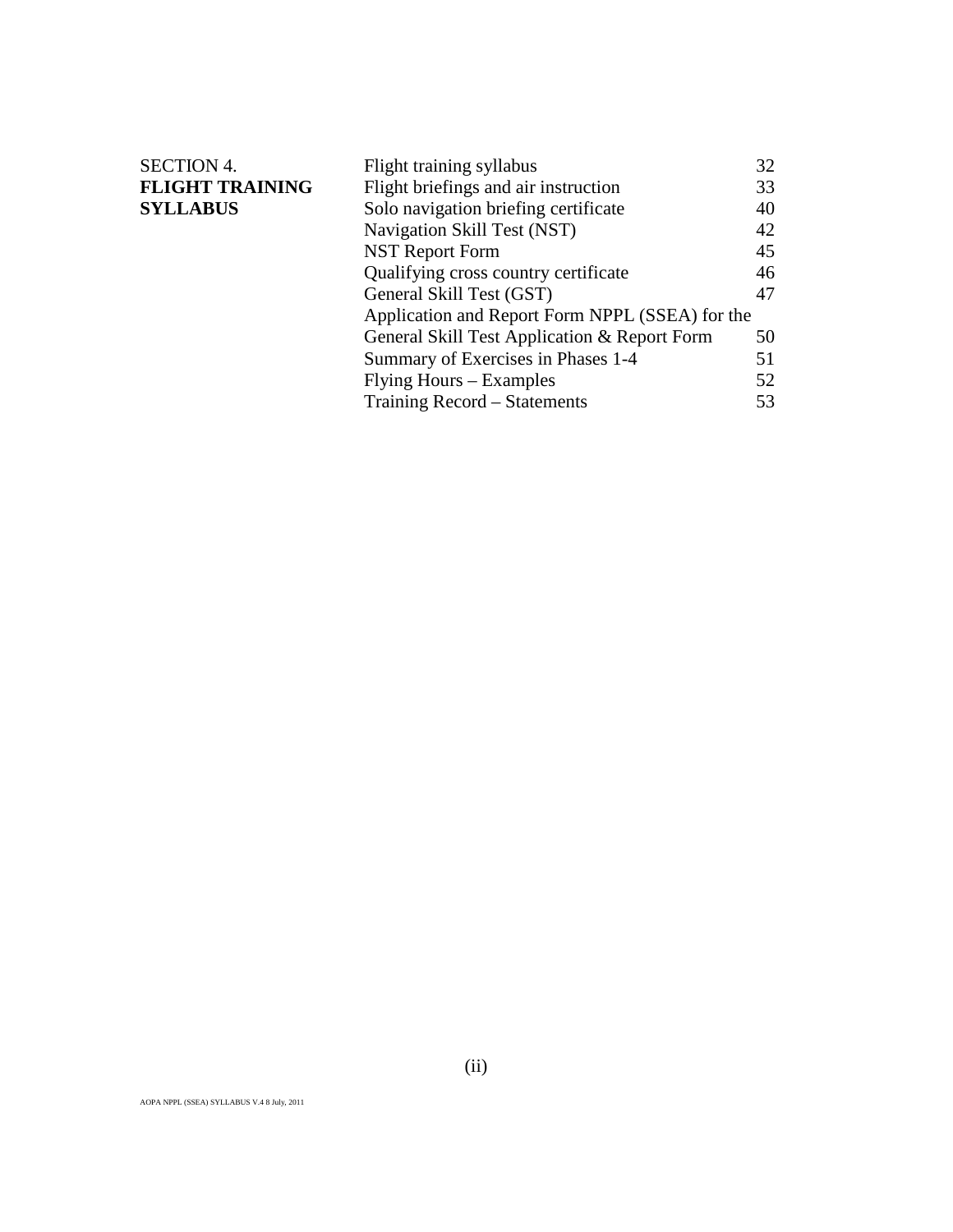## **FOREWORD**

This syllabus, for the National Private Pilot Licence Simple Single-engine Aeroplane (NPPL(SSEA)) conforms to the agreed requirements of the United Kingdom Civil Aviation Authority (CAA) for the training of pilots for the grant of a UK National Private Pilot Licence (SSEA). This syllabus is acceptable to the Authority.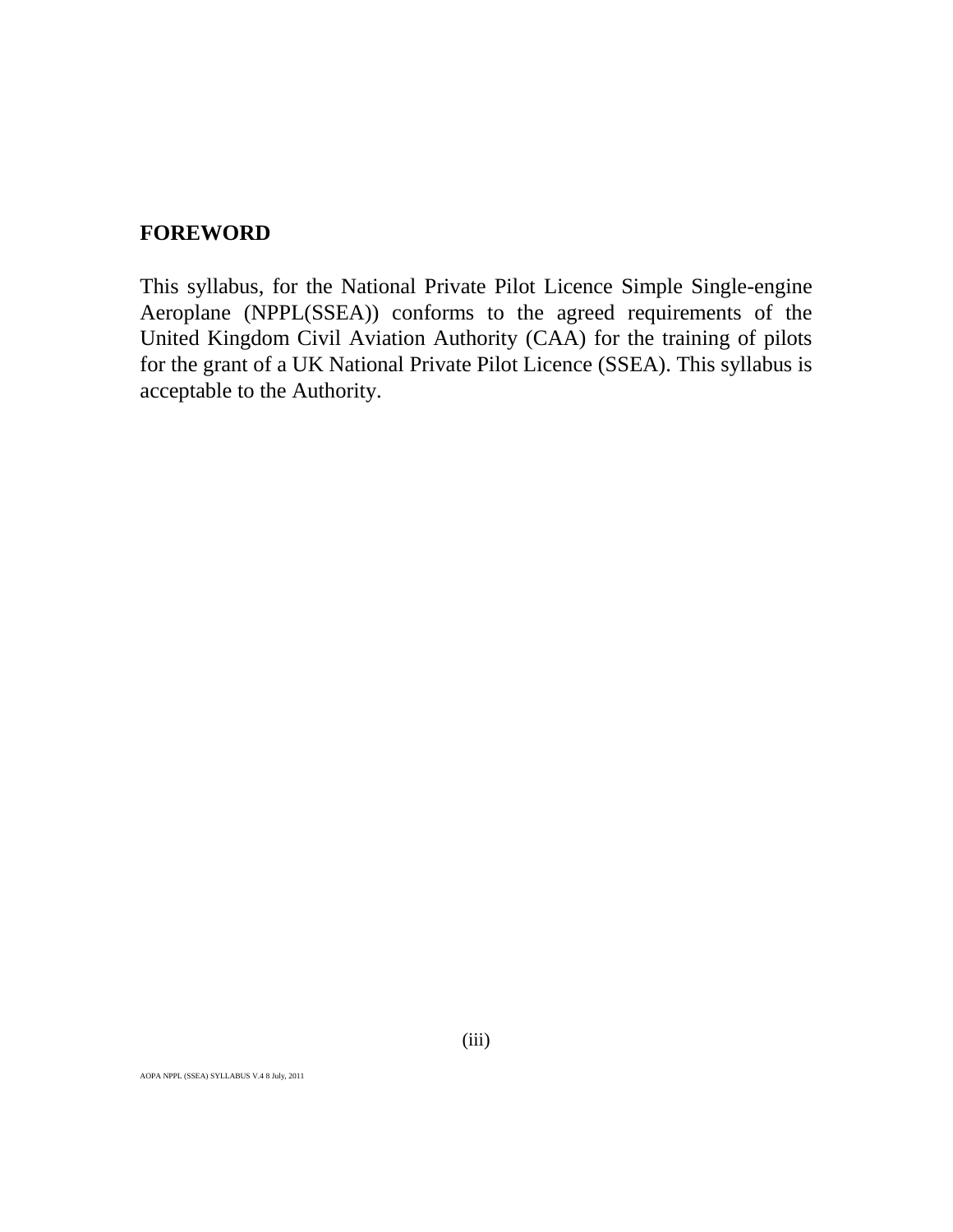# SECTION 1

## **INTRODUCTION**

The purpose of this syllabus is to give guidance to instructors who are involved in the task of training pilots and to student pilots for the United Kingdom National Private Pilot Licence Simple Single-engine Aeroplane. (NPPL (SSEA)).

## **TRAINING OBJECTIVES**

Each course is to be designed so that the students or the pilots under training are given the experience, the competence in flying, and the knowledge of aviation technical matters demanded by the ground and flight tests as laid down in this syllabus for the initial issue of a National Private Pilot Licence. To enable them to use the aeroplanes and facilities of the private flying environment within the privileges of the licence, in a safe and responsible manner within their own limitations.

## **CO-ORDINATION OF TRAINING**

The co-ordination of ground and flight training is a necessary and important part of any pilot course. Care should be exercised when conducting the course to ensure that flying training exercises are compatible with the student's ground training progress.

## **SUMMARY OF MINIMUM TRAINING HOURS**

DUAL: 22.00 hours to include: 1 hour instrument appreciation.

SOLO: 10.00 hours.

TOTAL: 32.00 hours -(Excluding Navigation Skill Test and General Skill Test)

## **GROUND TRAINING**

This consists of all the theoretical knowledge required for the course. No mandatory lecture periods are laid down and training may consist of directed self study.

## **DEFINITIONS**

The following definitions provide a general guide to the briefings given, but may vary in length and content dependent on the individual students' needs.

**Long Briefing** – A detailed explanation and discussion conducted by the flight instructor of the major considerations of an air exercise. The normal length should be approximately 30 minutes and may be given to an individual student, or as an informal lecture to two or more students.

**Pre-flight Briefing** – A practical exposition by the flight instructor and lasting 10-15 minutes, on the contents of a specific flight lesson. This normally includes a statement of the aims, a brief revision of the practical aspects of any Principles of Flight involved, a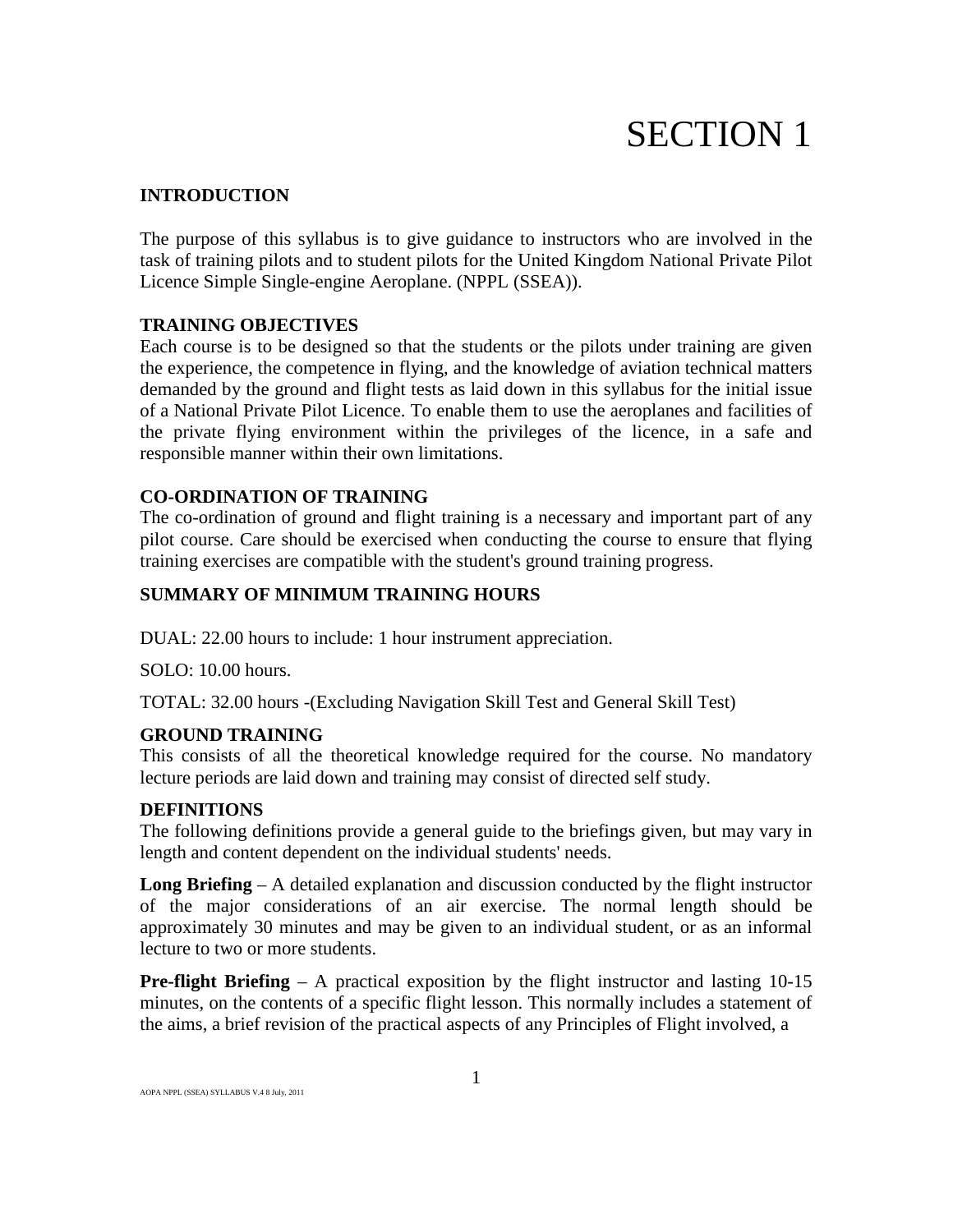statement of exactly what air exercises are to be taught by the instructor and practised by the student, and how, when and by whom the aeroplane is to be operated within the limits imposed by airmanship, weather and flight safety. These limits may vary with a particular flight and will be appropriate to the student's stage of training. The order in which the content is given may vary according to the instructor's judgement and the student's experience.

**Post-flight Discussion** – A few minutes devoted by the instructor immediately after a specific lesson to consolidate the major points made during the flight, clarify any queries the student may have and review progress made by the student, using fault analysis or praise as necessary, and finally to indicate the nature of the next lesson.

**Theoretical Subjects** – The essential knowledge needed by students to comprehend the constraints of their intended operating environment and its inter-relationship with the operation of an aeroplane within their personal limitations. The subject material may be covered by classroom lectures or by directed self study.

*Explanatory Note* – It should be appreciated that the wide coverage of theoretical subjects in the syllabus is due to the need for a student to develop a broad appreciation of the many factors concerned with the safe operation of aircraft, an appreciation which must be inculcated during training rather than afterwards. However, the need to have an "in depth" knowledge of the specified subject material will be confined to a limited number of items.

## **AIR EXERCISES**

The numbering of the air exercises is to be used primarily as a reference list and instructional sequencing guide only. Demonstrations and practices need not necessarily be given in the order listed. The actual order and content will depend upon the following interrelated factors:

- The student's progress and ability Instructional technique considerations
- The weather conditions affecting the flight The local operating environment.
- The flight time available

## **PRIMARY REFERENCE MATERIAL**

National AIP and NOTAMS Aeronautical Information Circulars The Air Navigation Order LASORS CAP 413 - Radio Telephony Manual (latest edition) Aeronautical Charts 1:500,000 Ground Training Manuals -Trevor Thom volumes 1 - 5 Human Performance and Limitations (Campbell and Bagshaw) Aircraft Owners/Flight Manual/Pilot's Operating Handbook Safety Equipment - Manufacturers Recommendations and Instruction Leaflets Accident Information Bulletins General Aviation Safety Sense Leaflets ICAO Documents: Convention; Annexes 2, 7, 8, 11, 14; and Doc. 4444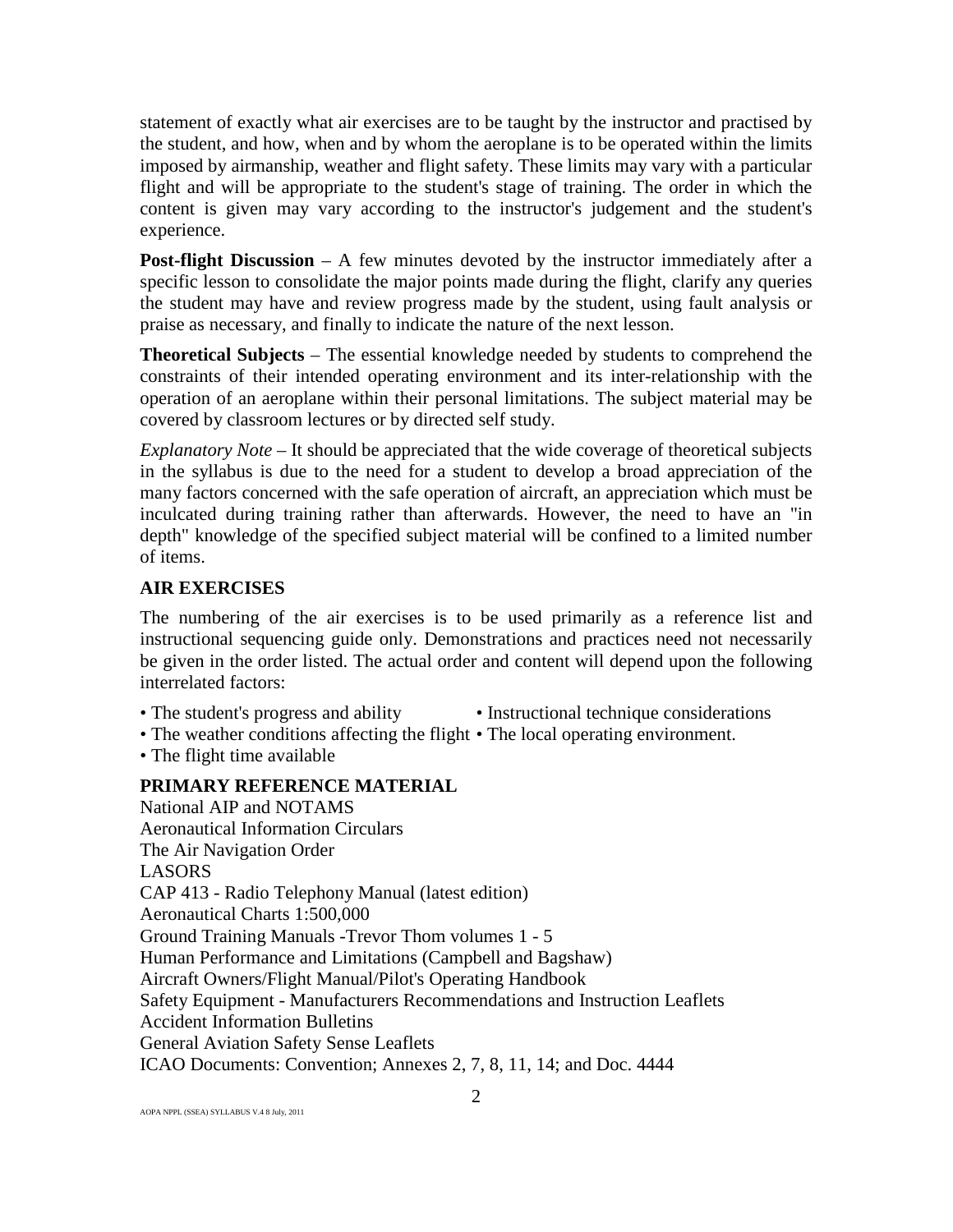# SECTION 2

## **NATIONAL PRIVATE PILOT LICENCE**

### **Simple Single-engine Aeroplane (SSEA) Course**

## **COURSE OBJECTIVES**

The course shall be designed so that student pilots are given adequate theoretical knowledge and flight training in order to ensure they are capable of **safely** operating an aeroplane whilst flying in weather conditions appropriate to the **visual flight rules.** 

## **COURSE DESCRIPTION**

The course shall be undertaken at a Registered Facility (RF) or Flying Training Organisation (FTO) within the UK or Isle of Man and the required theoretical knowledge and flying training for the course is as follows:

## **Theoretical Knowledge Subjects**:

The theoretical knowledge syllabus of the NPPL(SSEA) course shall cover the following:

**Air Law**

**Aeroplane General Knowledge**

**Flight Performance and Planning**

**Human Performance and Limitations**

**Meteorology**

**Navigation**

**Operational Procedures**

**Principles of Flight**

## **Communications**

These subjects shall be covered by the use of lectures or by a course of directed study including self study at home. Full details of the theoretical knowledge subjects are shown in Section 3 of this syllabus.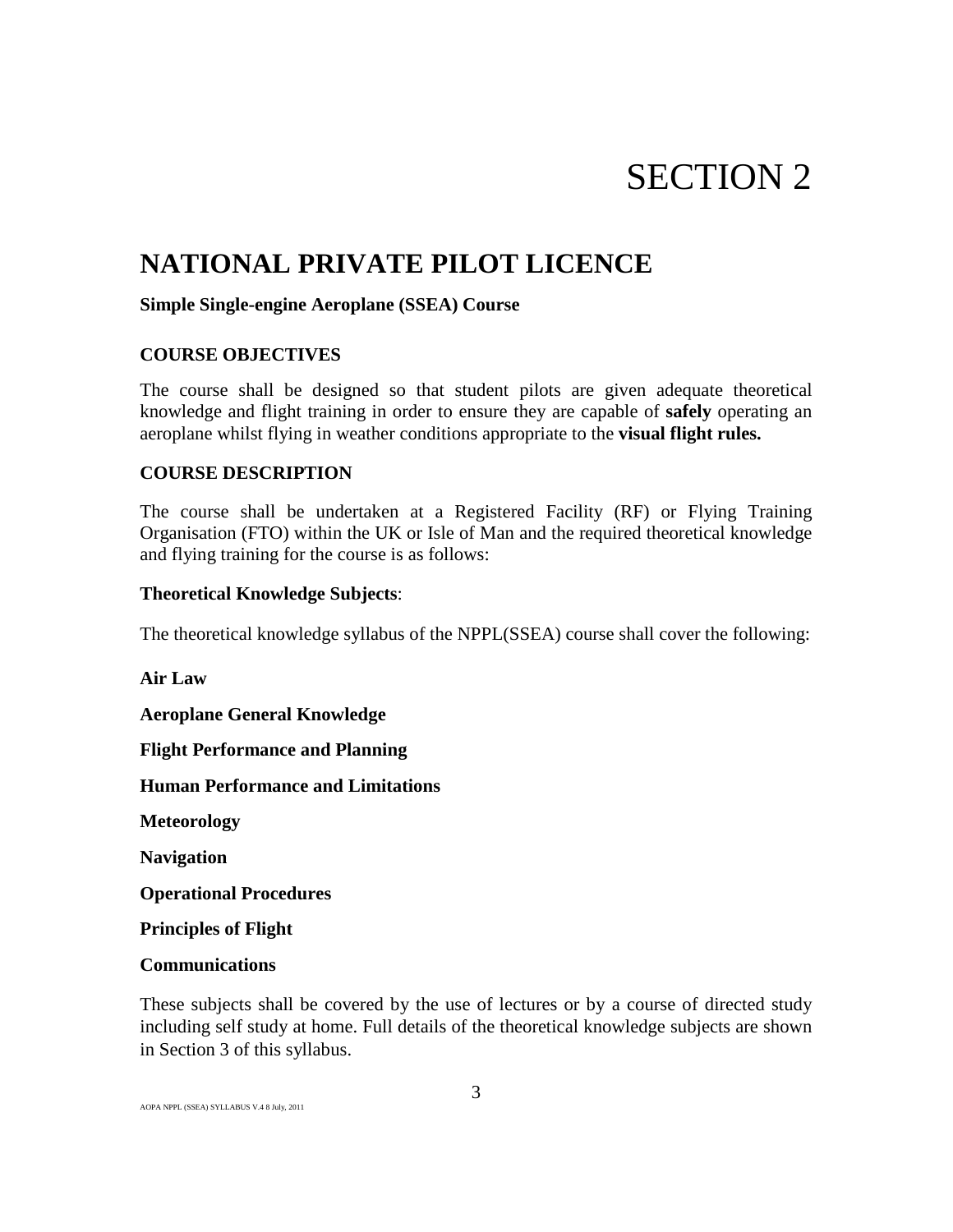## **Flight Training**

Flight instruction shall be given by flight instructors qualified in accordance with Joint Aviation Requirements-Flight Crew Licensing (JAR-FCL) and shall be sufficient to cover the following flight procedures and manoeuvres:

pre-flight operations, including mass and balance determination, aeroplane inspection and servicing;

aerodrome and traffic pattern operations, collision avoidance precautions and procedures; control of the aeroplane by external visual reference;

flight at critically slow airspeeds; recognition of, and recovery from, incipient and full stalls;

flight at critically high airspeeds; recognition of, and recovery from spiral dives;

normal and cross wind take-offs and landings, landing at unlicensed strips, shortfield/grass field operation;

maximum performance (short field and obstacle clearance) take-offs; short field landings; instrument appreciation;

cross-country flying using visual reference and dead reckoning;

emergency operations, including simulated aeroplane equipment malfunctions;

and operations to, from and transitting controlled aerodromes, compliance with air traffic services, procedures, radiotelephony procedures and phraseology.

Full details of the air exercises to cover the above items are shown in Section 4 of this syllabus.

An applicant for an NPPL must complete at least 32 hours flight time as pilot of aeroplanes. Of the 32 hours, a minimum of 22 hours dual including 1 hour of instrument appreciation and 10 hours solo must be completed. The Navigation Skill Test and General Skill Test are not included in the course hours.

Of the minimum 10 hours solo, a student must complete at least four hours of solo cross country flight, including one cross country of at least 185km (100 nm) in the course of which full stop landings at two aerodromes other than the aerodrome of departure shall be made.

**Entry to training** Before being accepted for training, an applicant should be informed of the medical requirements laid down prior to first solo and application for an NPPL.

**Minimum age for first solo**: 16 years.

**Minimum medical requirement to fly solo**: Driver and Vehicle Licensing Agency (DVLA) Group 1 car driving medical standards.

**Minimum age for issue of NPPL (SSEA): 17 years**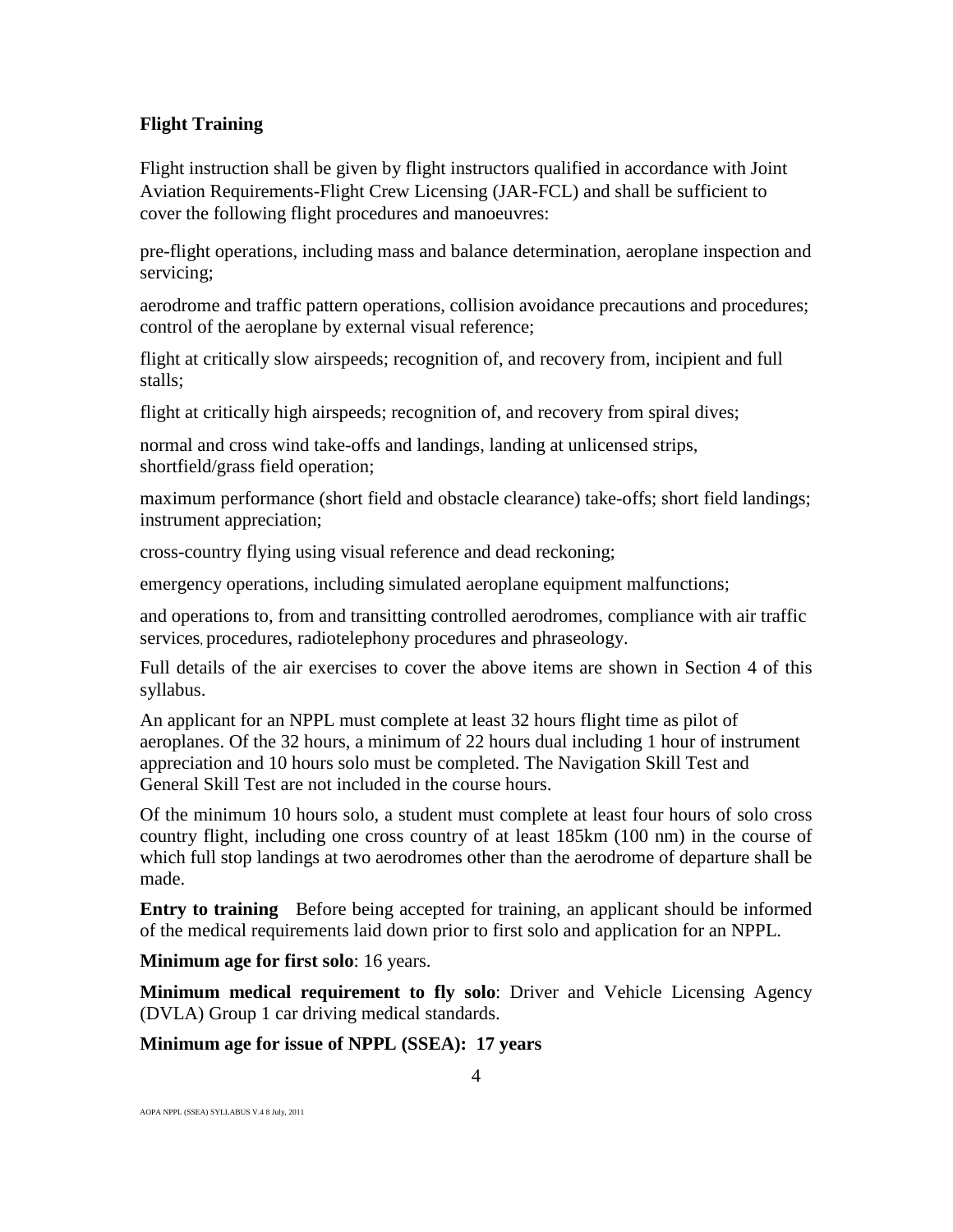**Minimum medical requirements to carry passengers on issue of NPPL (SSEA)**: A certificate of fitness from a GP, equivalent to the DVLA Group 2 professional driving medical standard.

## **Training Aeroplanes**

An adequate fleet of training aeroplane(s) equipped and maintained to the relevant BCAR/EASA standards shall be provided by the flying club or training organisation. Training conducted on aeroplanes having a certificate of airworthiness will enable an applicant to obtain a Simple Single-engine Aeroplane class rating for national private pilot licence issue. Each aeroplane shall be fitted with duplicated primary flight controls for use by the flight instructor and the student: swing-over flight controls shall not be acceptable. The fleet should include, as appropriate to the courses of training, aeroplane(s) suitable for demonstrating stalling and spin avoidance. Types of aeroplane used for training shall be approved by the Authority for training purposes.

## **Training Aerodromes**

Training for the NPPL shall be conducted at any licensed UK aerodrome.

## **Theoretical Knowledge Examination**

Applicants for a National Private Pilot Licence will have to satisfactorily complete a written examination to demonstrate that they hold a level of aeronautical knowledge approropriate to the holder of a JAR-FCL Private Pilot Licence. NPPL holders may, if they so wish, up-grade to a full JAR-FCL PPL at some future time and therefore, in view of this possibility, the theoretical knowledge examinations undertaken by NPPL applicants will be the same as those set for the JAR-FCL PPL examinations.

**Note**: This requirement has been recommended by the CAA, both to facilitate and remove impediments to the timely introduction of the NPPL. This requirement will be reconsidered after a suitable period of operation of the NPPL, with the intention of providing an option to take a simpler written examination, with theoretical knowledge syllabus and examinations reduced to a level consistent with the practical and relatively limited needs of the NPPL (SSEA) holder.

## **Navigation Skill Test**

Applicants for the NPPL will be required to take and pass a Navigation Skill Test with an examiner prior to undertaking the qualifying solo cross-country flight. (See page 44 of this syllabus)

## **General Skill Test**

Applicants for the NPPL will also have to demonstrate their ability to perform procedures and manoeuvres in an aeroplane for an examiner to assess their competency to hold an NPPL.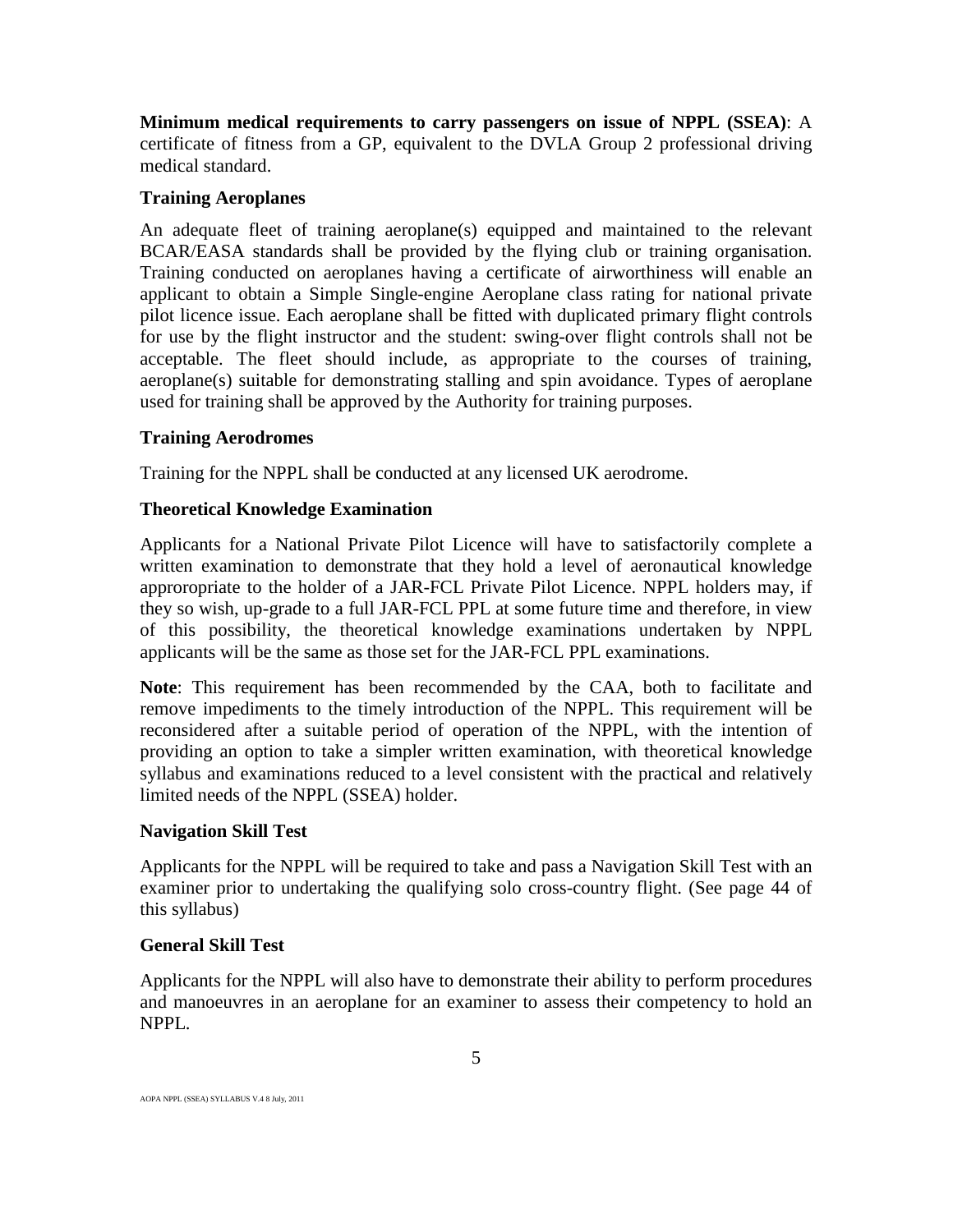## **Time limits for reference purposes for the validity periods of examinations for applicants for the National Private Pilot Licence (SSEA):**

All the theoretical knowledge examinations must be passed within a period of 18 months counted from the end of the month when the applicant first attempted an examination, and this pass will remain valid for licence issue for a period of 24 months from the date of successful completion of the examinations. All theoretical knowledge examinations must have been completed before taking the General Skill Test.

The General Skill Test must be undertaken within 6 months of completing the flying training, and all sections of the test must be completed within a period of 6 months.

\_\_\_\_\_\_\_\_\_\_\_\_\_\_\_\_\_\_\_\_\_\_\_\_\_\_\_\_\_\_\_\_\_\_\_\_\_\_\_\_\_\_\_\_\_\_\_\_\_\_\_\_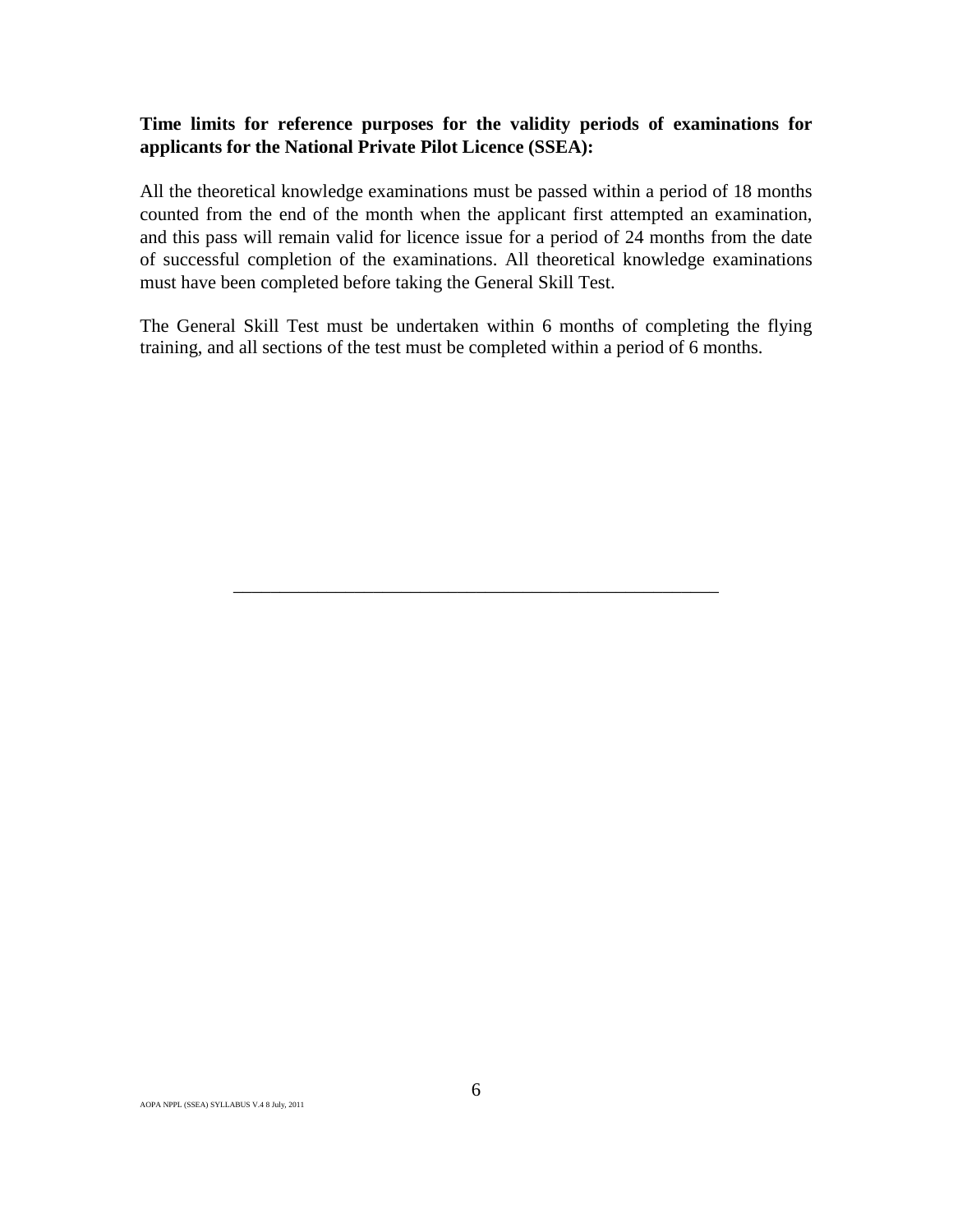## SECTION 3

## **THEORETICAL KNOWLEDGE SUBJECTS**

## **AIR LAW LEGISLATION The Convention on International Civil Aviation The International Civil Aviation Organisation (ICAO) Articles of the Convention relative to pilots**

1 Sovereignty

2 Territory

- 5 Flight over territory of Contracting States
- 10 Landing at customs airports
- 11 Applicability of air regulations
- 12 Rules of the air
- 13 Entry and clearance regulations of Contracting States
- 16 Search of aircraft
- 22 Facilitation of formalities
- 23 Customs and immigration procedures
- 24 Customs duty
- 29 Documents to be carried in aircraft
- 30 Use of aircraft radio equipment
- 31 Certificate of airworthiness
- 32 Licences of personnel
- 33 Recognition of certificates and licences
- 34 Journey log books
- 35 Cargo restrictions
- 36 Restrictions on use of photographic equipment
- 37 Adoption of international standards and procedures
- 39 Endorsements of certificates and licences
- 40 Validity of endorsed certificates and licences

## **Annexes to the Convention (ICAO Annexes)**

Annex 7 Aircraft nationality and registration marks -definitions -aircraft registration marks -certificate of registration -identification plate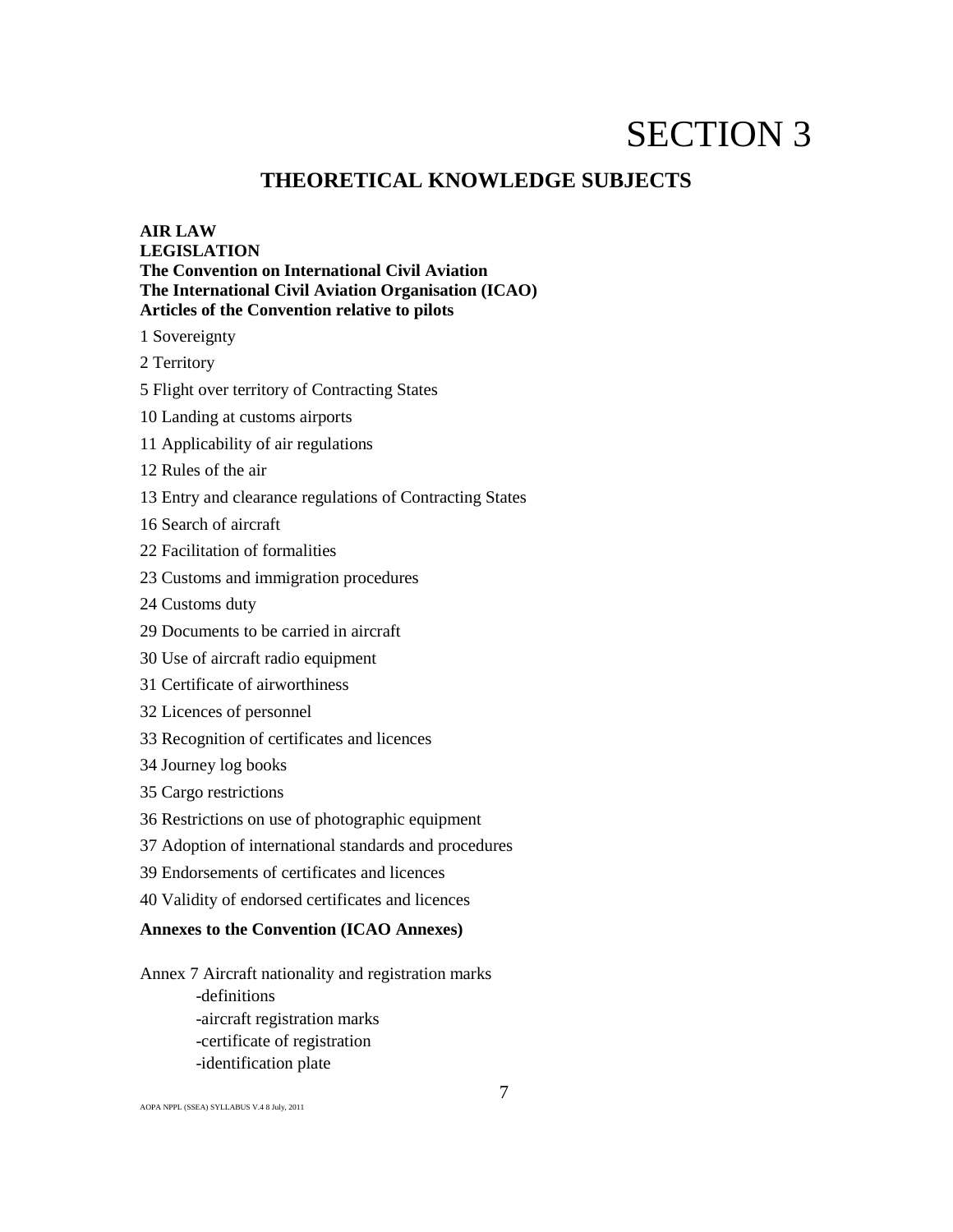## Annex 8 Airworthiness of aircraft

-definitions -certificate of airworthiness -continuing airworthiness -validity of certificate of airworthiness -instruments and equipment -aircraft limitations and information

## **Rules of the air**

Annex 2 Rules of the air -definitions -applicability -general rules -visual flight rules -signals (Appendix 1) -interception of civil aircraft (Appendix 2)

## **Air traffic regulations and air traffic services**

Annex 11 Air traffic regulations and air traffic services -definitions -objectives of air traffic services -classification of airspace -flight information regions, control areas and control zones -air traffic control services -flight information services -alerting service -visual meteorological conditions -instrument meteorological conditions -in-flight contingencies

## Annex 14 Aerodrome data

-definitions -conditions of the movement area and related facilities

Visual aids for navigation

-indicators and signalling devices

-markings -lights -signs -markers -signal area Visual aids for denoting obstacles -marking of objects -lighting of objects Visual aids for denoting restricted use of areas Emergency and other services -fire and rescue service -apron management service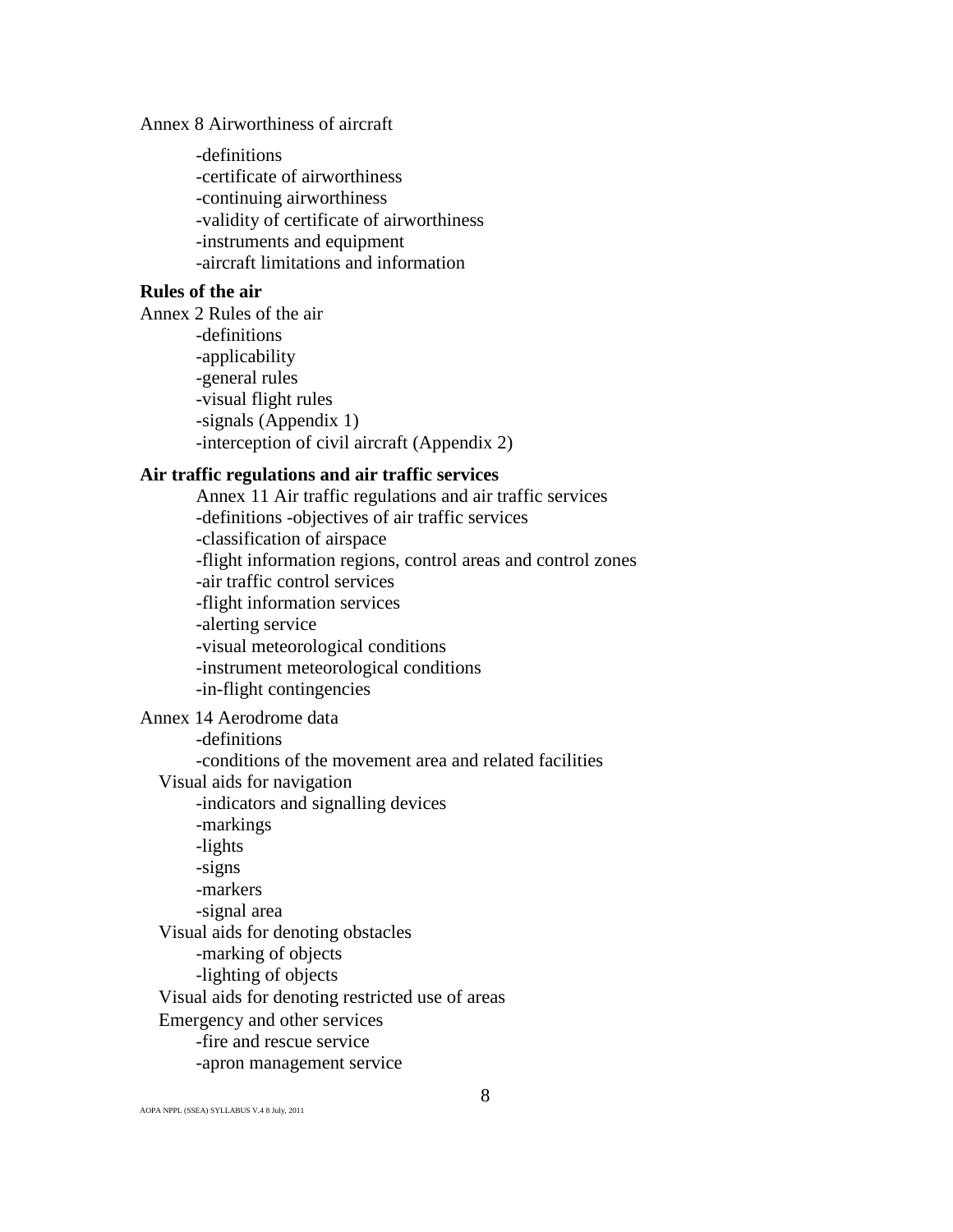-Aerodrome ground lights and surface marking colours -colours for aeronautical ground lights -colours for surface markings

#### **ICAO Doc. 4444 – Air Traffic Management – Procedures for air traffic services**

General provisions

- definitions
- ATS operating practices
- flight plan clearance and information
- control of air traffic flow
- altimeter setting procedures
- wake turbulence information
- meteorological information
- air reports (AIREP)

Area control service

-separation of controlled traffic in the various classes of airspace

- pilots, responsibility to maintain separation in visual meteorological conditions (VMC)
- emergency and communication failure, procedures by the pilot
- interception of civil aircraft

Approach control service

- departing and arriving aircraft procedures in VMC

Aerodrome control service

- function of aerodrome control towers
- visual flight rules (VFR) operations
- traffic and circuit procedures
- information to aircraft
- control of aerodrome traffic

Flight information and alerting service -air traffic advisory service -objectives and basic principles

National operating rules and procedures -reference to the ANO The Order and Regulations -reference to the UK AIP -airspace restrictions and hazards -reference to specific national Aeronautical Information Publications (AIPs)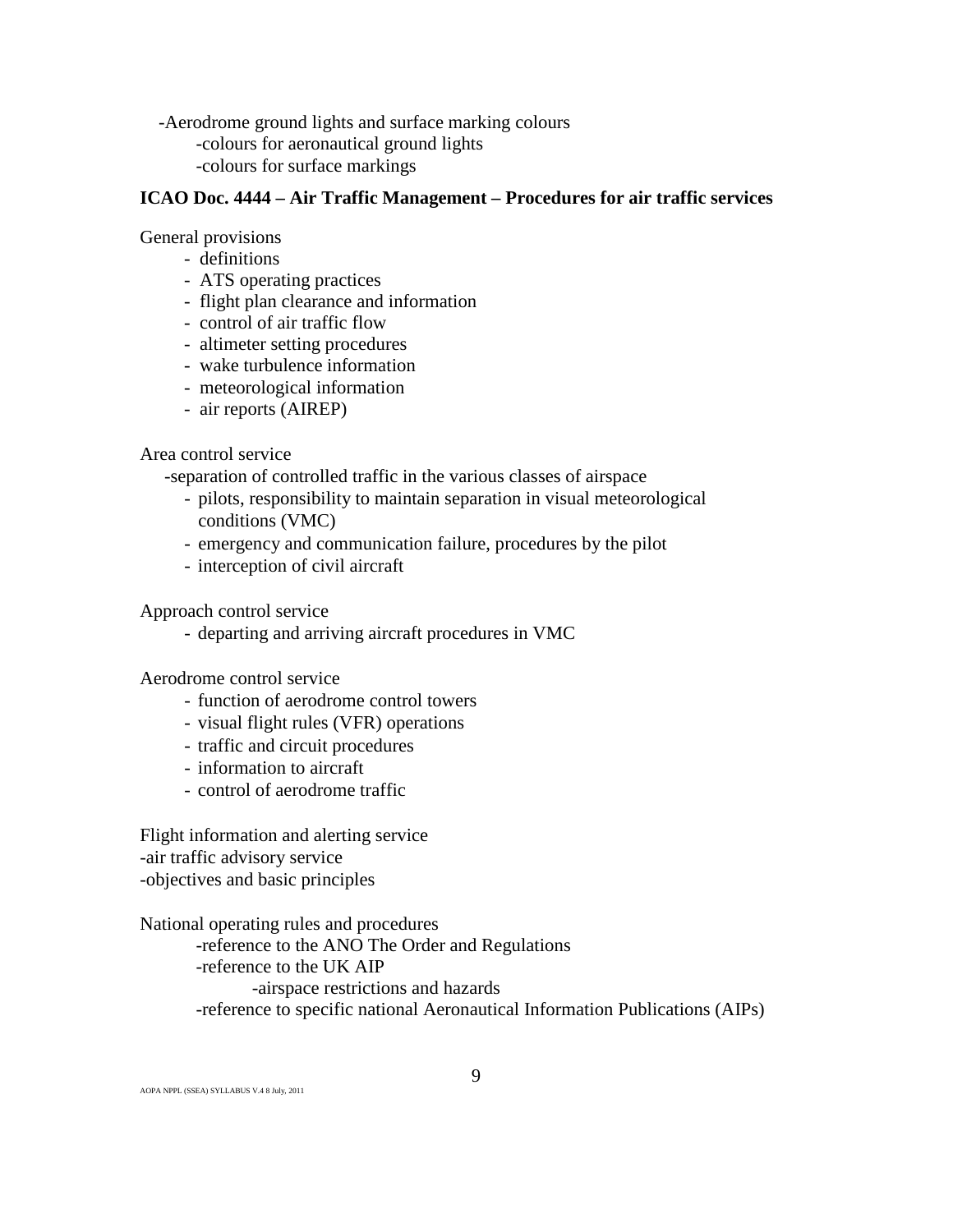## **Joint Aviation Authorities (JAA) Requirements (JAR)**

JAR-FCL Subpart A - General requirements

- 1.025 Validity of licences and ratings
- 1.035 Medical fitness
- 1.040 Decrease in medical fitness
- 1.050 Crediting of flight time
- 1.065 State of licence issue
- 1.080 Log books

JAR-FCL Subpart B - Student Pilot

- 1.085 Requirements
- 1.090 Minimum age
- 1.095 Medical fitness

## JAR-FCL Subpart C - Private pilot licence

- 1.100 Minimum age
- 1.105 Medical fitness
- 1.110 Privileges and conditions
- 1.120 Experience and crediting
- 1.125 Training course
- 1.130 Theoretical knowledge examination
- 1.135 Skill test

JAR-FCL Subpart E -Instrument rating

- 1.175 Circumstances in which an instrument rating is required

## JAR-FCL Subpart F -Type and class ratings

- 1.215 Division of class ratings
- 1.225 Circumstances in which type or class ratings are required
- 1.245 Validity, revalidation and renewal

JAR-FCL Subpart H -Instructor ratings

- 1.300 Instruction - general

Reference to JAR-OPS

Recommended reference material to cover this aspect is as follows:

CAP 393 -Air Navigation: the Order and Regulations (as amended). The UK AIP: General (GEN) and En-route (ENR) (as amended).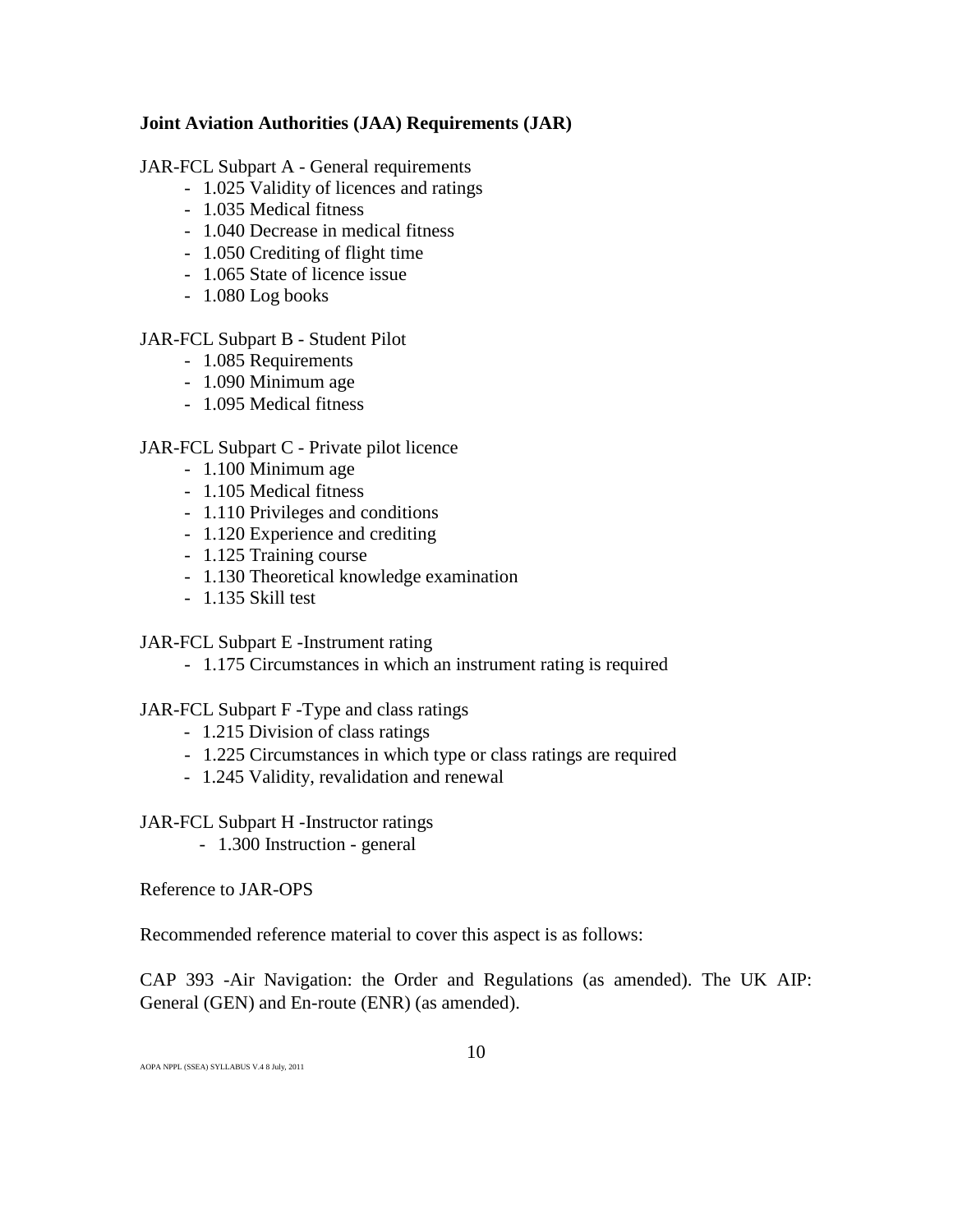## **Aeroplane General Knowledge**

## *AIRFRAME*

## Airframe structure

-components -fuselage, wings, tailplane, fin -primary flying controls -trim and flap/slat systems -landing gear -nose wheel, including steering -tyres, condition -braking systems and precautions in use -retraction systems

#### Airframe loads

-static strength -safety factor -control locks and use -ground/flight precautions

## *POWERPLANT*

Engines -general

-principles of the four stroke internal combustion engine -basic construction -causes of pre-ignition and detonation -power output as a function of RPM

Engine cooling

-air cooling -cowling design and cylinder baffles -design and use of cowl flaps -cylinder head temperature gauge

#### Engine lubrication

-function and methods of lubrication

-lubrication systems

-methods of oil circulation

-oil pump and filter requirements

-qualities and grades of oil

-oil temperature and pressure control

-oil cooling methods

-recognition of oil system malfunction

#### Ignition systems

-principles of magneto ignition -construction and function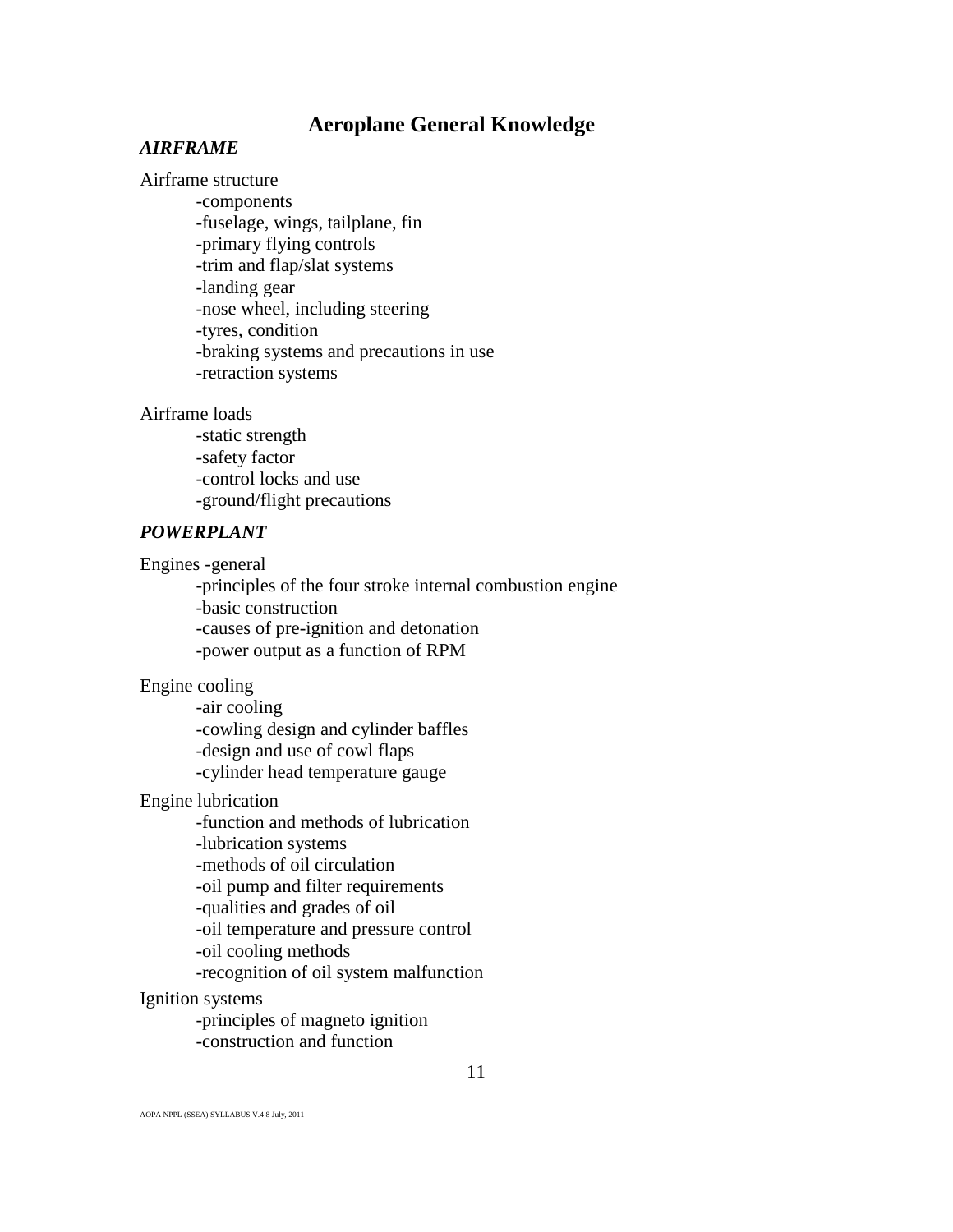-purpose and principle of impulse coupling -serviceability checks, recognition of malfunctions -operational procedures to avoid spark plug fouling

### Carburation

-principles of float type carburettor -construction and function -methods to maintain correct mixture ratio -operation of metering jets and accelerator pump -effect of altitude -manual mixture control -maintenance of correct mixture ratio -limitations on use at high power -avoidance of detonation -idle cut-off valve -operation and use of primary controls -air induction system -alternate induction systems -carburettor icing, use of hot air -injection systems, principles and operation

## Aero engine fuel

-classification of fuels -grades and identification by colour -quality requirements -inspection for contamination -use of fuel strainers and drains

## Fuel systems

-fuel tanks and supply lines -venting system -mechanical and electrical pumps -gravity feed -tank selection -system management

#### Propellers

-propeller nomenclature -conversion of engine power to thrust -design and construction of fixed pitch propeller -forces acting on propeller blade -variation of RPM with change of airspeed -thrust efficiency with change of speed -design and construction of variable pitch propeller -constant speed unit operation -effect of blade pitch changes -windmilling effect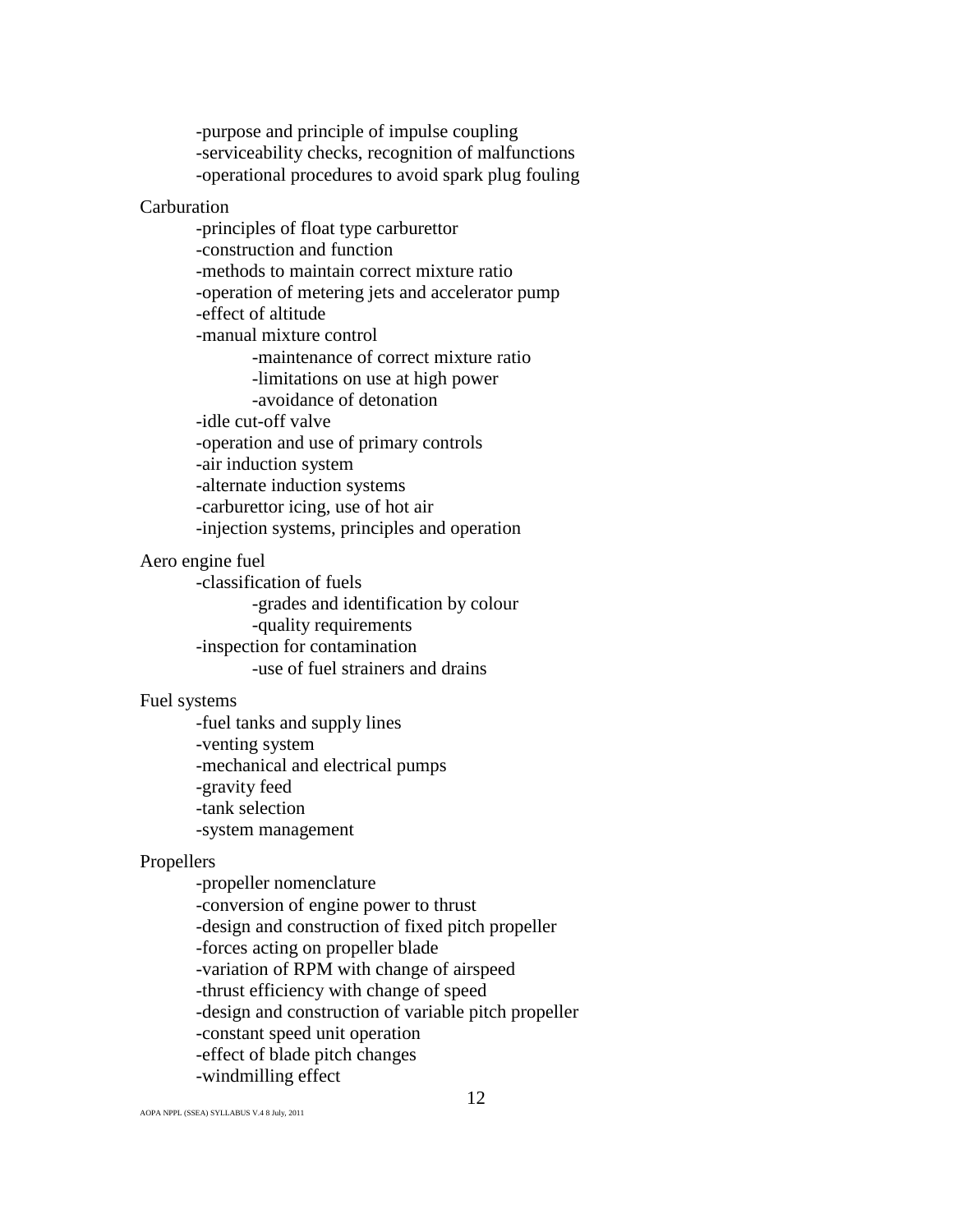## Engine handling

-starting procedures and precautions -recognition of malfunctions -warming up, power and system checks -oil temperature and pressure limitations -cylinder head temperature limitations -ignition and other system checks -power limitations -avoidance of rapid power changes -use of mixture control

## *SYSTEMS*

Electrical system

-installation and operation of alternators / generators -direct current supply -batteries, capacity and charging -voltmeters and ammeters -circuit breakers and fuses -electrically operated services and instruments -recognition of malfunctions -procedures in event of malfunctions

#### Vacuum system

-components -pumps -regulator and gauge -filter system -recognition of malfunction -procedure in event of malfunctions

## *INSTRUMENTS*

Pitot/static system

-pitot tube, function -pitot tube, principles and construction -static source -alternate static source -position error -system drains -heating element -errors caused by blockage or leakage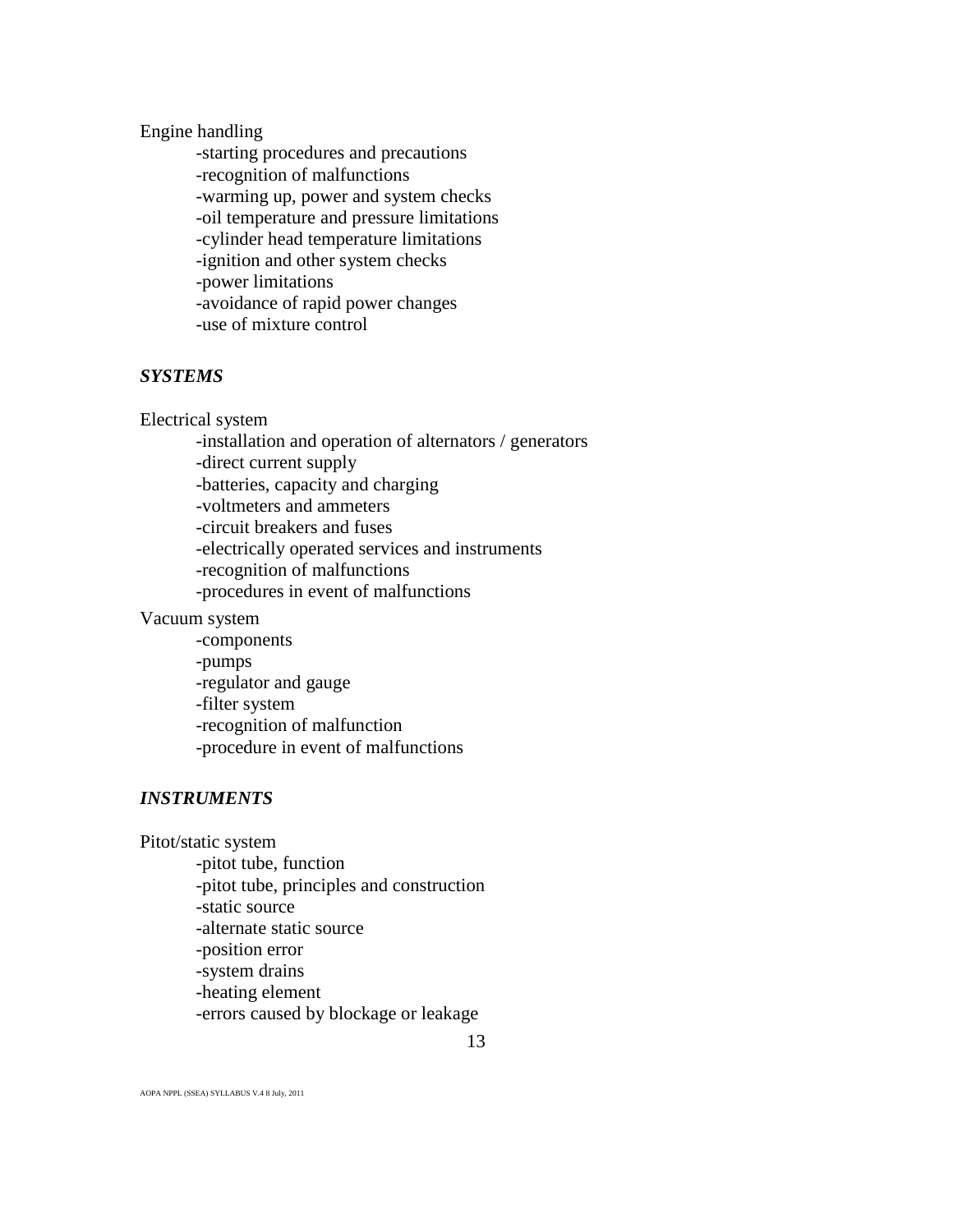Airspeed indicator

-principles of operation and construction -relationship between pitot and static pressure -definition of indicated, calibrated and true airspeed -instrument errors -airspeed indications, colour coding -pilot's servicebility checks

## Altimeter

-principles of operation and construction -function of the sub-scale -effects of atmospheric density -pressure altitude -true altitude -international standard atmosphere -flight level -presentation (three needle) -instrument errors -pilot's serviceability checks

#### Vertical speed indicator

-principles of operation and construction -function -inherent lag -instantaneous VSI -presentation -pilot's serviceability checks

## Gyroscopes

-principles -rigidity -precession

## Turn indicator

-rate gyro -purpose and function -effect of speed -presentation -turn co-ordinator -limited rate of turn indications -power source -balance indicator -principle -presentation -pilot's serviceability checks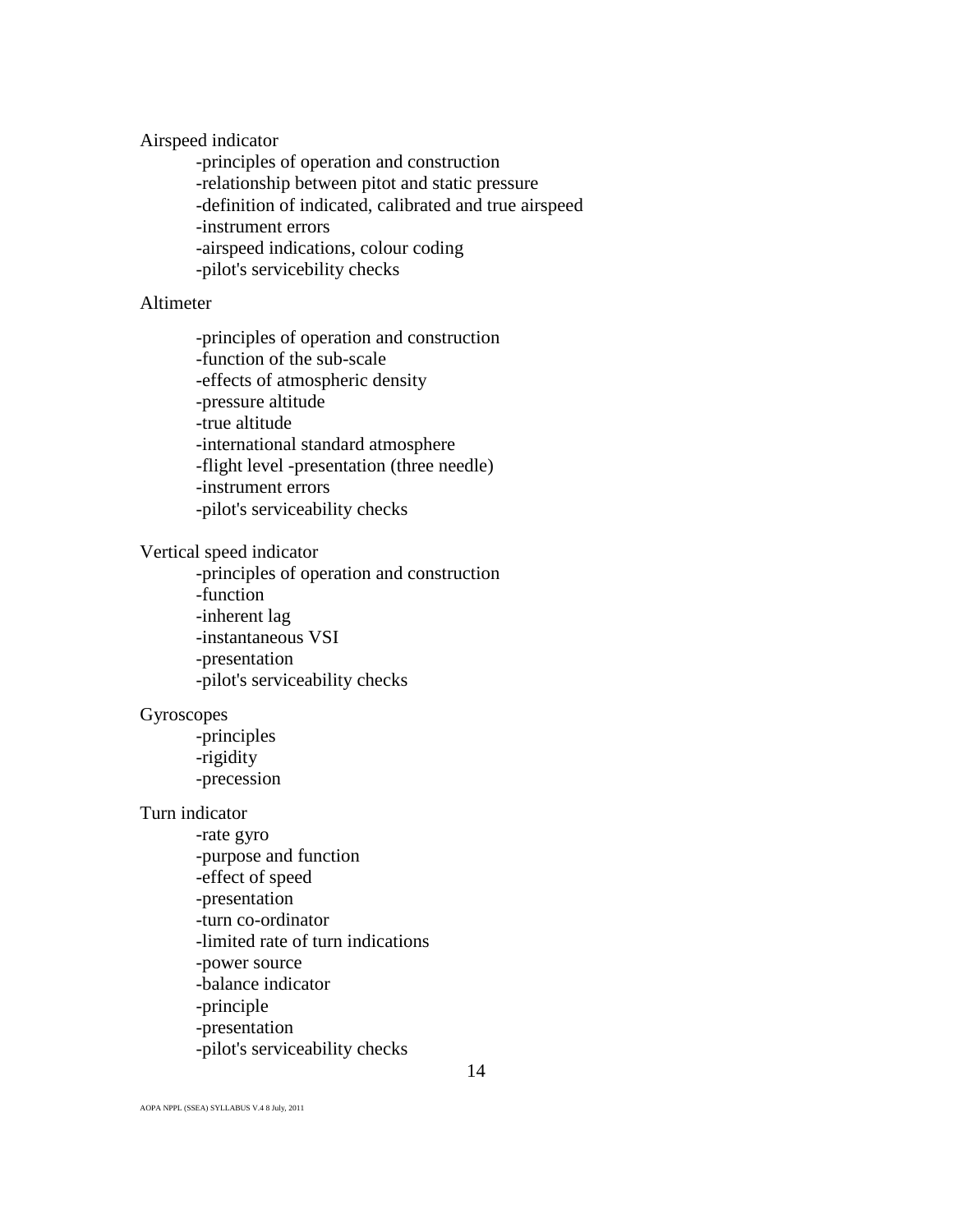Attitude indicator -earth gyro -purpose and function -presentation -interpretation -operating limitations -power source -pilot's serviceability checks Heading indicator -directional gyro -purpose and function -presentation -use with magnetic compass -setting mechanism -apparent drift -operating limitations -power source -pilot's serviceability checks Magnetic compass -construction and function -earth's magnetic field -variation and deviation -turning, acceleration errors -precautions when carrying magnetic items -pilot's serviceability checks Engine instruments -principles, presentation and operational use of: -oil temperature gauge -oil pressure gauge -cylinder head temperature gauge -exhaust gas meter -manifold pressure gauge -fuel pressure gauge -fuel flow gauge -fuel quantity gauge(s) -tachometer Other instruments -principles, presentation and operational use of: -vacuum gauge -voltmeter and ammeter -warning indicators

-others relevant to aeroplane type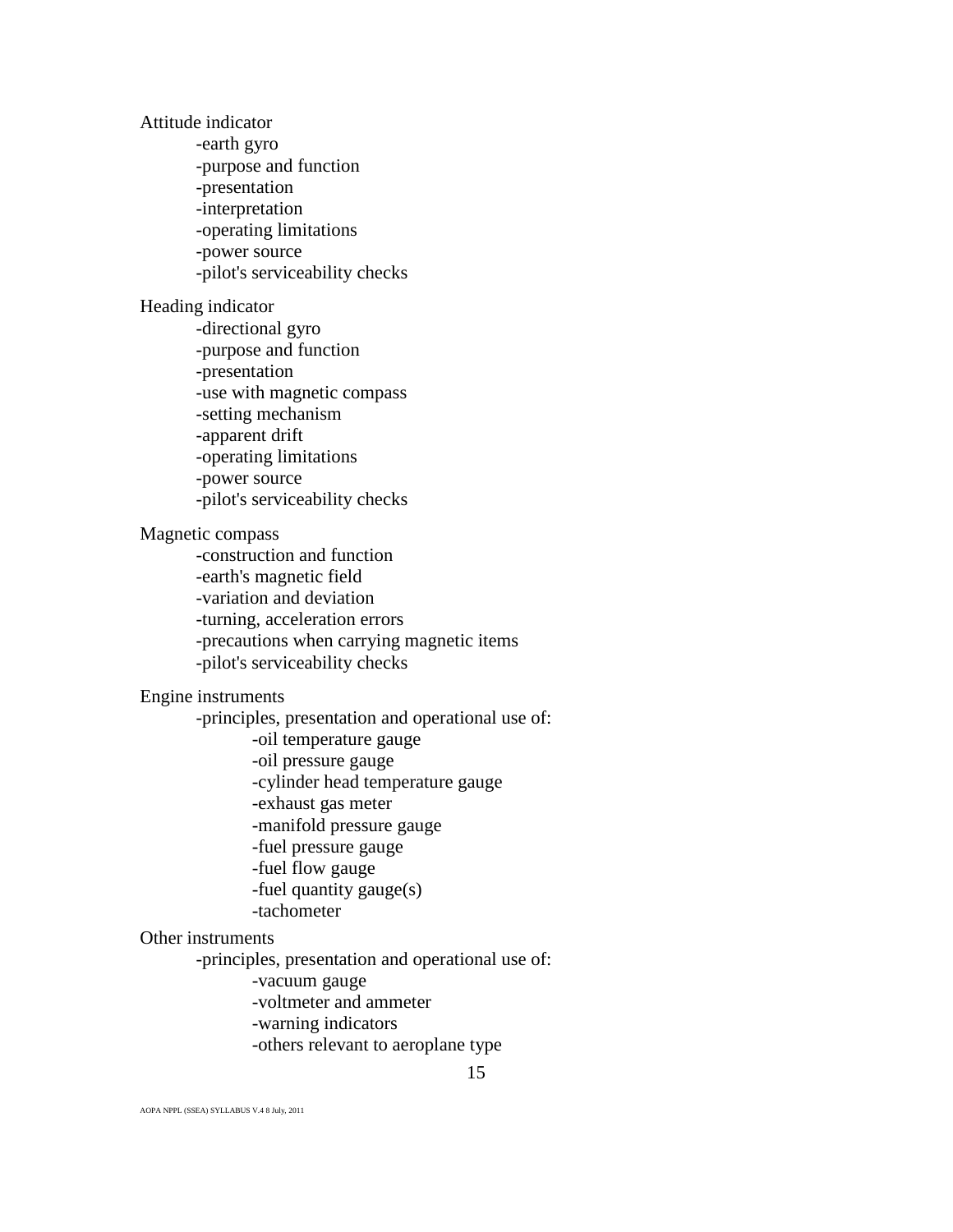### *AIRWORTHINESS*

Airworthiness

-certificate to be in force -compliance with requirements -periodic maintenance inspections -compliance with flight manual (or equivalent), instructions, limitations, placards -flight manual supplements -provision and maintenance of documents -aeroplane, engine and propeller log books -recording of defects -permitted maintenance by pilots

## **FLIGHT PERFORMANCE AND PLANNING**

#### *MASS AND BALANCE*

Mass and balance

-limitations on maximum mass

-forward and aft limitations of centre of gravity, normal and utility operation -mass and centre of gravity calculations, aeroplane manual, mass and balance sheet

### *PERFORMANCE*

Take-off

-take-off run and distance available -take-off and initial climb -effects of mass, wind and density altitude -effects of ground surface and gradient -use of flaps

Landing

-effects of mass, wind, density altitude and approach speed -use of flaps -ground surface and gradient

### In flight

-relationship between power required and power available -performance diagram -maximum rate and maximum angle of climb

-range and endurance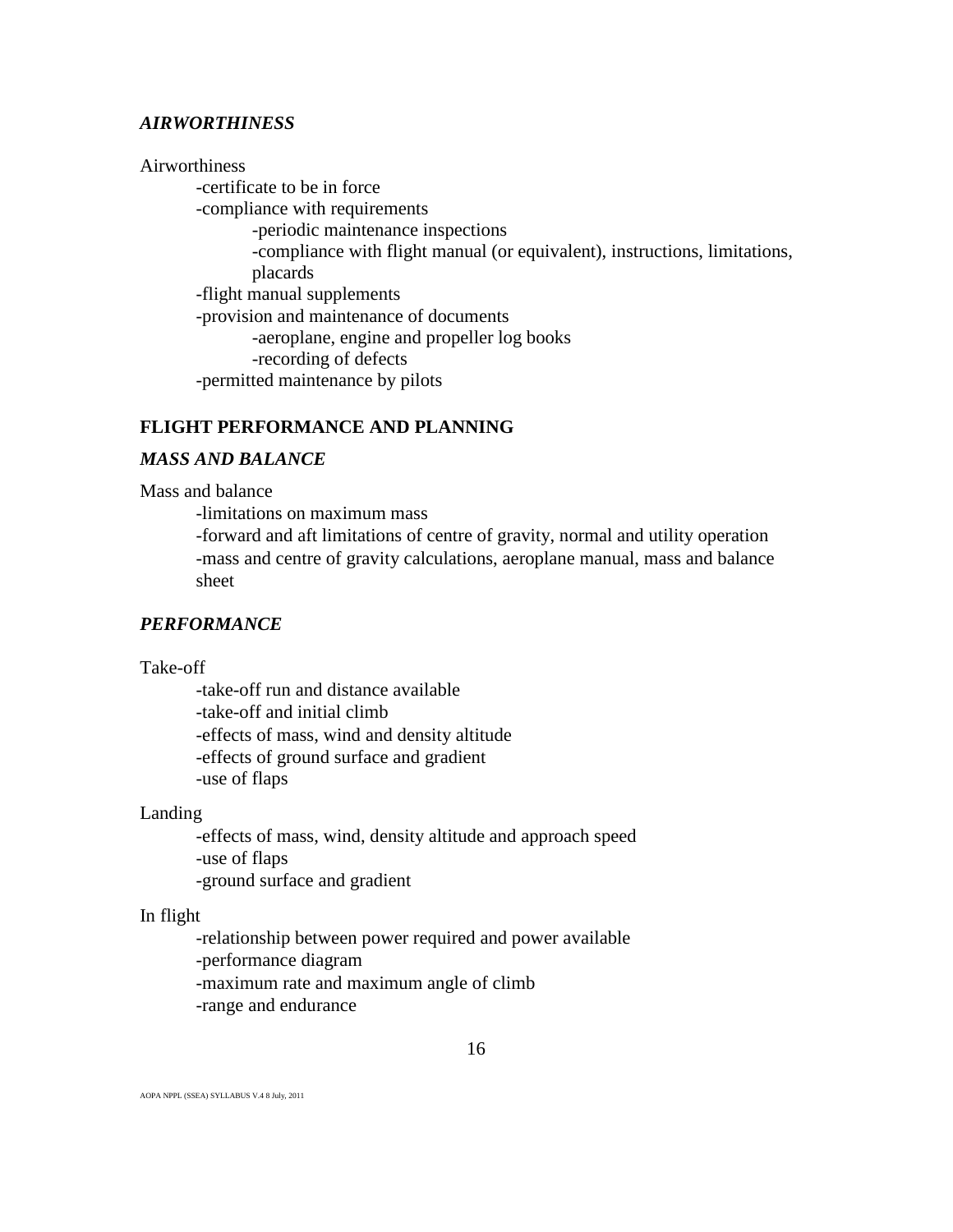-effects of configuration, mass, temperature and altitude -reduction of performance during climbing turns -gliding -adverse effects -icing, rain -condition of the airframe -effect of flap

## **HUMAN PERFORMANCE**

## *BASIC PHYSIOLOGY*

Concepts -composition of the atmosphere -the gas laws -respiration and blood circulation Effects of partial pressure -effect of increasing altitude -gas transfer -hypoxia -symptoms -prevention -cabin pressurisation -effects of rapid decompression -time of useful consciousness -the use of oxygen masks and rapid descent -hyperventilation -symptoms -avoidance -effects of accelerations

## Vision

-physiology of vision -limitations of the visual system -vision defects -optical illusions -spatial disorientation -avoidance of disorientation

#### **Hearing**

-physiology of hearing -inner ear sensations -effects of altitude change -noise and hearing loss -protection of hearing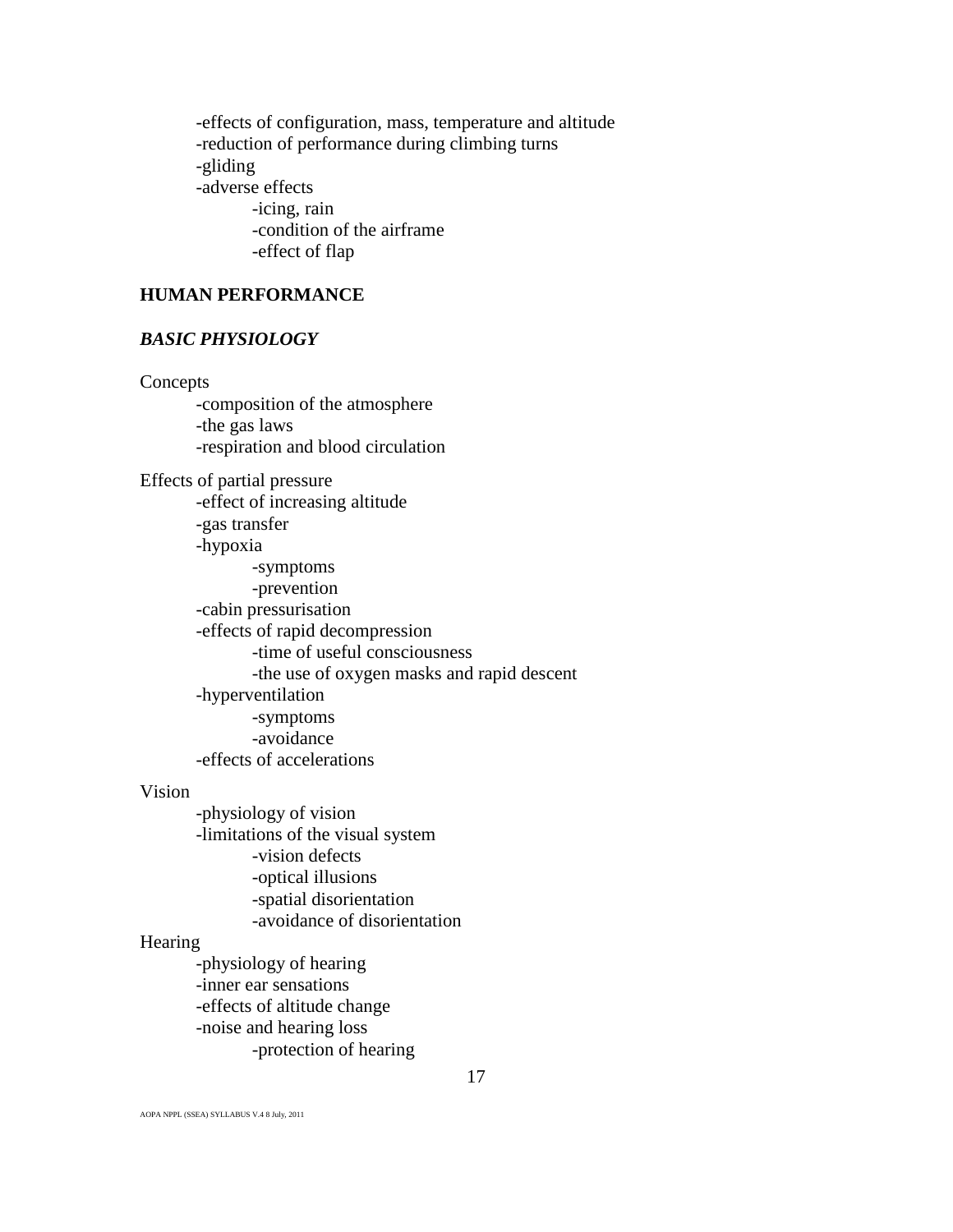-spatial disorientation -conflicts between ears and eyes -prevention of disorientation Motion sickness -causes -symptoms -prevention Flying and health -medical requirements -effects of common ailments and cures -colds -stomach upsets -drugs, medicines and side effects -alcohol -fatigue -personal fitness -passenger care -scuba diving -precautions before flying Toxic hazards

-dangerous goods -carbon monoxide from heaters

### *BASIC PSYCHOLOGY*

The information process -concepts of sensation -cognitive perception -expectancy -anticipation -habits The central decision channel -mental workload, limitations -information sources -stimuli and attention -verbal communication -memory and its limitations -causes of misinterpretation

#### **Stress**

-causes and effects -concepts of arousal -effects on performance -identifying and reducing stress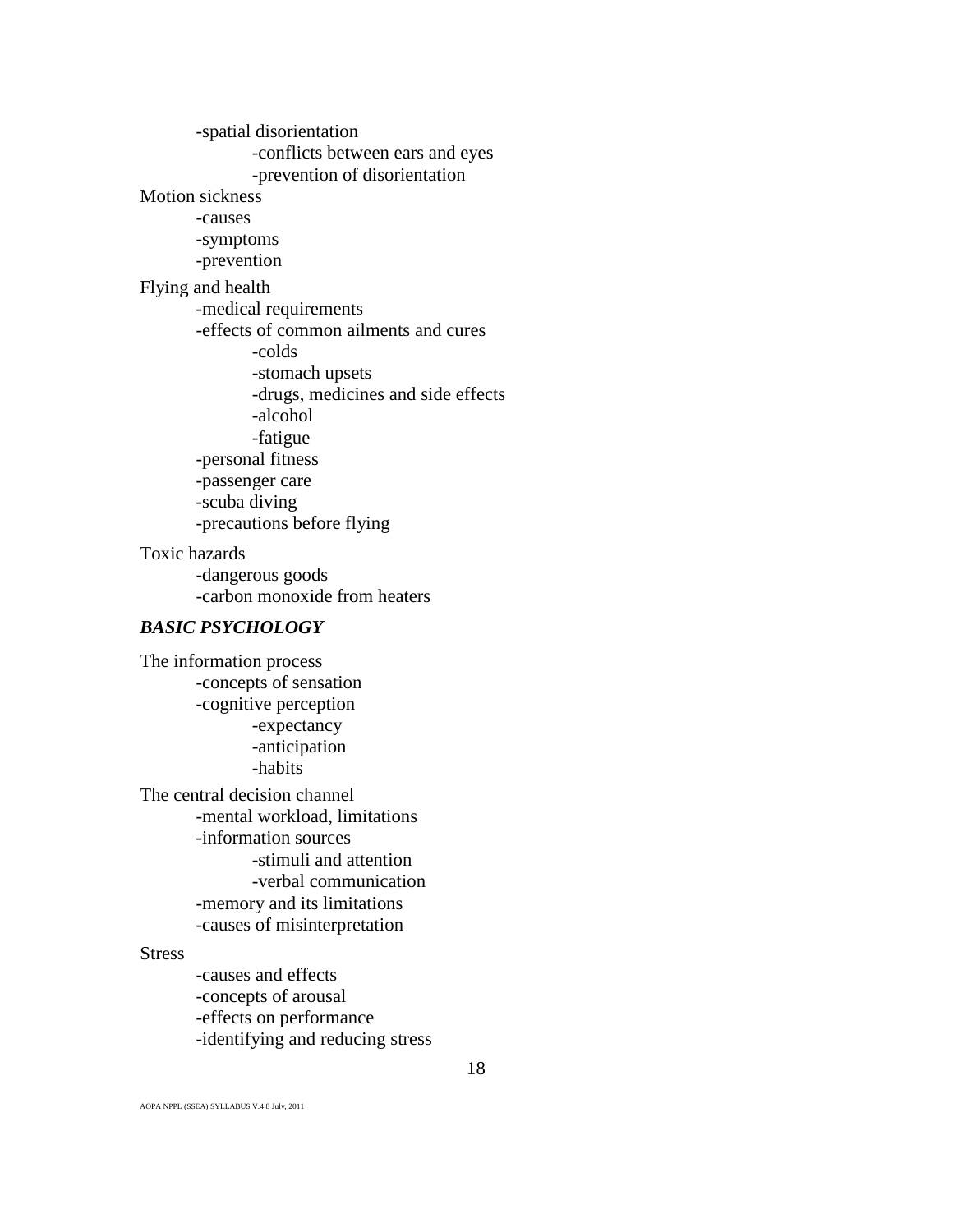Judgement and decision making

-concepts of pilots' judgement -psychological attitudes -behavioural aspects -risk assessment -development of situational awareness

## **METEOROLOGY**

The atmosphere

-composition and structure -vertical divisions

Pressure, density and temperature

-barometric pressure, isobars -changes of pressure, density and temperature with altitude -altimetry terminology -solar and terrestial energy radiation, temperature -diurnal variation of temperature -adiabatic process -temperature lapse rate -stability and instability -effects of radiation, advection, subsidence and convergence

Humidity and precipitation

-water vapour in the atmosphere -vapour pressure -dew point and relative humidity -condensation and vaporisation -precipitation

Pressure and wind

-high and low pressure areas

-motion of the atmosphere, pressure gradient

-vertical and horizontal motion, convergence, divergence

-surface and geostrophic wind

-effect of wind gradient and wind shear on take-off and landing

-relationship between isobars and wind, Buys Ballot's law

-turbulence and gustiness

-local winds, föhn, land and sea breezes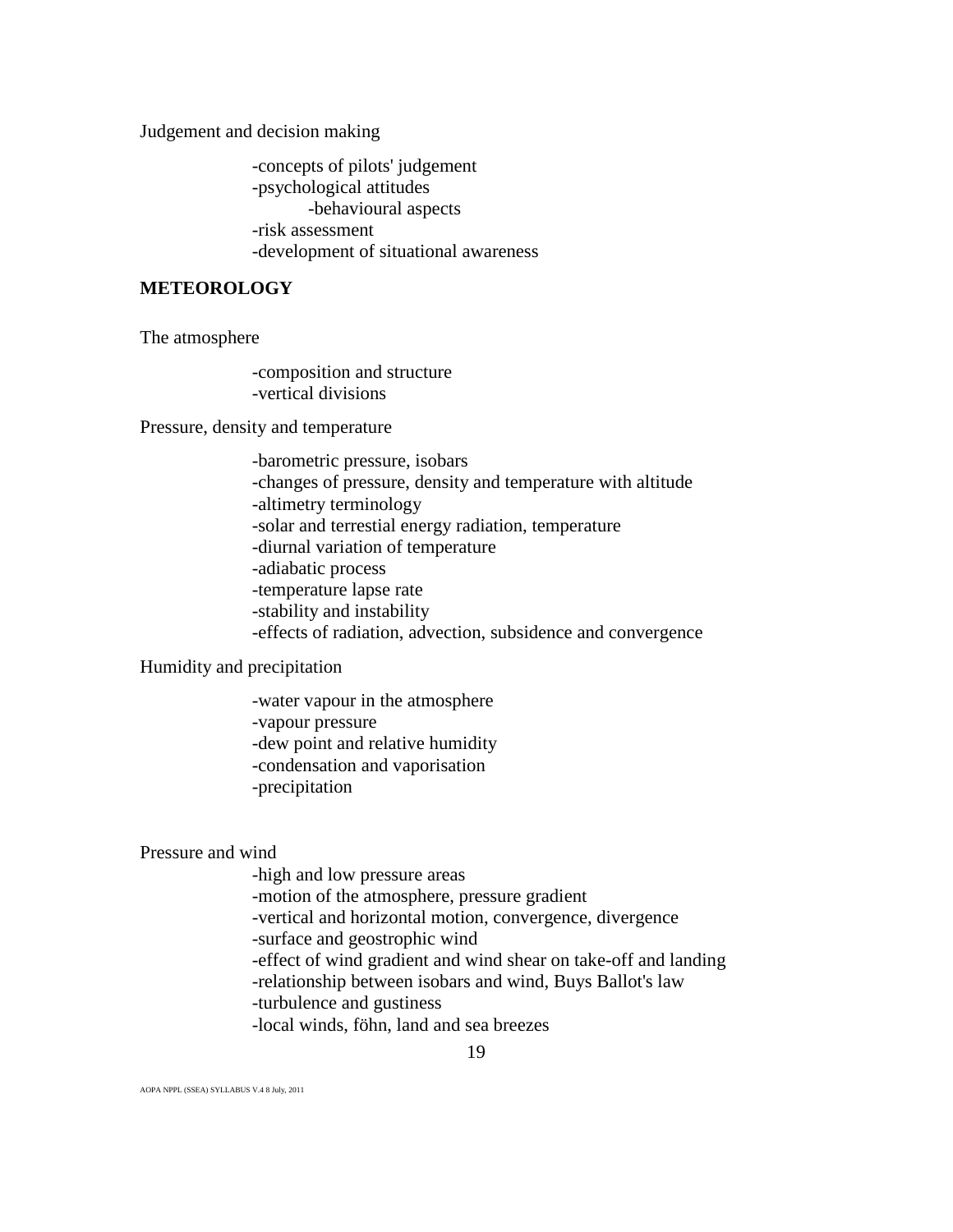Cloud formation

-cooling by advection, radiation and adiabatic expansion -cloud types -convection clouds -orographic clouds -stratiform and cumulus clouds -flying conditions in each cloud type

#### Fog, mist and haze

-radiation, advection, frontal, freezing fog -formation and dispersal -reduction of visibility due to mist, snow, smoke, dust and sand -assessment of probability of reduced visibility -hazards in flight due to low visibility, horizontal and vertical

## Airmasses

-description of and factors affecting the properties of airmasses -classification of airmasses, region of origin -modification of airmasses during their movement -development of low and high pressure systems -weather associated with pressure systems

#### Frontology

| -formation of cold and warm fronts |
|------------------------------------|
| -boundaries between airmasses      |
| -development of a warm front       |
| -associated clouds and weather     |
| -weather in the warm sector        |
| -development of a cold front       |
| -associated clouds and weather     |
| -occlusions                        |
| -associated clouds and weather     |
| -stationary fronts                 |
| -associated clouds and weather     |

#### Ice accretion

-conditions conducive to ice formation -effects of hoar frost, rime ice, clear ice -effects of icing on aeroplane performance -precautions and avoidance of icing conditions -powerplant icing -precautions, prevention and clearance of induction and carburettor icing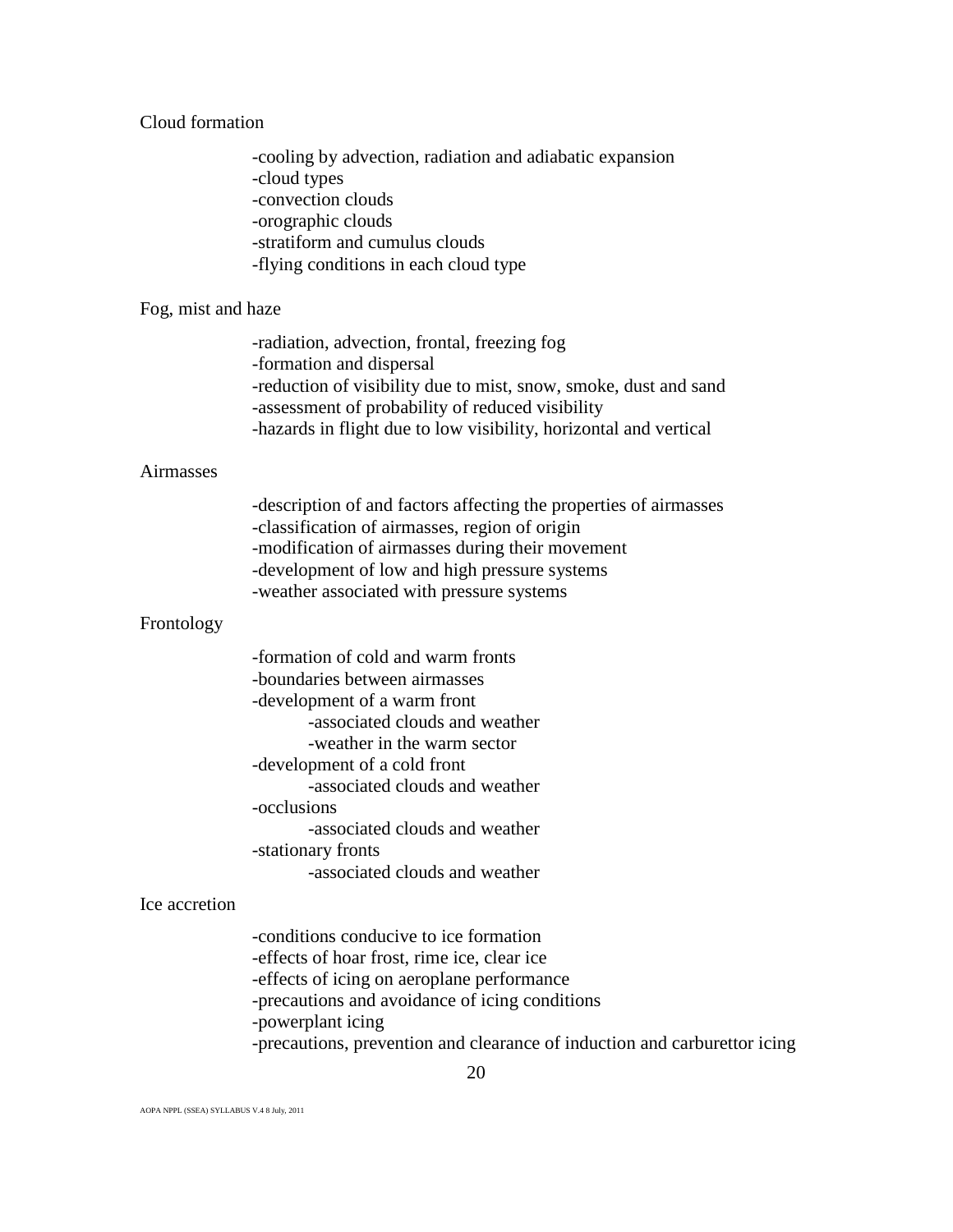## Thunderstorms

-formation - airmass, frontal, orographic -conditions required -development process -recognition of favourable conditions for formation -hazards for aeroplanes -effects of lightning and severe turbulence -avoidance of flight in the vicinity of thunderstorms

#### Flight over mountainous areas

-hazards -influence of terrain on atmospheric processes -mountain waves, windshear, turbulence, vertical movement, rotor effects, valley winds

#### Climatology

-general seasonable circulation in the troposphere over Europe -local seasonal weather and winds

## Altimetry

-operational aspects of pressure settings -pressure altitude, density altitude -height, altitude, flight level -ICAO standard atmosphere -QNH, QFE, standard setting -transition altitude, layer and level

The meteorolgical organisation

-aerodrome meteorological offices -aeronautical meteorological stations -forecasting service -meteorological services at aerodromes -availability of periodic weather forecasts

Weather analysis and forecasting

-weather charts, symbols, signs -significant weather charts -prognostic charts for general aviation

#### Weather information for flight planning

-reports and forecasts for departure, en-route, destination and alternate(s)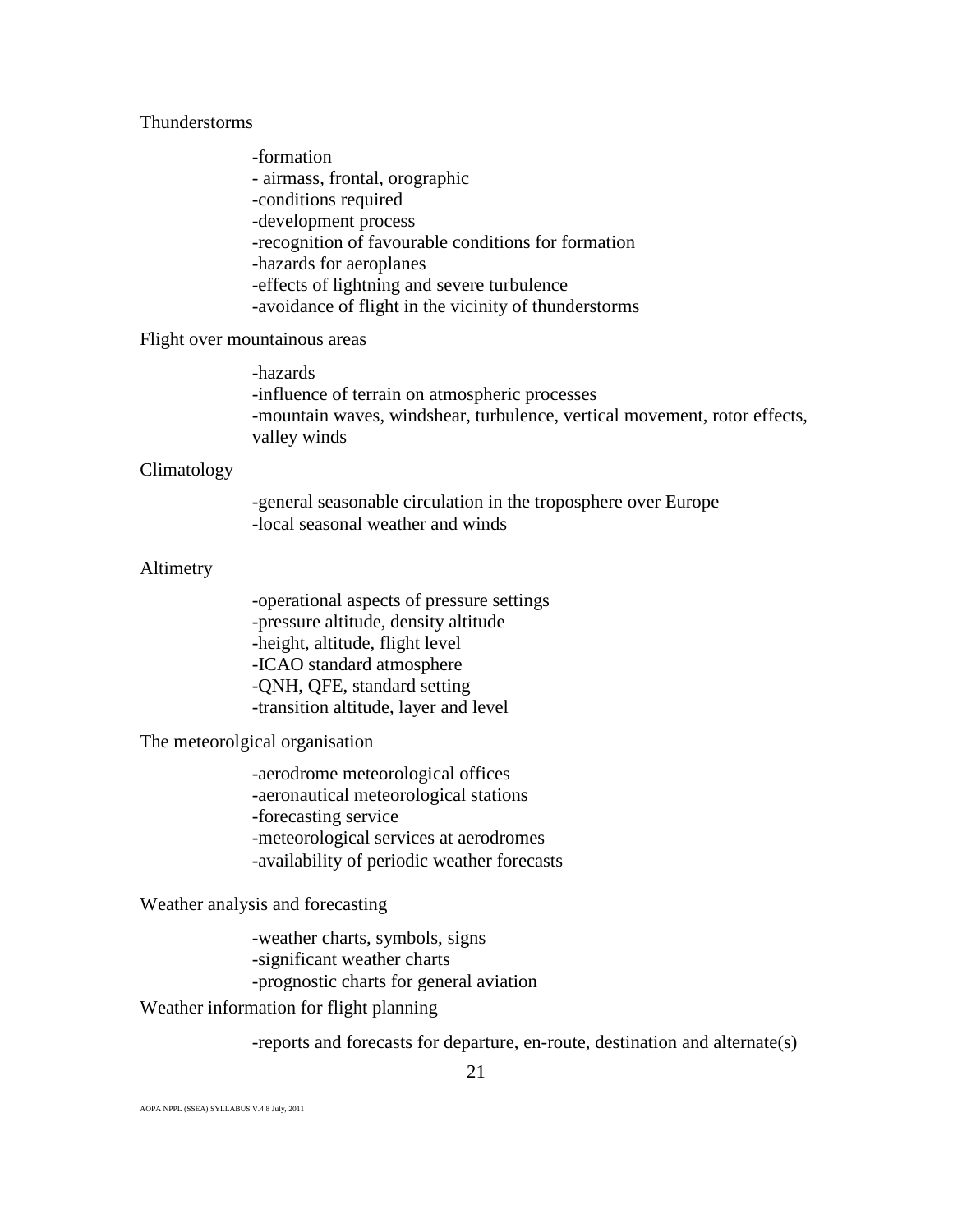-interpretation of coded information, METAR, TAF -availability of ground reports for surface wind, wind shear and visibility

Meteorological broadcasts for aviation

-VOLMET, ATIS, SIGMET

## **NAVIGATION**

Form of the earth

-axis, poles -meridians of longitude -parallels of latitude -great circles, small circle rhumb lines -hemispheres north/south, east/west

#### Mapping

-aeronautical maps and charts (topographical) -projections and their properties -conformity -equivalence -scale -great circles and rhumb lines

Conformal orthomorphic projection (ICAO 1:500,000 chart)

-main properties -construction -convergence of meridians -presentation of meridians, parallels, great circles and rhumb lines -scale, standard parallels -depiction of height

#### **Direction**

-true north -earth's magnetic field, variation - annual change -magnetic north -vertical and horizontal components -isogonals, agonic lines

#### Aeroplane magnetism

-magnetic influences within the aeroplane -compass deviation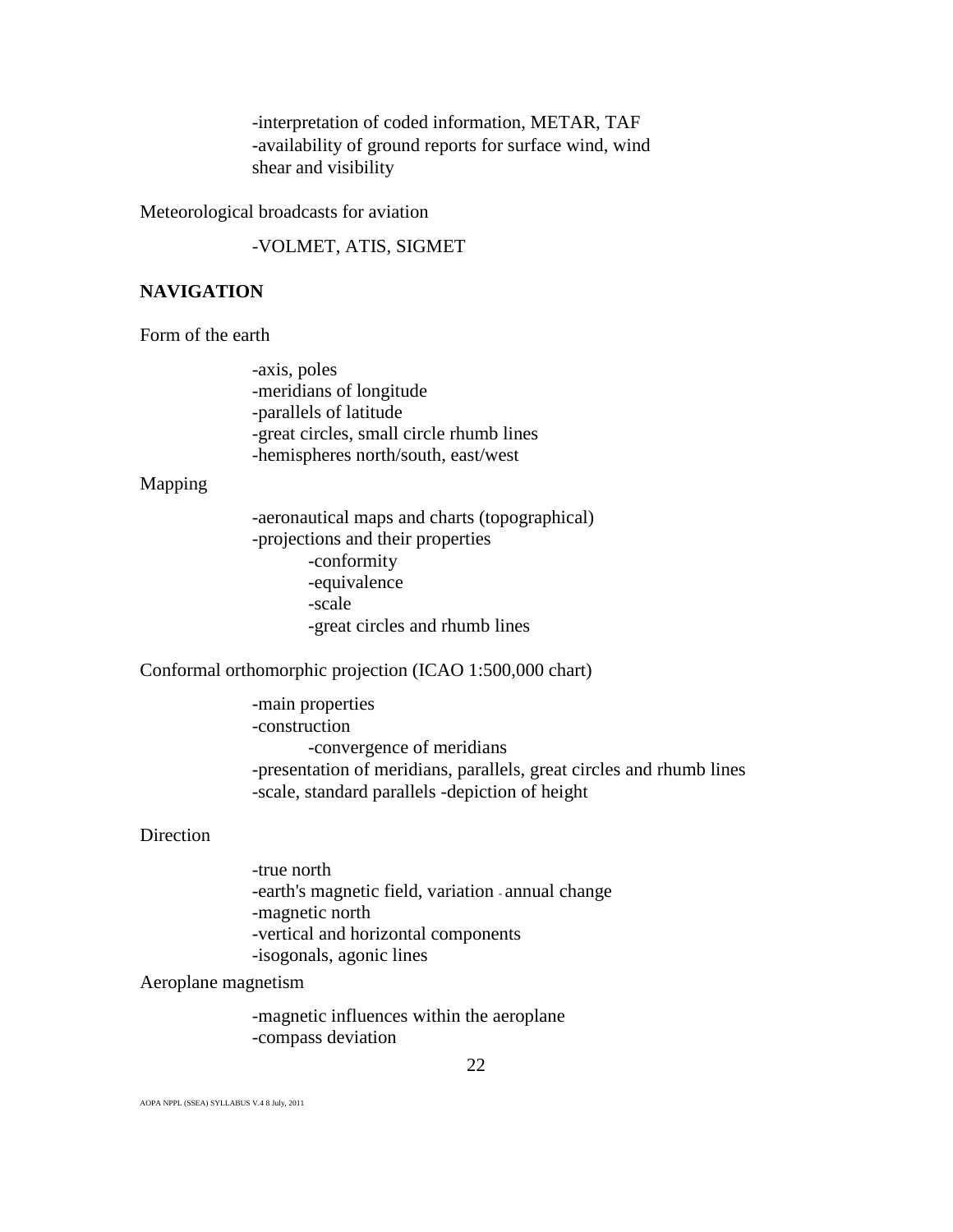-turning, acceleration errors -avoiding magnetic interference with the compass

## **Distances**

-units -measurement of distance in relation to map projection

Charts in practical navigation

-plotting positions -latitude and longitude -bearing and distance -use of navigation protractor -measurement of tracks and distances

Chart reference material / map reading

|                          | -map analysis                                                   |
|--------------------------|-----------------------------------------------------------------|
|                          | -topography                                                     |
| -relief                  |                                                                 |
|                          | -cultural features                                              |
|                          | -permanent features e.g.line features, spot features, unique or |
|                          | special features                                                |
|                          | -features subject to change e.g. water                          |
|                          | -preparation                                                    |
|                          | -folding the map for use                                        |
|                          | -methods of map reading                                         |
|                          | -map orientation                                                |
|                          | -checkpoint features                                            |
|                          | -anticipation of checkpoints                                    |
|                          | -with continuous visual contact                                 |
|                          | -without continuous visual contact                              |
|                          | -when uncertain of position                                     |
|                          | -aeronautical symbols                                           |
|                          | -aeronautical information                                       |
|                          | -conversion of units                                            |
| Principles of navigation |                                                                 |
|                          | -IAS, RAS, (CAS) and TAS                                        |
|                          | -track, true and magnetic                                       |
|                          | -wind velocity, heading and groundspeed                         |
|                          | -triangles of velocities                                        |
|                          | -calculation of heading and groundspeed                         |
|                          | -drift, wind correction angle                                   |
| -ETA                     |                                                                 |
|                          | -dead reckoning, position, fix                                  |
|                          | 23                                                              |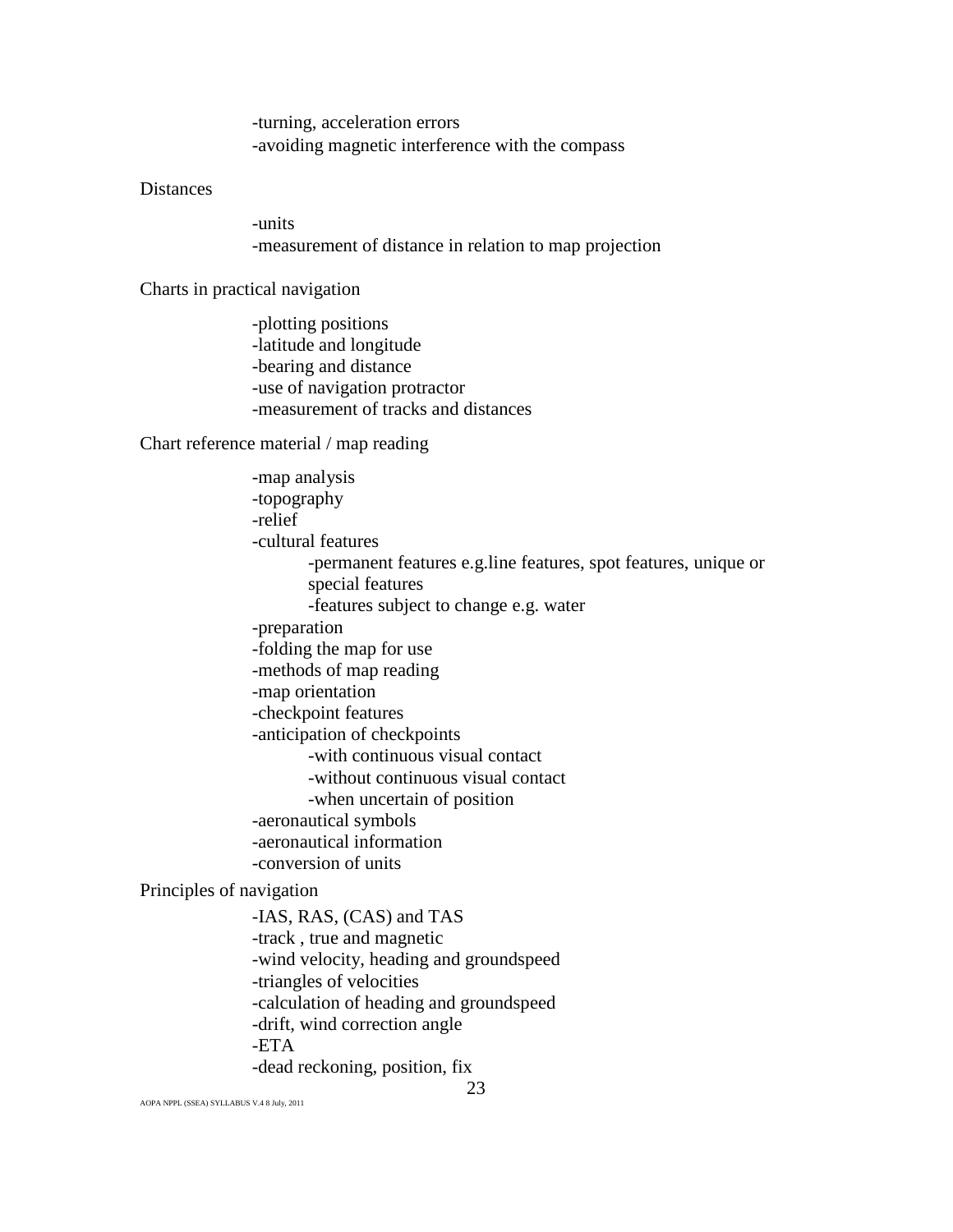#### The navigation computer

-the use of the circular slide rule to determine: -TAS, time and distance -conversion of units -fuel required -pressure, density and true altitude -time on route and ETA -use of computer to solve triangles of velocities -application of TAS and wind velocity to track -determination of heading and groundspeed -drift and wind correction angle

## Time

-relationship between universal co-ordinated (standard) (UTC) time and local mean time (LMT) -definition of sunrise and sunset times

#### Flight planning

-selection of charts -route and aerodrome weather forecasts and reports -assessing the weather situation -plotting the route -considerations of controlled/regulated airspace, airspace restrictions, danger areas, etc. -use of AIP and NOTAMS -ATC liaison procedures in controlled/regulated airspace -fuel considerations -en-route safety altitude(s) -alternate aerodromes -communications and radio/navaid frequencies -compilation of flight log -compilation of ATC flight plan -selection of check points, time and distance marks -mass and balance calculations -mass and performance calculations

#### Practical navigation

-compass headings, use of deviation card -organisation of in-flight workload -departure procedure, log entries, altimeter setting and establishing IAS -maintenance of heading and altitude -use of visual observations -establishing position, checkpoints -revisions to heading and ETA -arrival procedures, ATC Liaison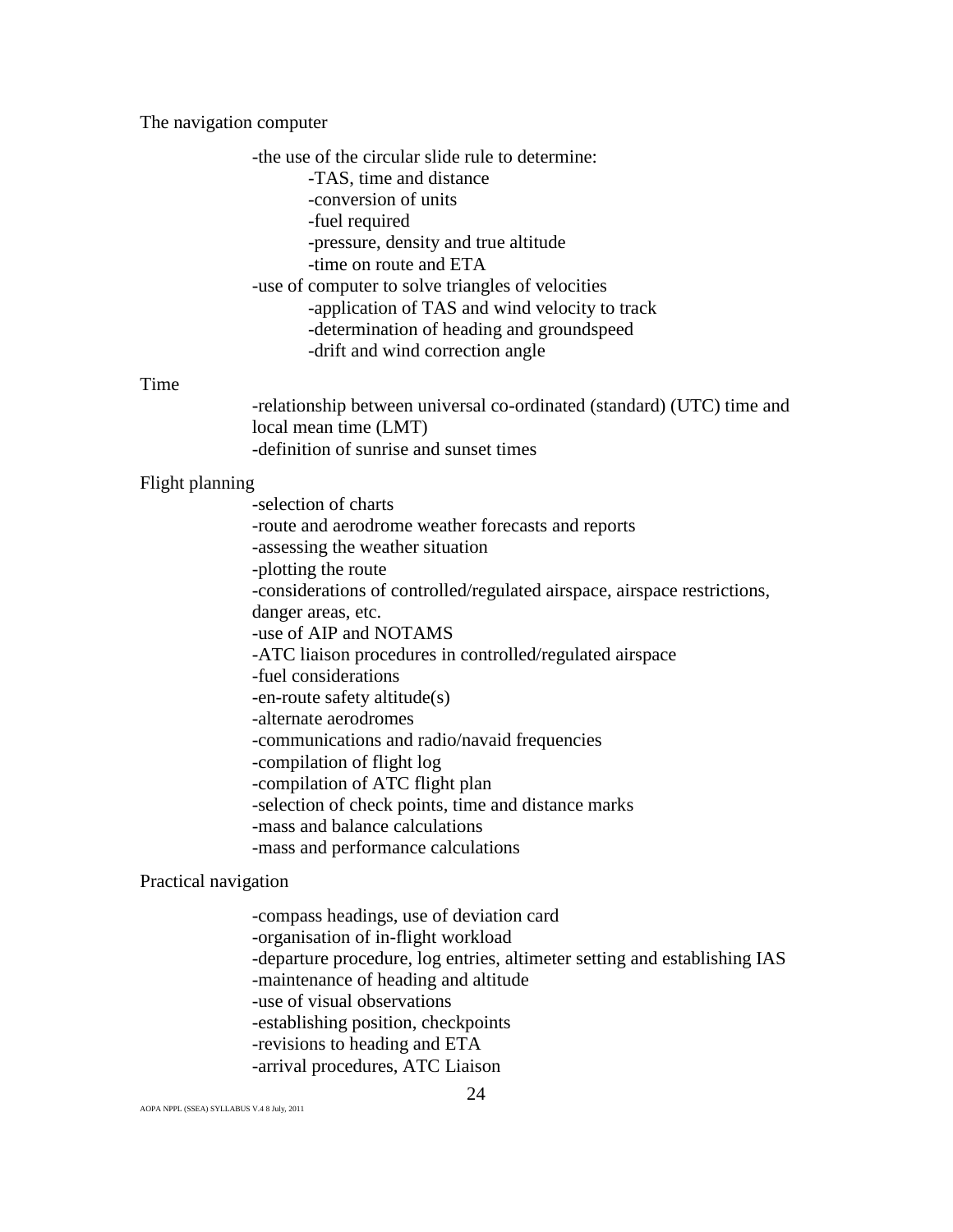-completion of flight log and aeroplane log entries

## *RADIO NAVIGATION*

## Ground D/F

-application -principles -presentation and interpretation -coverage -errors and accuracy -factors affecting range and accuracy

ADF, including associated beacons (NDBs) and use of RMI

-application -principles -presentation and interpretation -coverage -errors and accuracy -factors affecting range and accuracy

#### VOR/DME

-application -principles -presentation and interpretation -coverage -errors and accuracy -factors affecting range and accuracy

## GPS

-application -principles -presentation and interpretation -coverage -errors and accuracy -factors affecting reliability and accuracy

#### Ground radar

-application -principles -presentation and interpretation -coverage -errors and accuracy -factors affecting reliability and accuracy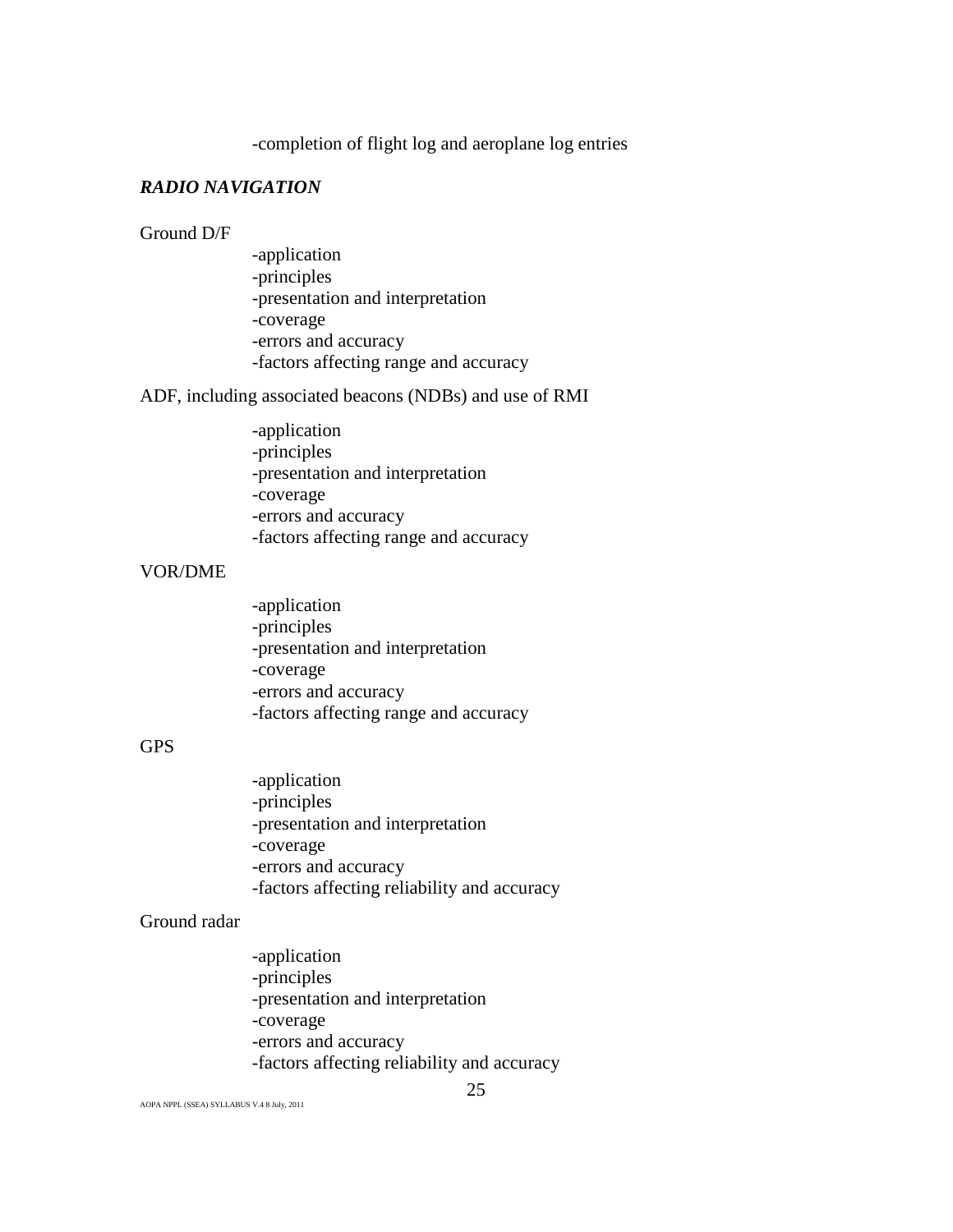Secondary surveillance radar

-principles (transponders) -application -presentation and interpretation -modes and codes

## **OPERATIONAL PROCEDURES**

ICAO Annex 6, Part II - Operation of Aircraft

-foreword -definitions -general statement -flight preparation and in-flight procedures -performance and operating limitations -instruments and equipment -communications and navigation equipment -maintenance -flight crew -lights to be displayed

ICAO Annex 12 - Search and rescue

-definitions -operating procedures -procedures for pilot-in-command (para 5.7) -search and rescue signals

ICAO Annex 13 - Aircraft accident investigation

-definitions -national procedures

ICAO Annex 16 – Environmental Protection

Noise abatement

-general procedures -application to take-off and landing

#### Contravention of aviation regulations

-offences -penalties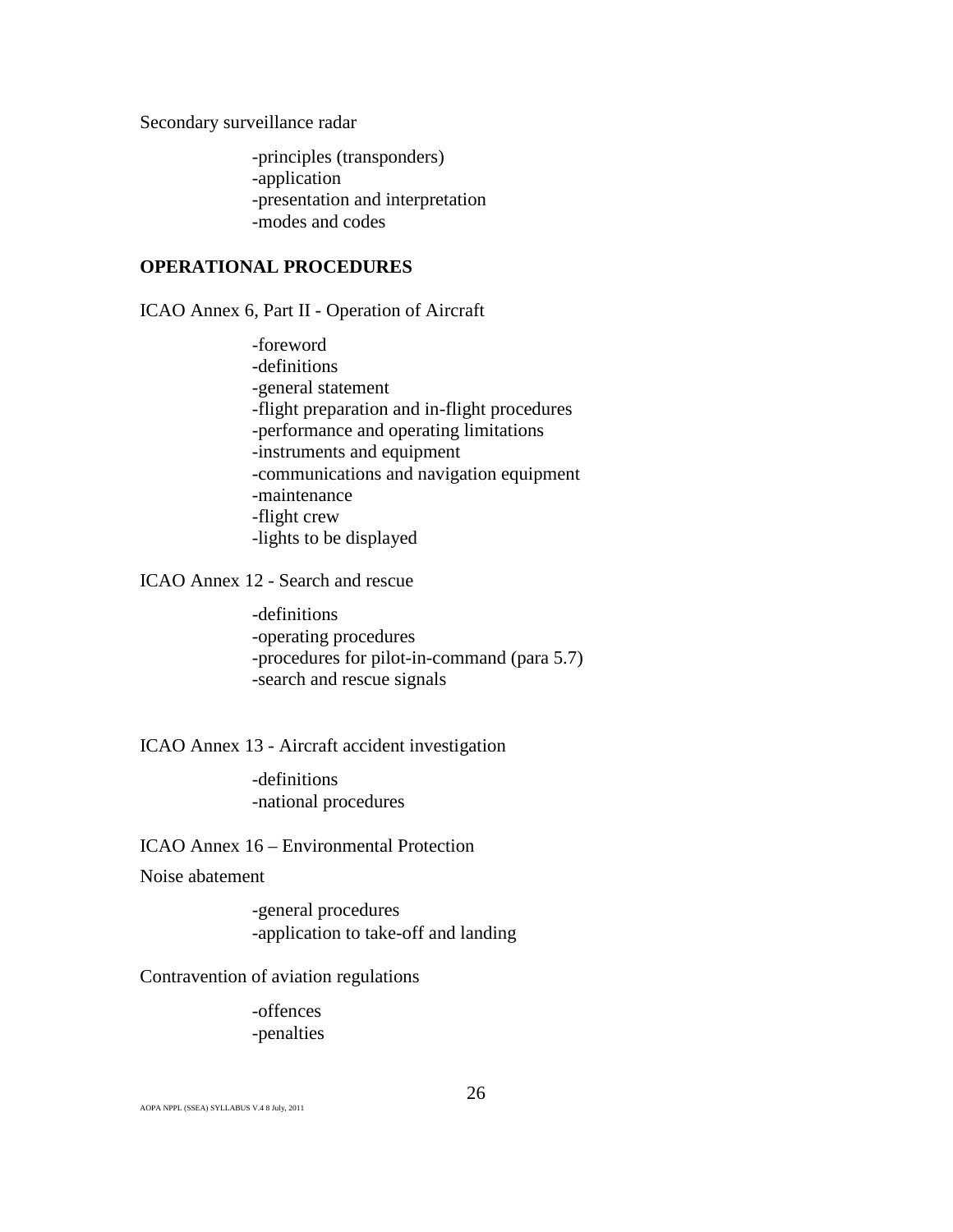### **PRINCIPLES OF FLIGHT**

The atmosphere

-composition and structure -ICAO standard atmosphere -atmospheric pressure

Airflow around a body, subsonic -air resistance and air density -boundary layer -friction forces -laminar and turbulent flow -Bernoulli's principle - venturi effect

Airflow about a two dimensional aerofoil -airflow around a flat plate -airflow around a curved plate(aerofoil) -description of aerofoil cross section -lift and drag  $-C_{\text{A}}$  and  $C_{\text{B}}$  and their relationship to angle of attack

Three dimensional flow about an aerofoil

-aerofoil shapes and wing planforms -induced drag -downwash angle, vortex drag, ground effect -aspect ratio -parasite (profile) drag -form, skin friction and interference drag -lift/drag ratio

Distribution of the four forces -balance and couples -lift and mass -thrust and drag -methods of achieving balance

#### Flying controls

-the three planes -pitching about the lateral axis -rolling about the longitudinal axis -yawing about the normal axis -effects of the elevators (stabilators), ailerons and rudder -control in pitch, roll and yaw -cross coupling, roll and yaw -mass and aerodynamic balance of control surfaces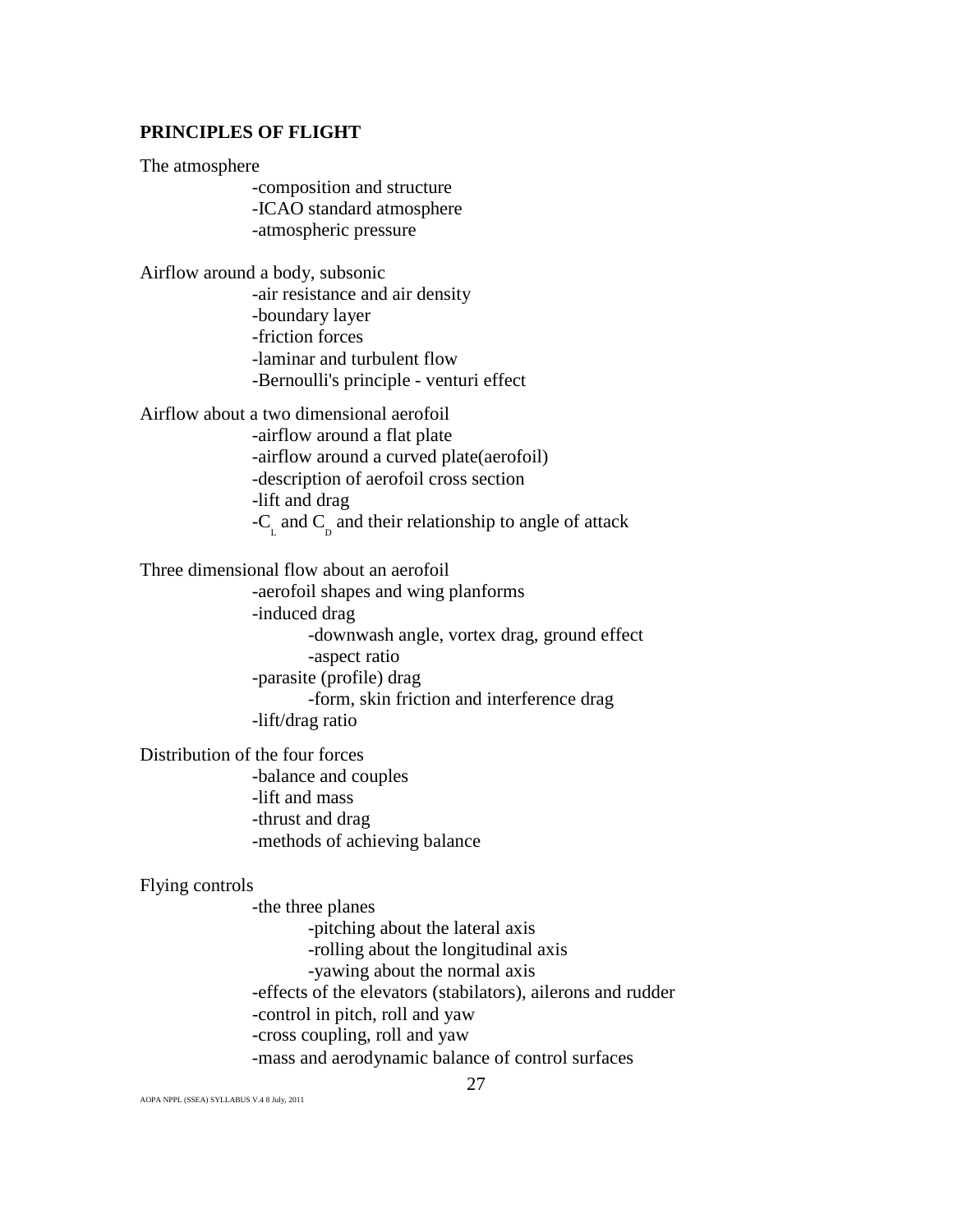Trimming controls

-basic trim tab, balance tab and anti-balance tab -purpose and function -method of operation

#### Flaps and slats

-simple, split, slotted and Fowler flaps -purpose and function -operational use -slats, leading edge -purpose and function -normal/automatic operation

#### The stall

-stalling angle of attack -disruption of smooth airflow -reduction of lift, increase of drag -movement of centre of pressure -symptoms of development -aeroplane characteristics at the stall -factors affecting stall speed and aeroplane behaviour at the stall -stalling from level, climbing, descending and turning flight -inherent and artificial stall warnings -recovery from the stall

#### Avoidance of spins

-wing tip stall -the development of roll -recognition at the incipient stage -immediate and positive stall recovery

#### Stability

-definition of static and dynamic stability -longitudinal stability -centre of gravity effect on control in pitch -lateral and directional stability -interrelationship, lateral and directional stability

### Load factor and manoeuvres

-structural considerations -manoeuvring and gust envelope -limiting load factors, with and without flaps -changes in load factor in turns and pull-ups -manoeuvring speed limitations -in-flight precautions

Stress loads on the ground

-side loads on the landing gear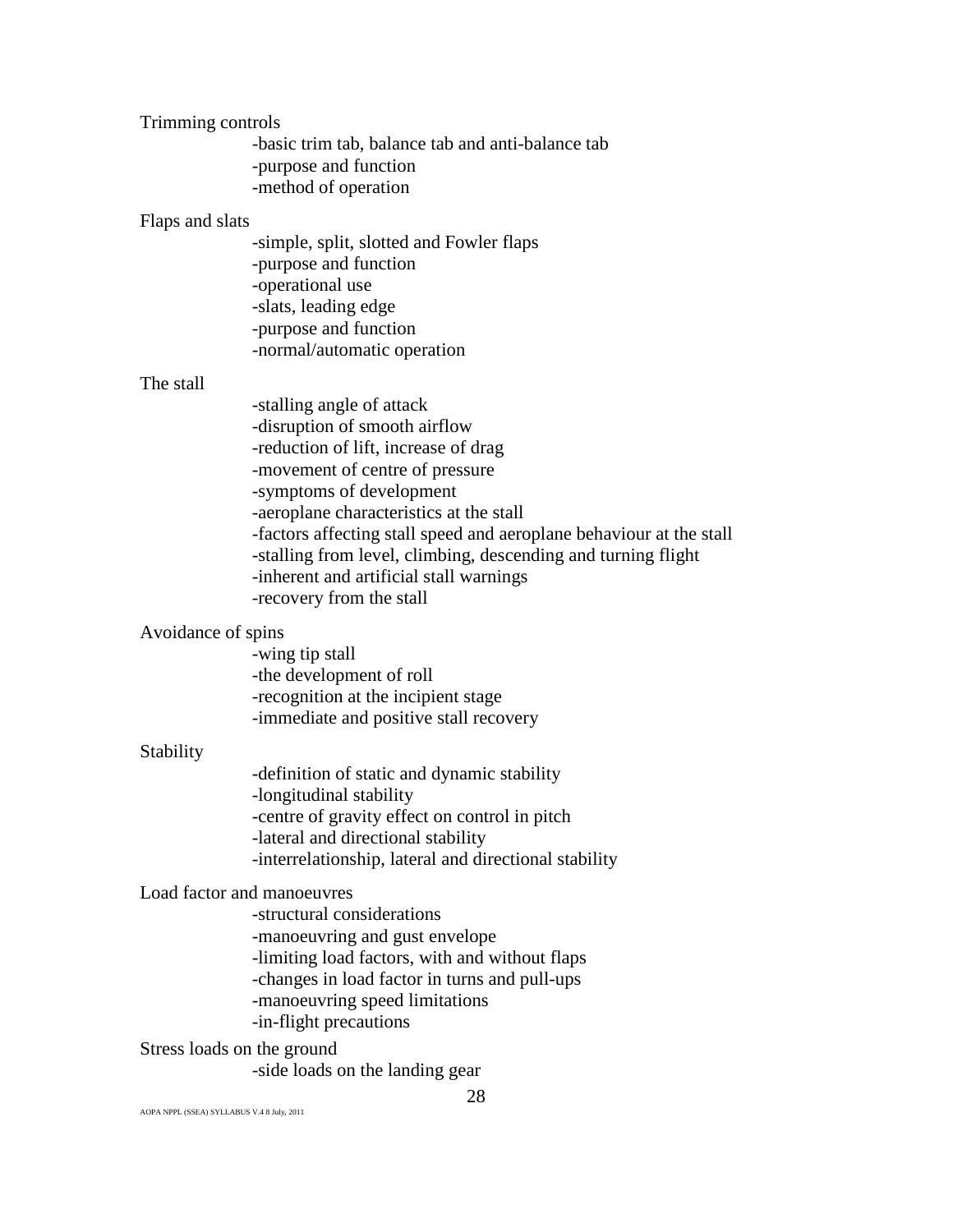-landing -taxiing, precautions during turns

## **COMMUNICATION**

Radio telephony and communications -use of AIP and frequency selection -microphone technique -phonetic alphabet -station/aeroplane/callsigns/abbreviations -transmission technique -use of standard words and phrases -listening out -required 'readback' instructions

## Departure procedures

-radio checks -taxi instructions -holding on ground -departure clearance

#### En-route procedures

-frequency changing -position, altitude/flight level reporting -flight information service -weather information -weather reporting -procedure to obtain bearings, headings, position -procedural phraseology

-height/range coverage

Arrival and traffic pattern procedures

-arrival clearance

-calls and ATC instructions during the:

-circuit

-approach and landing

-vacating the runway

#### Communications failure

-action to be taken

-alternate frequency

-serviceability check including microphone and headphones -in-flight procedures according to type of airspace

Distress and urgency procedures

-distress (Mayday), definition and when to use -frequencies to use -contents of Mayday message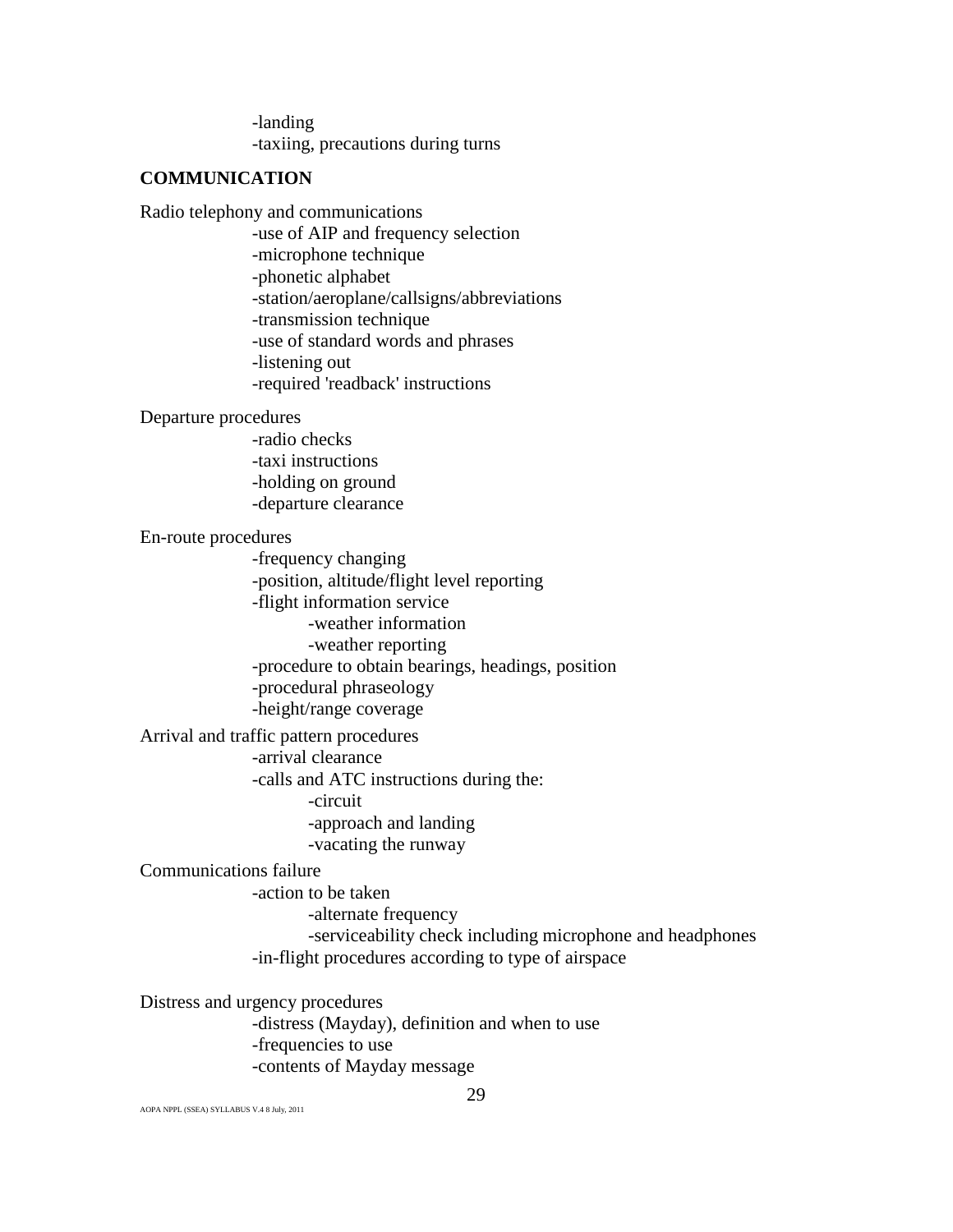-urgency (PAN), definition and when to use -frequencies to use -relay of messages -maintenance of silence when distress/urgency calls heard -cancellation of distress/urgency

## **GENERAL FLIGHT SAFETY**

#### Aeroplane

-seat adjustment and security -harness and seat belts -emergency equipment and its use -fire extinguisher -engine/cabin fires -de-icing systems -survival equipment, life jackets, life rafts -carbon monoxide poisoning -refuelling precautions -flammable goods/pressurised containers

## Operational

-wake turbulence -aquaplaning -wind shear, take-off, approach and landing -passenger briefings -emergency exits -evacuation from the aeroplane -forced landings -gear-up landing -ditching

\_\_\_\_\_\_\_\_\_\_\_\_\_\_\_\_\_\_\_\_\_\_\_\_\_\_\_\_\_\_\_\_\_\_\_\_\_\_\_\_\_\_\_\_\_\_\_\_\_\_\_\_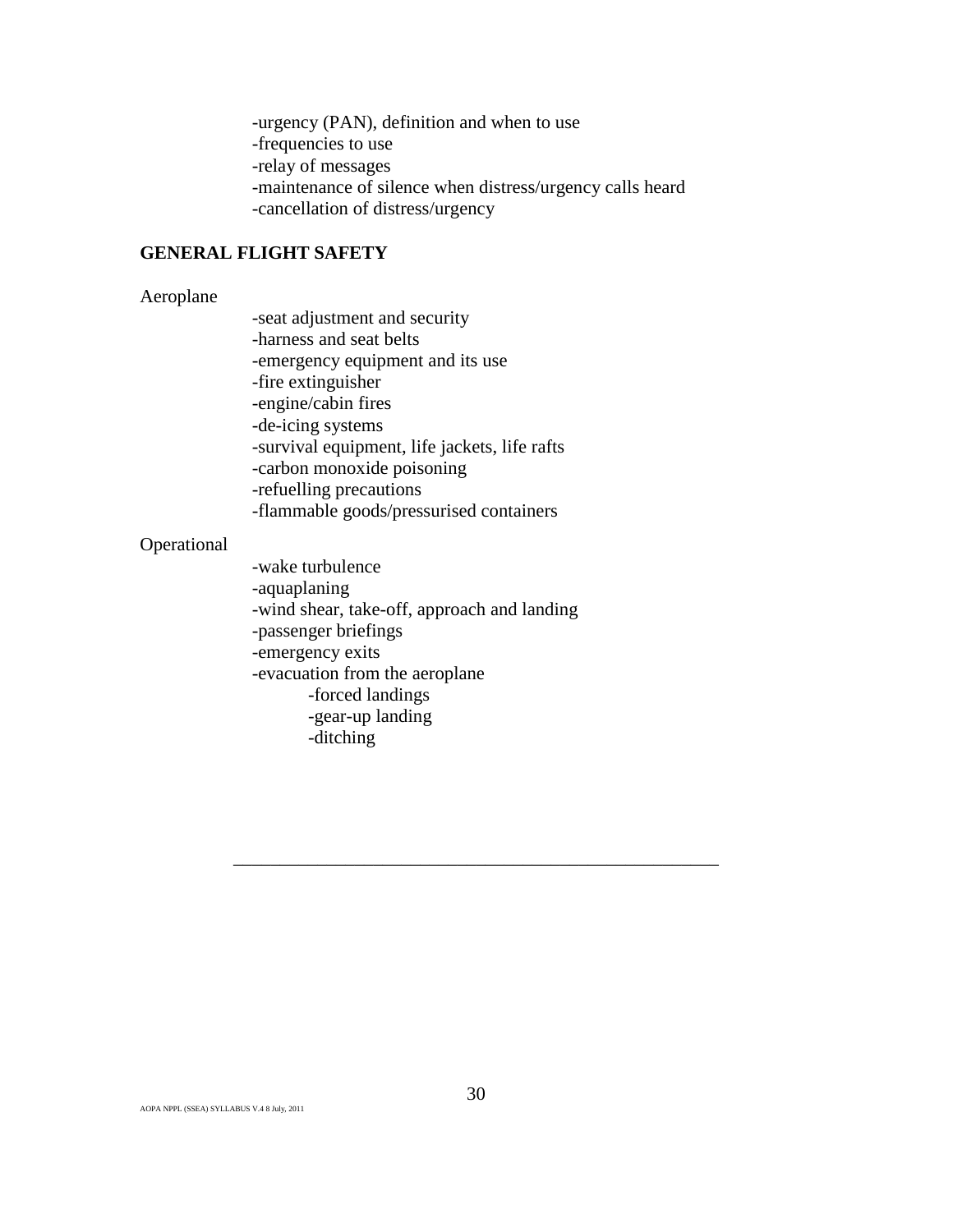## **THEORETICAL KNOWLEDGE EXAMINATION**

1. The examination shall be in written form and may be taken on one or more days and shall comprise seven examinations in accordance with the JAR-FCL PPL theoretical knowledge syllabus in current sets provided by the UK Civil Aviation Authority as indicated below:

## **Subject**

Air Law and Operational Procedures

Navigation and Radio Aids

Meteorology

Aircraft General and Principles of Flight

Human Performance

Flight Performance and Planning

Communications PPL

2. The majority of the questions shall be multiple choice.

3. A pass in a subject will be awarded to an applicant achieving at least 75% of the marks allocated to that subject. Marks shall only be awarded for correct answers.

4. A pass in The Communications examination for the Flight Radiotelephony Operator's Licence (FRTOL) as shown in the list of subjects above, shall be obtained together with all the other theoretical knowledge examinations in the 18 month period counted from the end of the calendar month when the applicant first attempted an examination. Thereafter it will remain valid for a period of 24 months for the issue of a FRTOL when combined with a course of PPL training. The examination shall be completed prior to the NPPL General Skill Test.

5. **FRTOL Practical Test**: All applicants for a FRTOL are required to demonstrate that they have achieved the required standard for licence issue.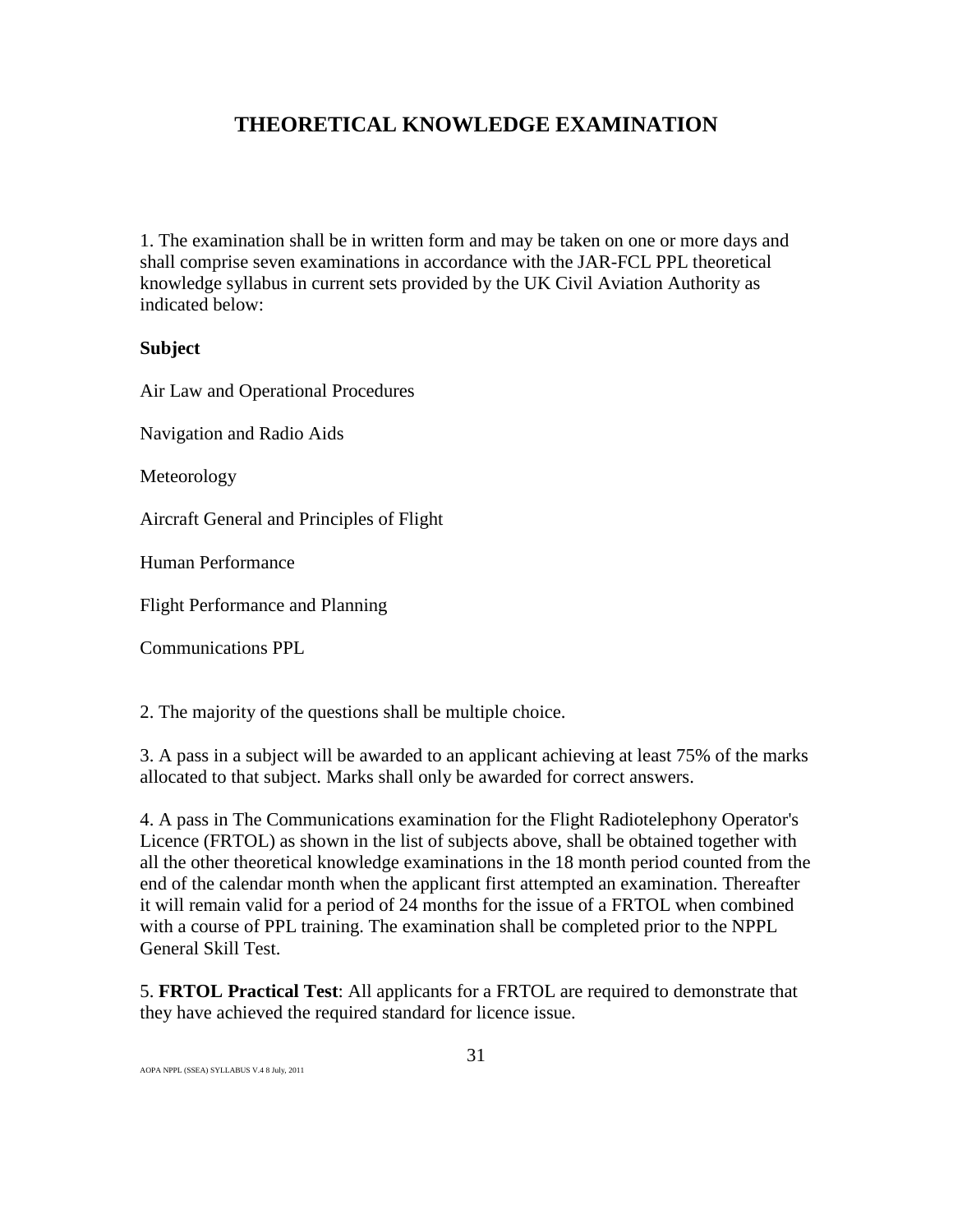# SECTION 4

## **FLIGHT TRAINING SYLLABUS**

The flying training section of the NPPL (SSEA) course will be covered following the various exercises as shown below. The exercise numbering corresponds to the exercises conducted for the JAR-FCL PPL, but the depth of coverage and time spent on the different exercises will be less than in the full 45 hour JAR-FCL PPL course. The exercises, particularly those following first solo and consolidation on the circuit, will not necessarily be given in the exact order as shown.

| 1.            | Familiarisation with the aeroplane                      |
|---------------|---------------------------------------------------------|
| 1E.           | Emergency drills                                        |
|               | Preparation for and action after flight                 |
| $rac{2}{3}$ . | Air experience                                          |
| 4.            | Effects of controls                                     |
| 5.            | Taxiing                                                 |
| 6.            | Straight and level flight                               |
| 7.            | Climbing                                                |
| 8.            | Descending                                              |
| 9.            | Medium turns                                            |
| 10A.          | Slow flight                                             |
| 10B.          | <b>Stalling</b>                                         |
| 11.           | Spin avoidance                                          |
| 12.           | Take-off and climb                                      |
| 13.           | Approach and landing                                    |
| 12/13E.       | Emergency procedures (as appropriate)                   |
| 14.           | First solo                                              |
|               | Consolidation of take-offs and landings including:      |
|               | Crosswind take-off and landing                          |
|               | Short field take-off and landing, soft field procedures |
|               | Glide approaches, powered approaches                    |
|               | <b>Flapless landings</b>                                |
| 14B.          | Circuit departure procedures, local area orientation,   |
|               | RTF procedures, use of magnetic compass, map            |
|               | reading, circuit rejoining.                             |
| 15.           | Advanced turning                                        |
| 16            | Forced landings without power                           |
| 17.           | Precautionary landings                                  |
| 18A.          | Pilot navigation                                        |
| 18B.          | Navigation at lower levels                              |
| 19.           | Instrument appreciation                                 |

Revision for the NPPL (SSEA) qualifying Navigation Skill Test and General Skill Test.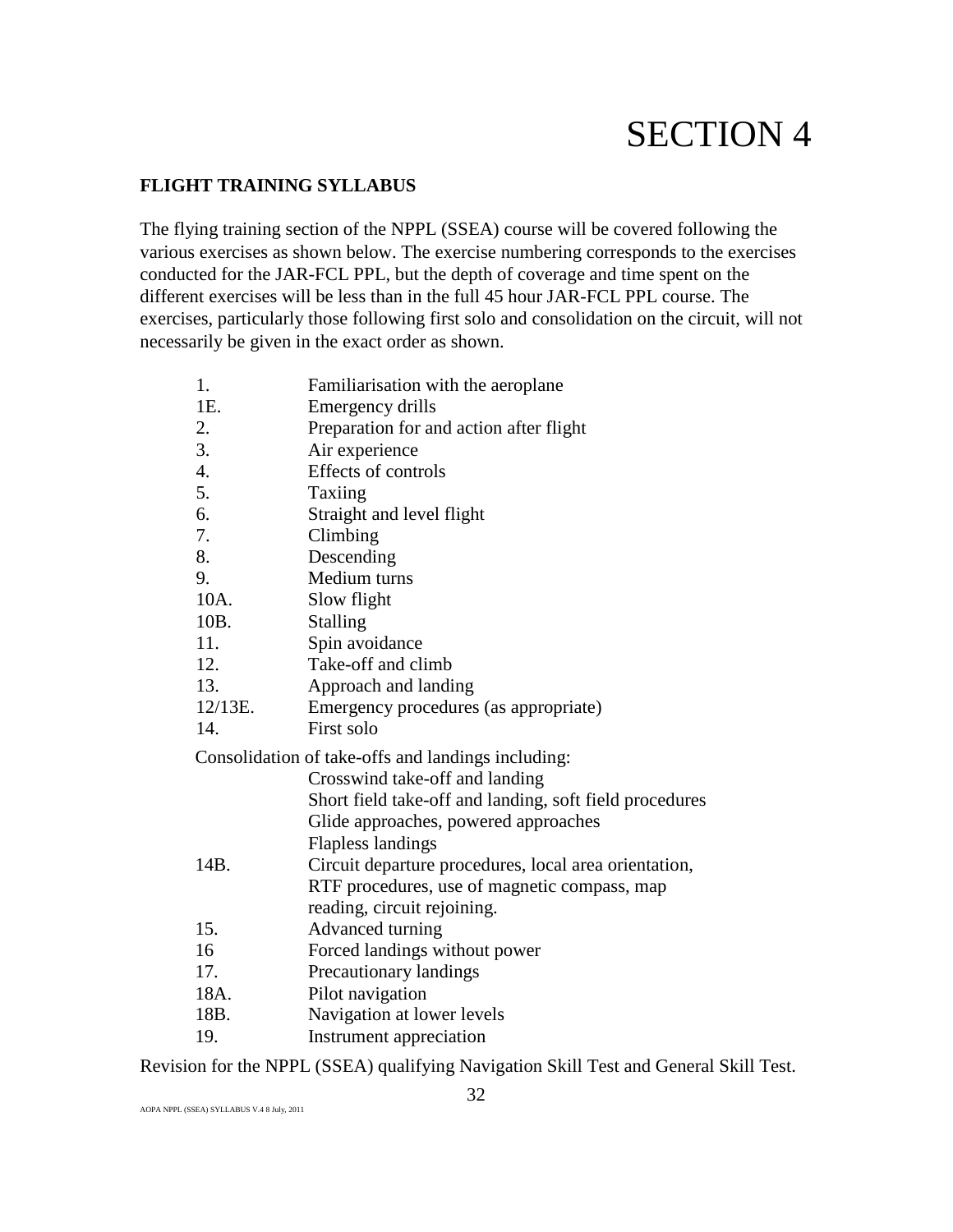## **SYLLABUS OF FLIGHT BRIEFINGS AND AIR INSTRUCTION FOR THE NATIONAL PRIVATE PILOT LICENCE SIMPLE SINGLE-ENGINE AEROPLANE (SSEA)**

#### *Exercise 1 Familiarisation with the aeroplane*

-characteristics of the aeroplane -cockpit layout -systems -check lists, drills, controls -passenger care

## *Exercise 1E Emergency drills*

-action in event of fire on the ground and in the air -engine, cabin and electrical system fire -systems failure -escape drills, location and use of emergency equipment and exits

## *Exercise 2 Preparation for and action after flight*

-flight authorisation and aeroplane acceptance -serviceability documents -equipment required, maps, etc -external checks -internal checks -harness, seat or rudder pedal adjustments -starting and warm up checks -power checks -running down system checks and switching off the engine -parking, security and picketing (e.g. tie down) -completion of authorisation sheet and serviceability documents

## *Exercise 3 Air experience*

-flight exercise

## *Exercise 4 Effects of controls*

-primary effects when laterally level and when banked -further effects of aileron and rudder -effects of:

-airspeed -slipstream -power -trimming controls -flaps -other controls as applicable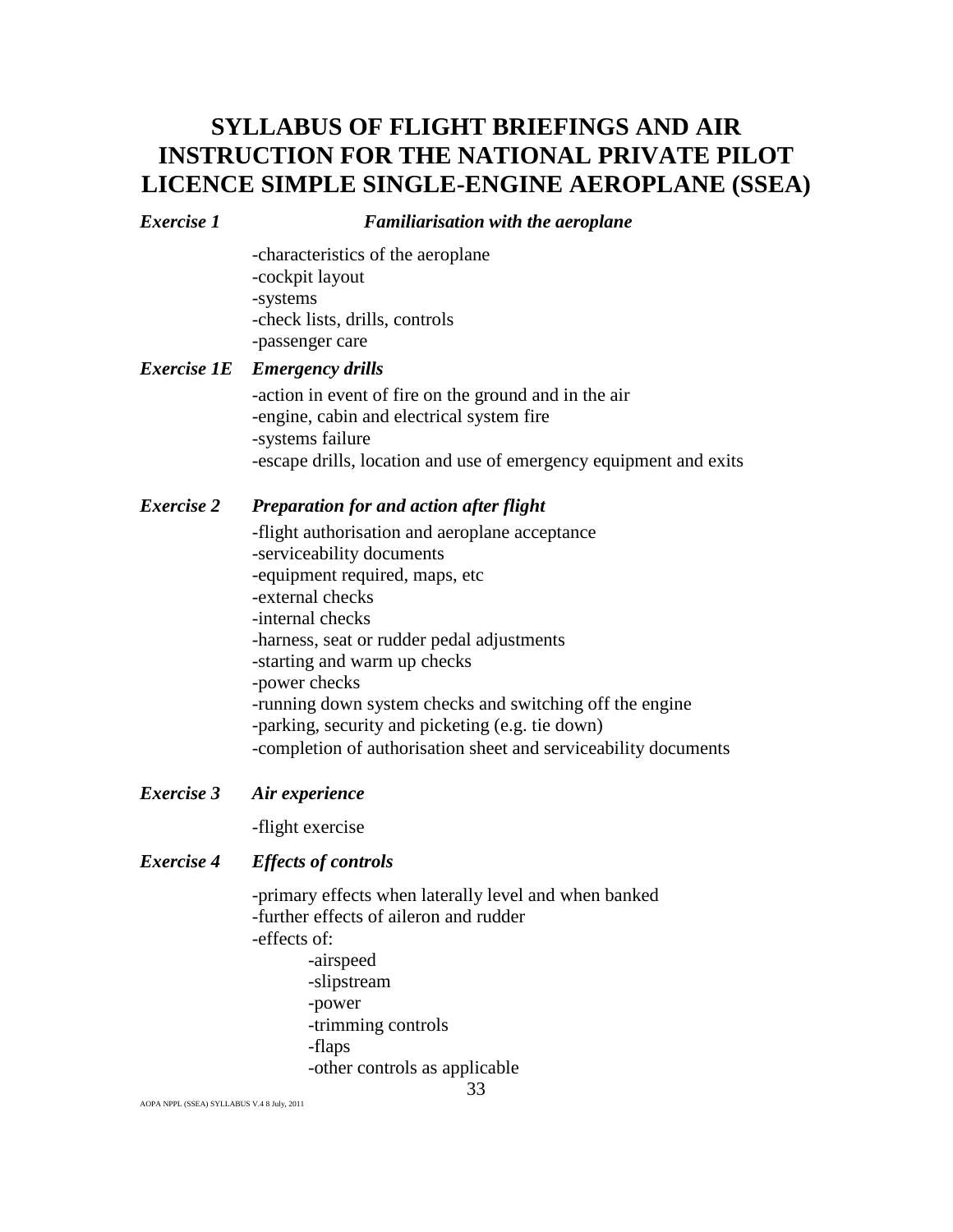-operation of:

-mixture control -carburettor heat -cabin heating/ventilation -airmanship

## *Exercise 5 Taxiing*

-pre-taxi checks -starting, control of speed and stopping -engine handling -control of direction and turning -turning in confined spaces -parking area procedures and precautions -effects of wind and use of flying controls -effects of ground surface -freedom of rudder movement -marshalling signals -instrument checks -air traffic control procedures -airmanship

## *Exercise 5E Emergencies*

-brakes and steering failure

## *Exercise 6 Straight and level*

-at normal cruising power, attaining and maintaining straight & level flight -flight at critically high airspeeds -demonstration of inherent stability -control in pitch, including use of trim -lateral level, direction and balance, trim: -at selected airspeeds (use of power) -during speed and configuration changes -use of instruments for precision flight -airmanship

## *Exercise 7 Climbing*

-entry, maintaining the normal and maximum rate climb, levelling off -levelling off at selected altitudes

- -en-route climb (cruise climb)
- -climbing with flap down
- -recovery to normal climb
- -maximum angle of climb
- -airmanship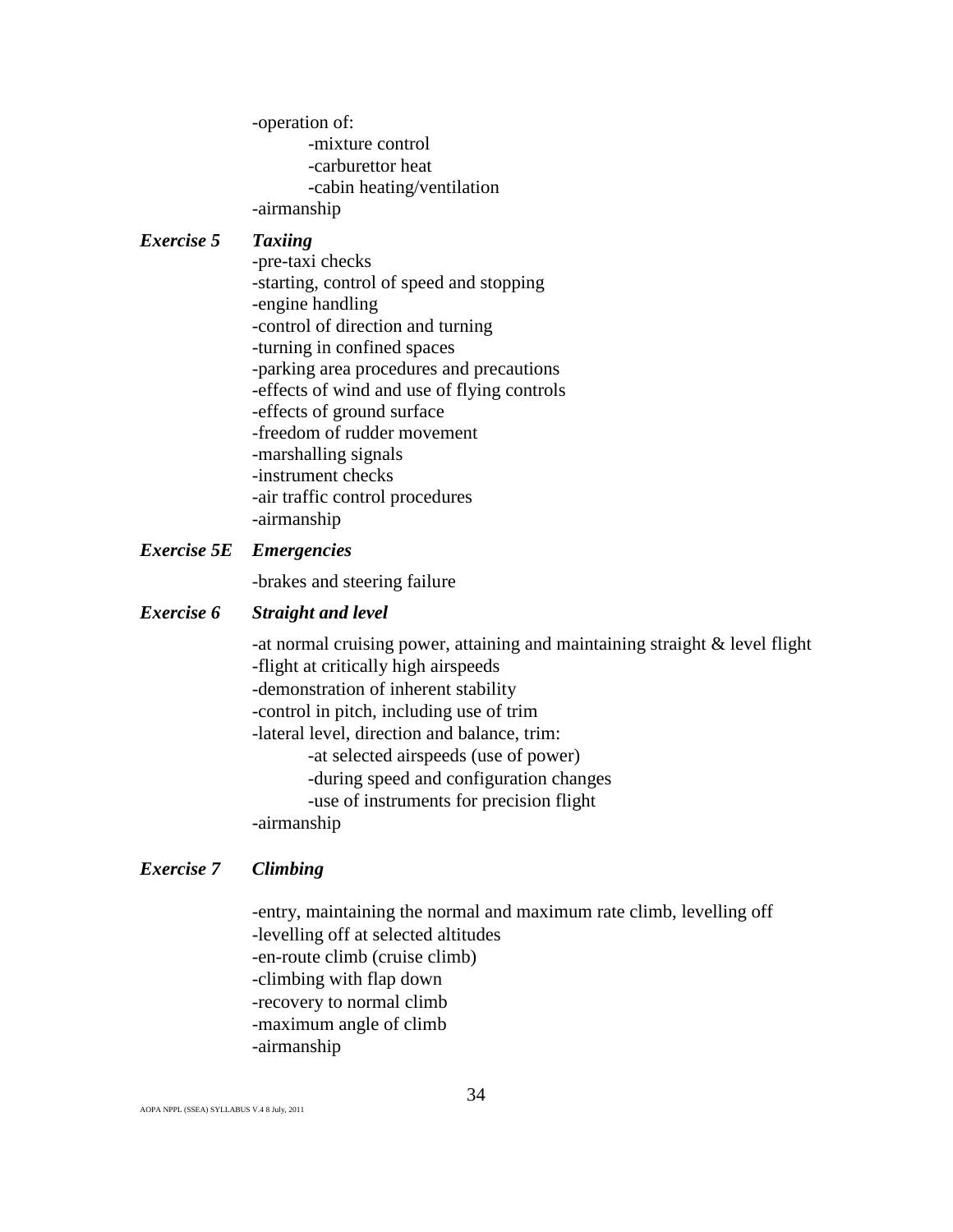#### *Exercise 8 Descending*

-entry, maintaining and levelling off -levelling off at selected altitudes -glide, powered and cruise descent (including effect of power and airspeed) -descending with flaps down -side slipping (on suitable types) -airmanship

## *Exercise 9 Turning*

-entry and maintaining medium level turns -resuming straight flight -faults in the turn (incorrect pitch, bank, balance) -climbing turns -descending turns -slipping turns (on suitable types) -turns on to selected headings, use of gyro heading indicator and compass -use of instruments for precision flight -airmanship

#### *Exercise 10A Slow flight*

#### **Note**:

The objective is to improve the student's ability to recognise inadvertent flight at critically low speeds and provide practice in maintaining the aeroplane in balance while returning to normal airspeed.

> -safety checks -introduction to slow flight -controlled flight down to critically slow airspeed -application of full power with correct attitude and balance to achieve normal climb speed -airmanship

## *Exercise 10B Stalling*

-airmanship -safety checks -symptoms -recognition -clean stall and recovery without power and with power -recovery when a wing drops -approach to stall in the approach and in the landing configuration with and without power, recovery at the incipient stage of the stall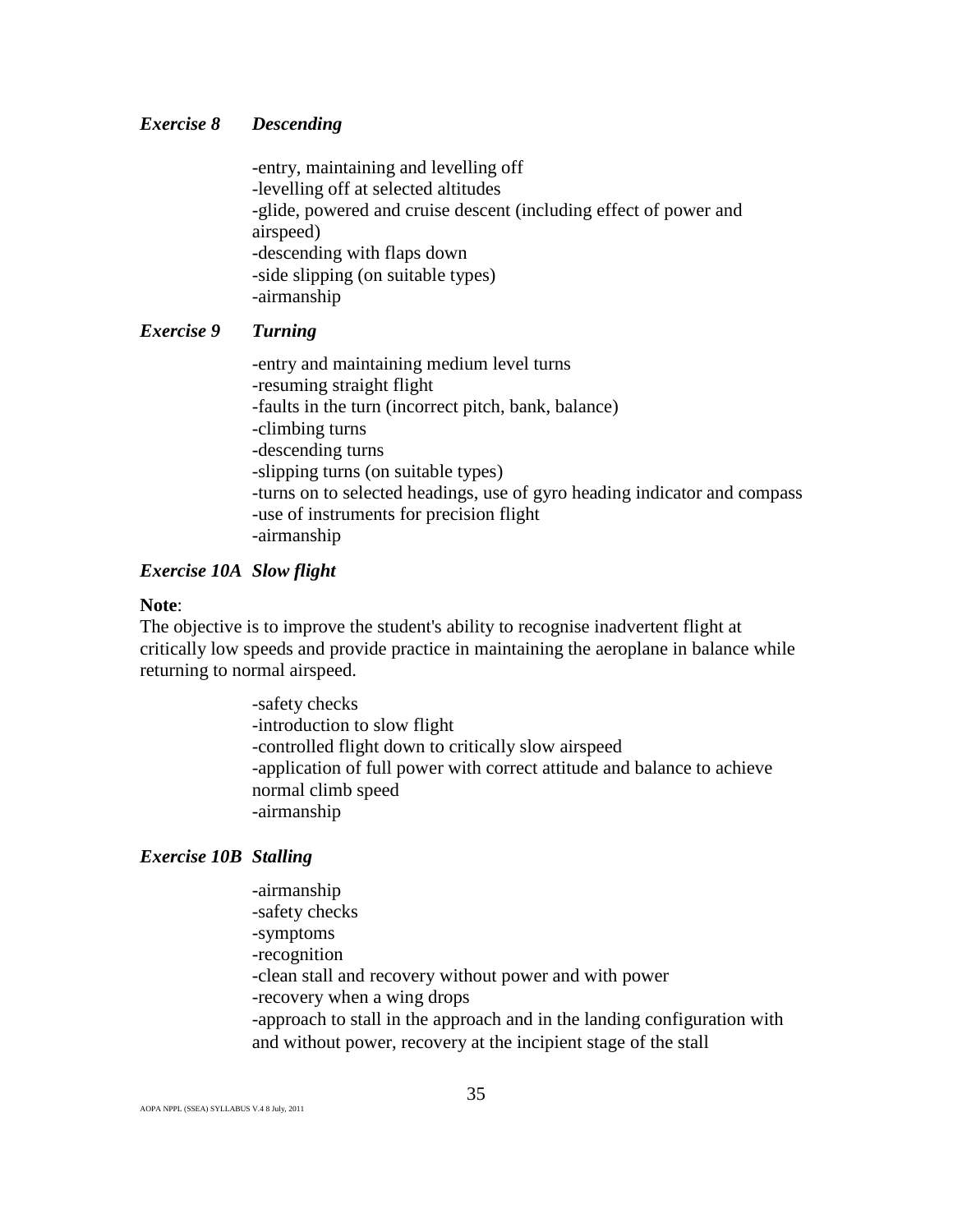## *Exercise 11 Spin avoidance*  -airmanship -safety checks -stalling and recovery at the incipient spin stage (stall with excessive wing drop, about 45°) -instructor induced distractions during the stall **Note 1:** At least two hours of stall awareness and spin avoidance flight training shall be completed during the course.

**Note 2:** Consideration of manoeuvre limitations and the need to refer to the aeroplane manual and mass and balance calculations.

## *Exercise 12 Take-off and climb to downwind position*

-pre-take-off checks -into wind take-off -safeguarding the nosewheel -crosswind take-off -drills during and after take-off -short take-off and soft field procedure/techniques including performance calculations -noise abatement procedures -airmanship

## *Exercise 13 Circuit, approach and landing*

-circuit procedures, downwind, base leg -powered approach and landing -safeguarding the nosewheel -effect of wind on approach and touchdown speeds, use of flaps -crosswind approach and landing -glide approach and landing -short landing and soft field procedures/techniques -flapless approach and landing -3 point landing (tailwheel aeroplane, if applicable) -missed approach/go-around -noise abatement procedures -airmanship

## *Exercise 12/13E Emergencies*

-abandoned take-off -engine failure after take-off -mislanding/go-around -missed approach

In the interests of safety it will be necessary for pilots trained on nose-wheel aeroplanes to undergo differencies training before flying tailwheel aeroplanes and vice versa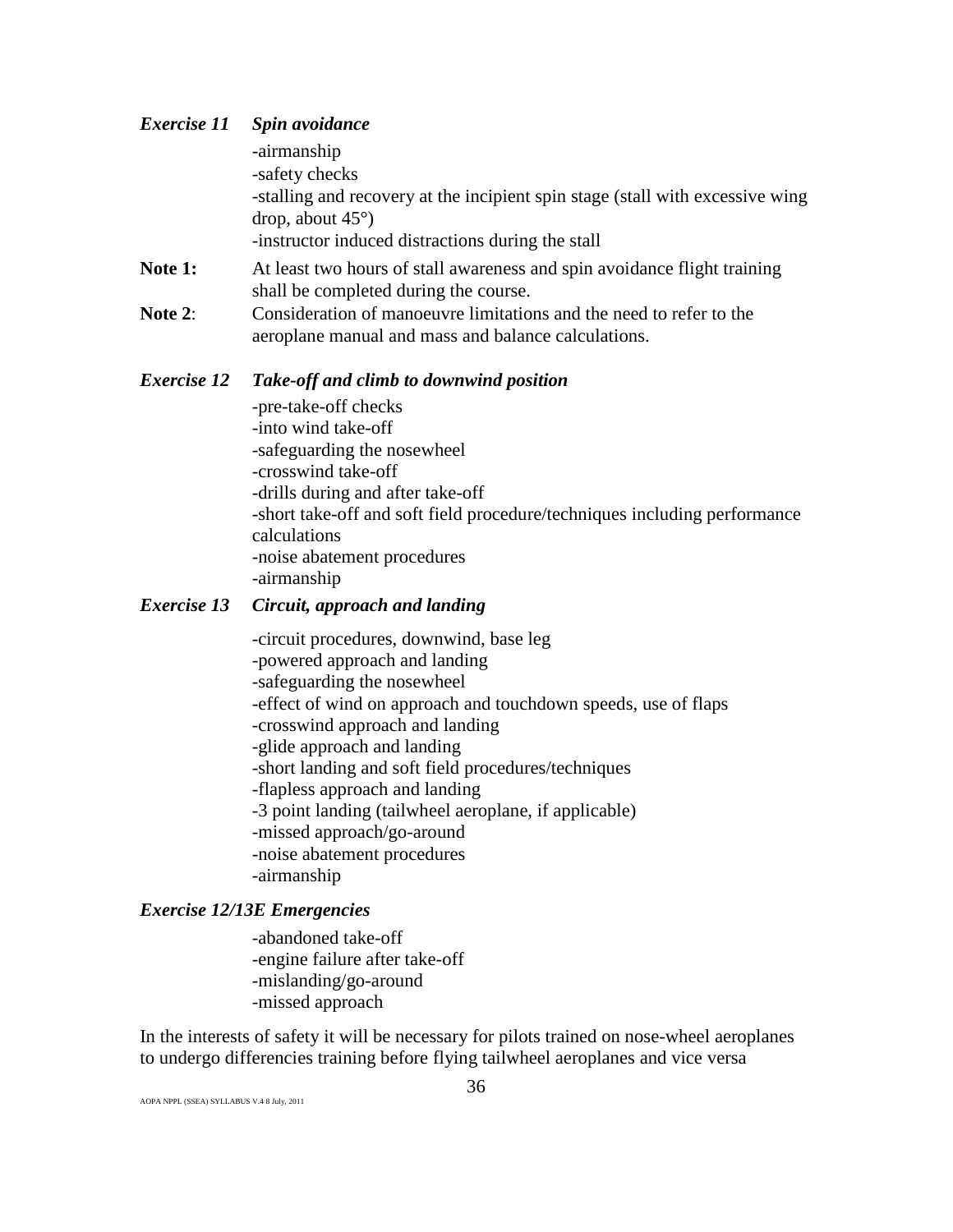#### *Exercise 14 First solo*

-instructor's briefing, observation of flight and de-briefing

**Note:** During flights immediately following the solo circuit consolidation the following should be revised:

> -procedures for leaving and rejoining the circuit -the local area, restrictions, map reading -turns using the magnetic compass -compass errors -airmanship

## *Exercise 15 Advanced turning*

-steep turns (45°), level, descending -stalling in the turn and recovery -recoveries from unusual attitudes, including spiral dives -airmanship

#### *Exercise 16 Forced landing without power*

-forced landing procedure -choice of landing area, provision for change of plan -gliding distance -descent plan -key positions -engine warming procedure -engine failure checks -use of radio -base leg -final approach -landing -actions after landing -airmanship

## *Exercise 17 Precautionary landing*

-full procedure away from the aerodrome to break-off height -occasions necessitating -in-flight conditions -landing area selection -normal aerodrome -disused aerodrome -ordinary field -circuit and approach -actions after landing -airmanship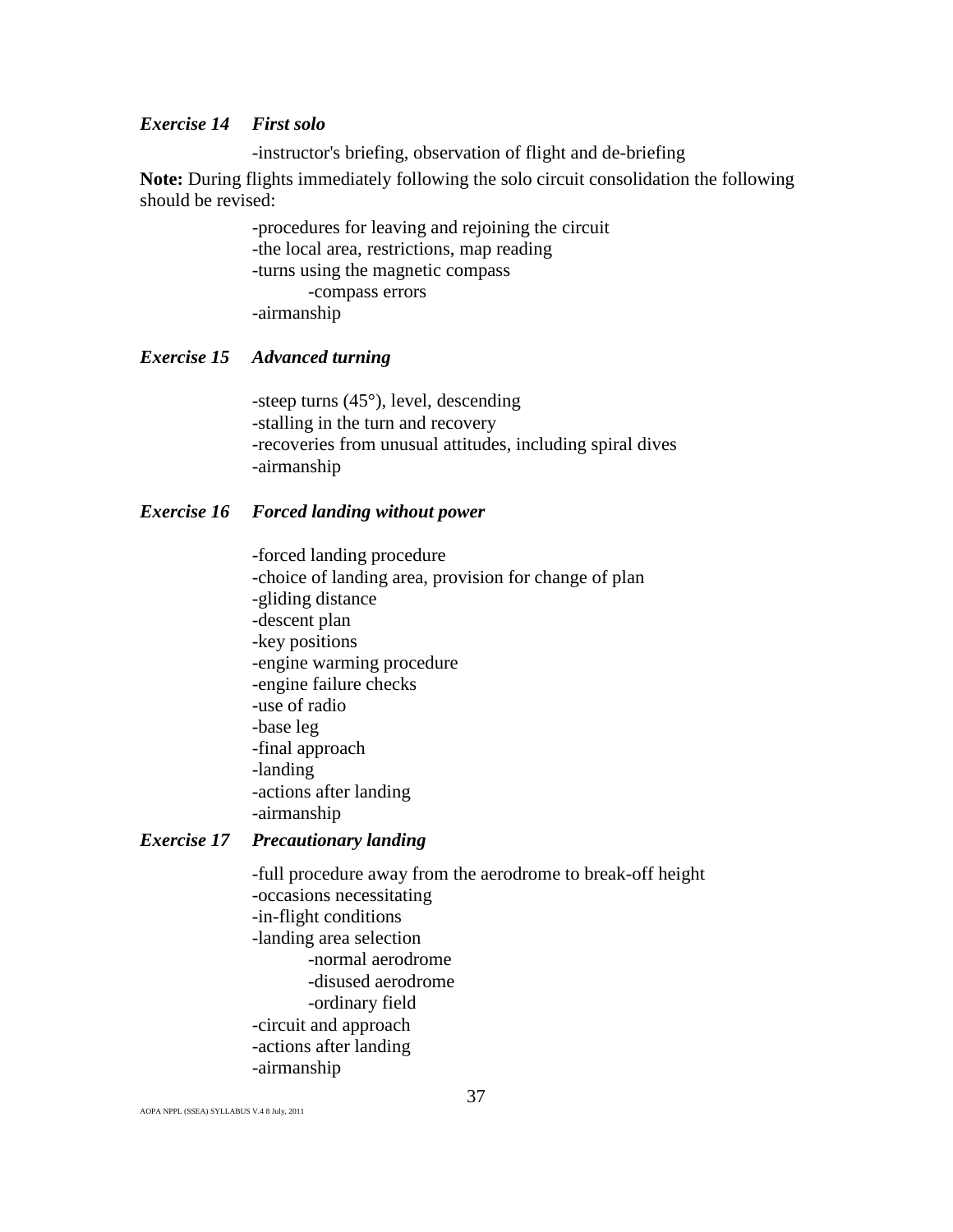#### *Exercise 18A Navigation*

Flight planning -weather forecast and actuals -map selection and preparation -choice of route -controlled airspace -danger, prohibited and restricted areas -safety altitude(s) -calculations -magnetic heading(s) and time(s) en-route -fuel consumption -mass and balance -mass and performance -flight information -NOTAMS etc. -radio frequencies -selection of alternate aerodromes -aeroplane documentation -notification of the flight -pre-flight administrative procedures -flight plan form Departure -organisation of cockpit workload -departure procedures -altimeter settings -ATC liaison in controlled/regulated airspace -setting heading procedure -noting of ETAs -maintenance of altitude and heading -revision of ETAs & heading -log keeping -use of radio -minimum weather conditions for continuation of flight -in-flight decisions

-transitting controlled/regulated airspace

-diversion procedures

-uncertainty of position procedure

-lost procedure

## Arrival, aerodrome joining procedure

-ATC liaison in controlled/regulated airspace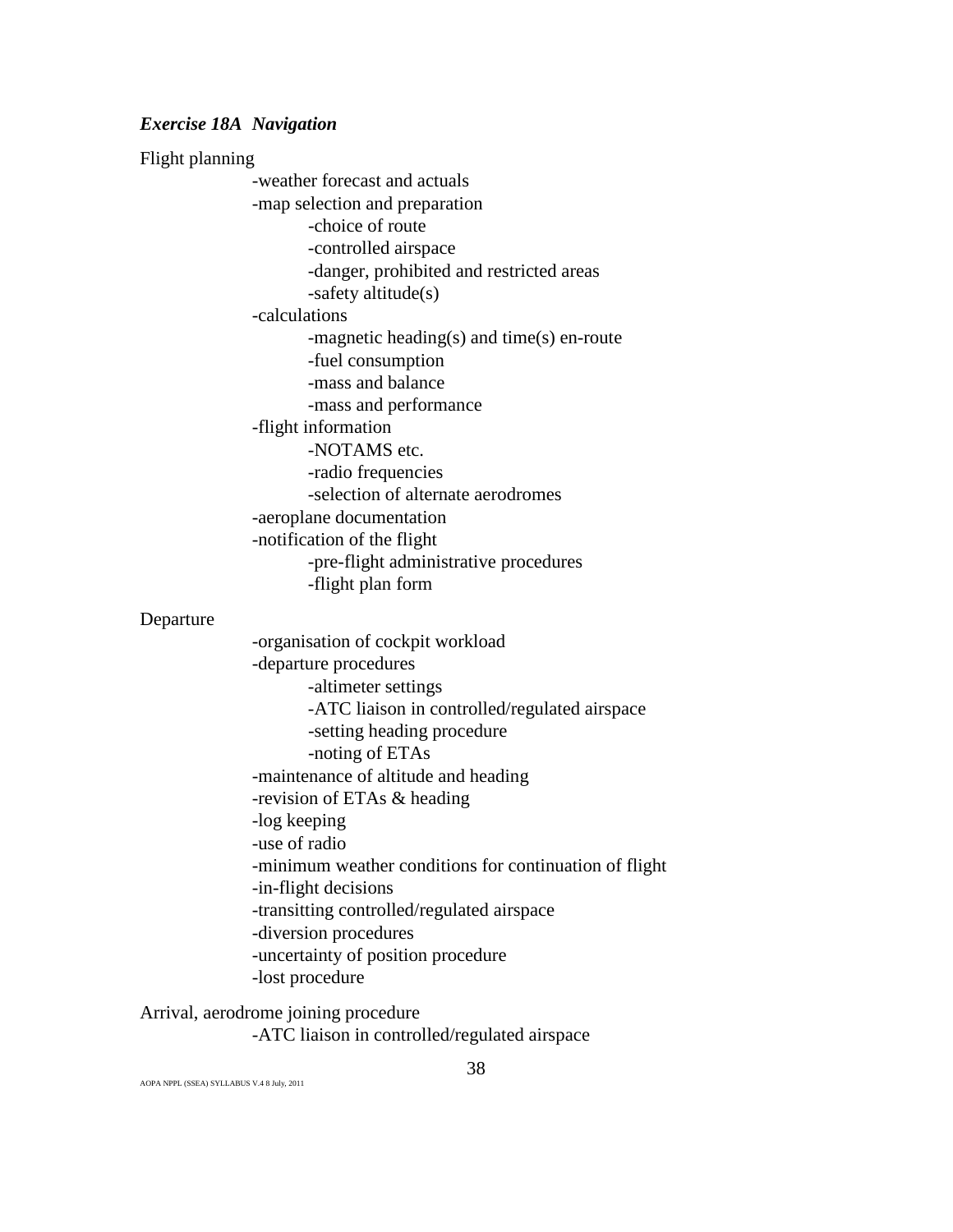-altimeter setting -entering the traffic pattern -circuit procedure -parking -security of aeroplane -refuelling -booking in/closing of flight plan, if appropriate -post-flight administrative procedure

## *Exercise 18B Navigation problems at lower levels and in reduced visibility*

-actions prior to descending -hazards (e.g. obstacles & terrain) -difficulties of map reading -effects of wind and turbulence -avoidance of noise sensitive areas -joining the circuit -bad weather circuit and landing

## *Exercise 19 Instrument appreciation*

-physiological sensations -instrument appreciation -demonstration to show need for proper training before flying by sole reference to instruments and being able to make a 180°turn on instruments on inadvertent encounter with cloud

\_\_\_\_\_\_\_\_\_\_\_\_\_\_\_\_\_\_\_\_\_\_\_\_\_\_\_\_\_\_\_\_\_\_\_\_\_\_\_\_\_\_\_\_\_\_\_\_\_\_\_\_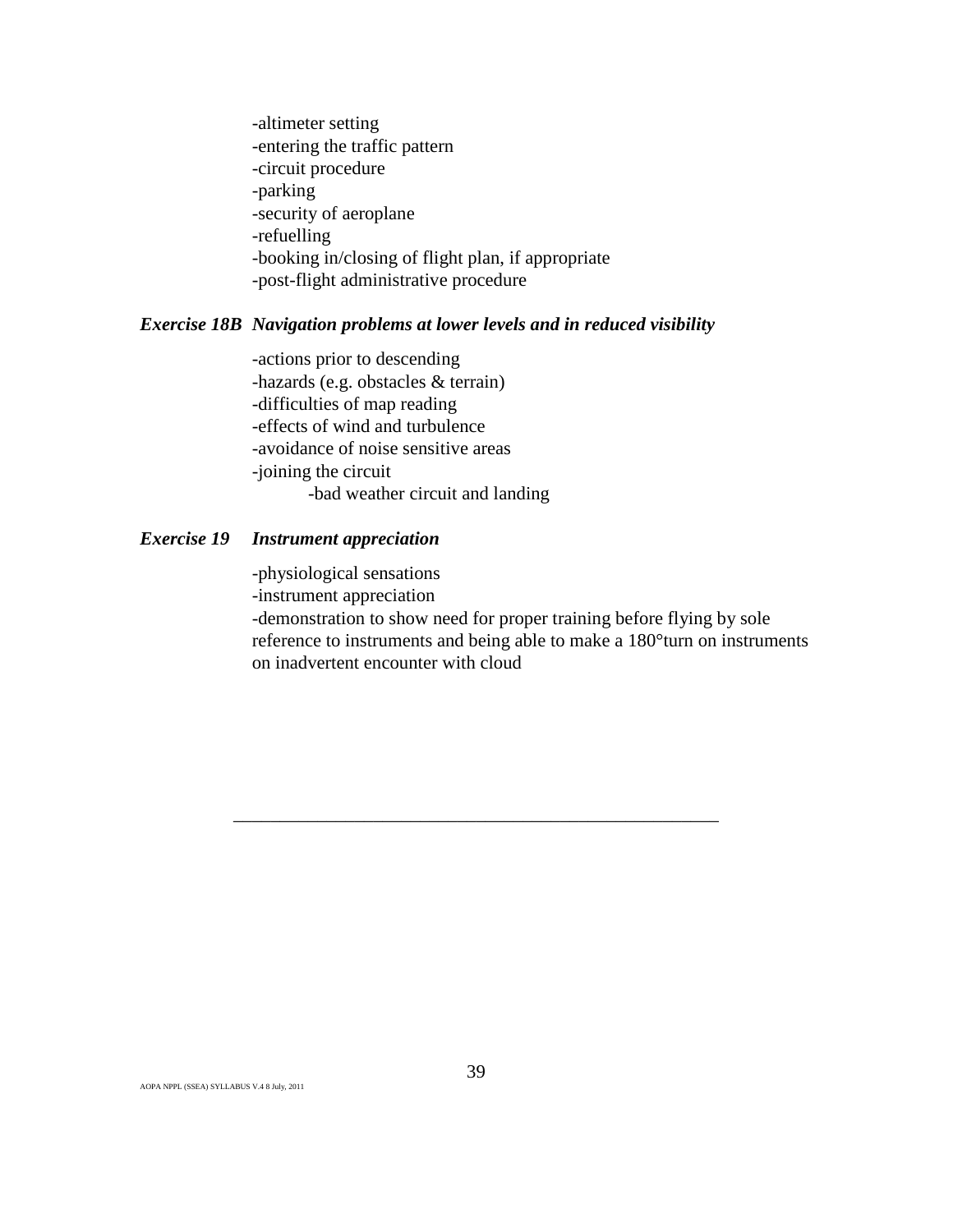## **Solo Naviagtion Briefing Certificate**

#### **NOTES**

- 1. The Solo Navigation Briefing Certificate is to be left at the base aerodrome, when completed.
- 2. The student should carry the NPPL (SSEA) Qualifying Cross Country Certificate on the final qualifying cross country flight and return it duly completed to the authorising instructor.

I certify that student pilot ………………………………..………………has been briefed for a solo navigation exercise as follows:

The navigation flight plan has been checked and the following items discussed and, where applicable, the required facts noted on the flight plan.

#### ITEM

- 1. WEATHER
	- altitude to fly and terrain clearance (safety altitude)
	- $d$  destination(s) actual

#### 2. ROUTE

- need and method for maintaining VFR flight
- military zones, and procedures for crossing (if applicable)
- danger areas (if applicable)
- altimeter setting regions
- applicable NOTAMS, regulated airspace & entry/exit lane procedures
- current navigation warnings including royal flights

#### 3. DESTINATION

- PPR (if applicable), joining procedure/position reports/knowledge of landing runways
- land away procedure (including refuelling instructions and booking in/out)

#### 4. ABNORMAL AND EMERGENCY PROCEDURES

- knowledge of controlled/regulated airspace and related minimum altitudes/levels
- action in event on intrusion into controlled airspace
- action in event of weather deterioration and/or fuel shortage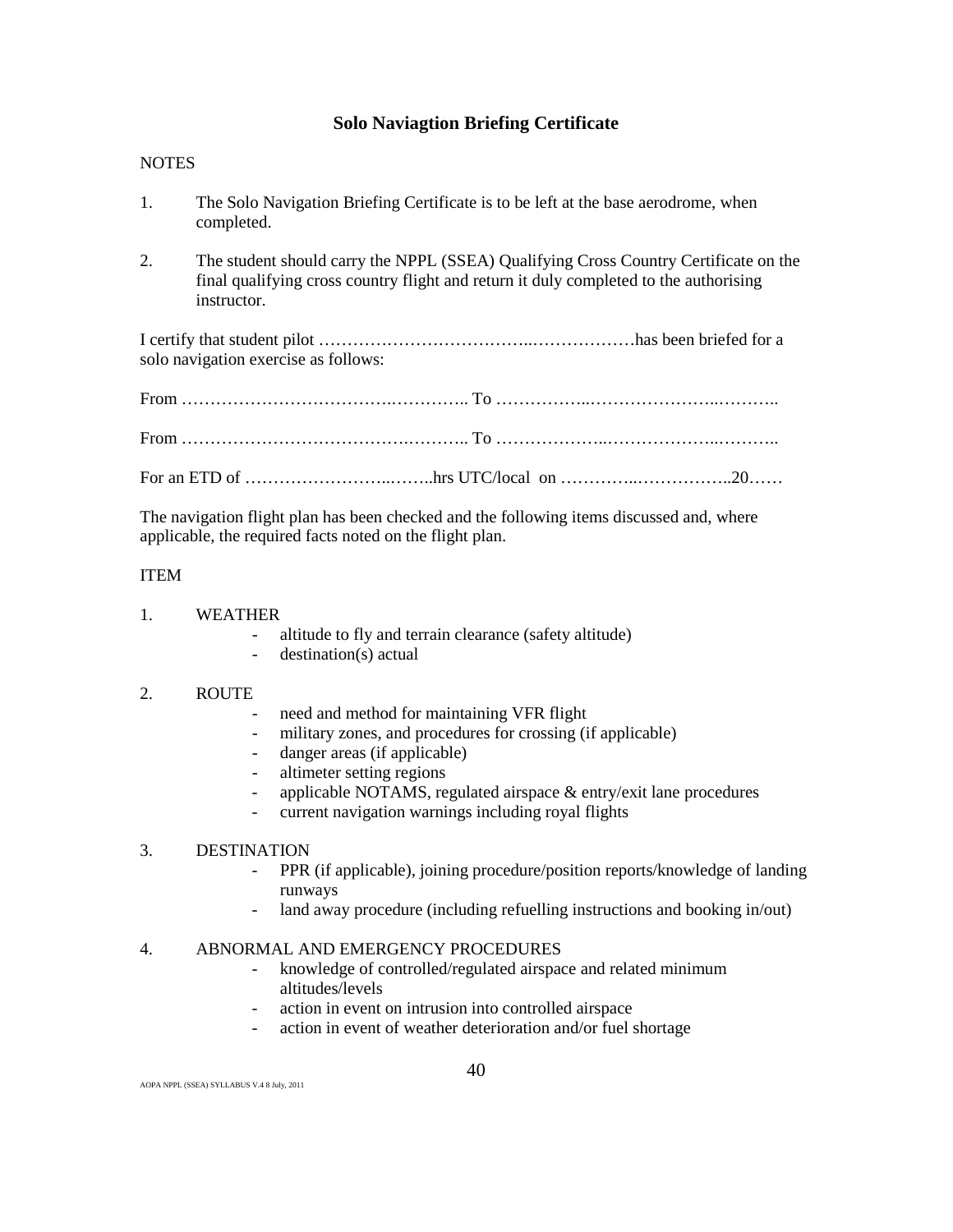- action on becoming lost
- use of R/T including position reports use of D/F RTF PAN procedure
- action in event of an unscheduled landing

#### 5. AEROPLANE

- full fuel and oil
- aeroplane serviceability
- mass and balance
- mass and perfomance

#### 6. RADIO

- use of radio (when applicable) if lost
- RTF MAYDAY procedure
- Selection and noting of communications frequencies for normal and emergency operation

Instructor's signature ……………………………………………….

Licence number …………………………………………………….

I certify that I have been briefed for the navigation exercise detailed above and understand that in the event of an unscheduled landing I will contact the CFI or his/her deputy by the quickest possible means and act according to their instructions.

Student pilot's signature ……………………………………………

Date ……………………………… Time (UTC/local) ………………………………….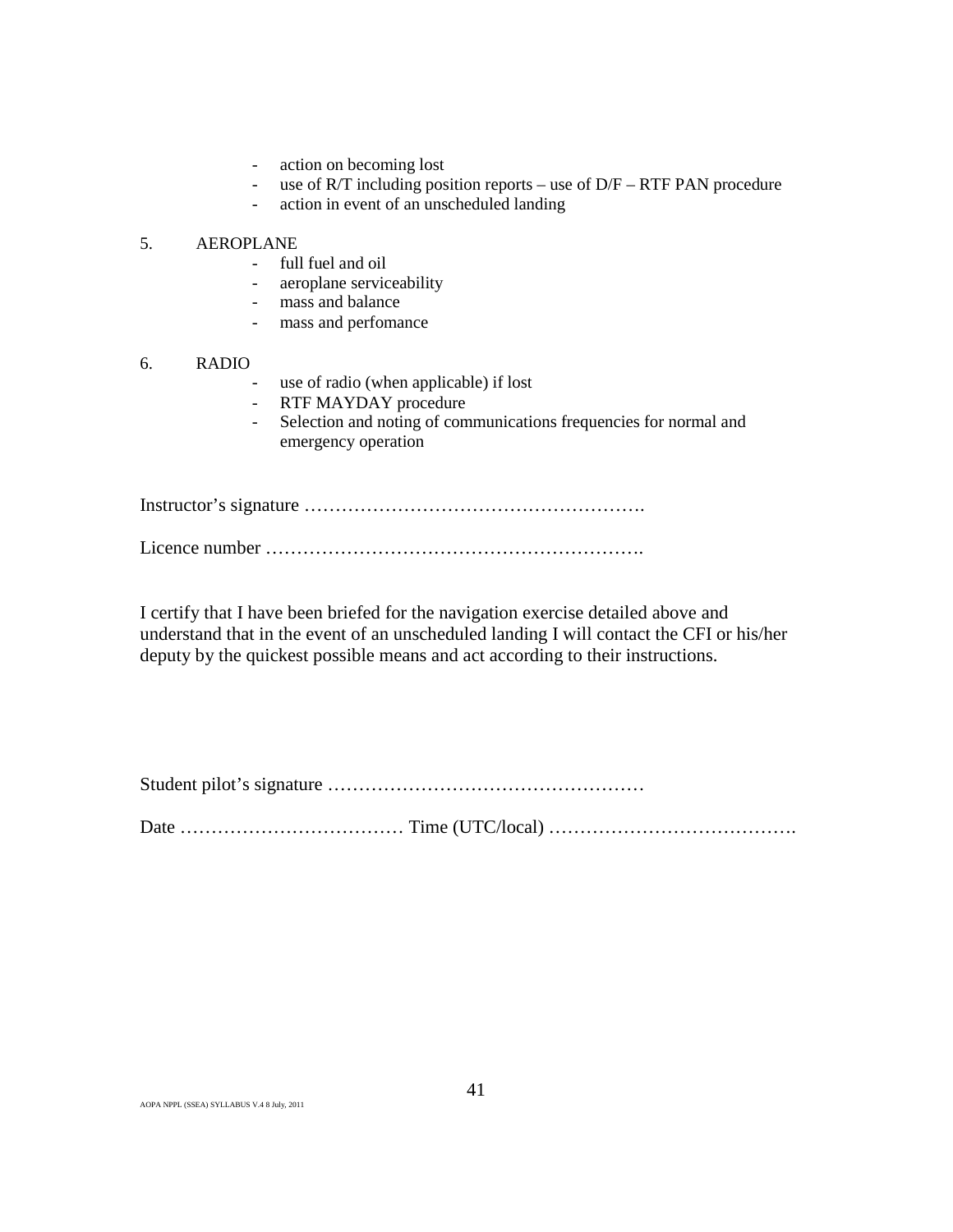## **THE NAVIGATION SKILL TEST**

The Navigation Skill Test (NST) is a qualifying requirement for the grant of a NPPL (SLMG) or NPPL (SSEA). The aim of the test is to provide an independent check of the student pilot's ability to apply visual navigation techniques, to prepare for an in-flight diversion, to liaise with ATC and, in the case of the SLMG NST only, to navigate safely following change to the planned route resulting from an unsuccessful soaring opportunity. Before attempting this test, the student must have satisfactorily completed all the dual navigation training in the NPPL syllabus, except as defined for applicants claiming cross-crediting allowances against training as outlined in the NPPL Licence Allowance document. The student must have passed the Navigation Skill Test before undertaking the qualifying solo cross-country.

## **The test comprises the following:**

1. Flight planning and self briefing (including assessment of weather suitability) for a route of not less than 60 minutes flying time.

2. In-flight recording of the progress of the flight. Notes made on the map are acceptable for this requirement.

3. ATC liaison and compliance; observance of ATC Regulations and Rules of the Air.

4. DR navigation (correction of track error, revision of ETA, heading-setting technique including, where fitted, synchronising directional gyro with magnetic compass in flight).

5. Map reading. 'Track crawling' through continuous map reading will not be considered an acceptable visual navigation technique.

6. Maintenance of heading, height and airspeed at normal cruising levels.

7. *(SLMG only)* Re-establishment of position by visual methods following deliberate disruption of the original flight plan, simulating an unsuccessful attempt to take advantage of an off-track soaring opportunity.

8. Diversion procedure following simulated adverse weather conditions en-route.

### **Pre-Flight Planning Requirements**

Weather

- obtaining appropriate information
- interpreting the information
- assessing weather suitability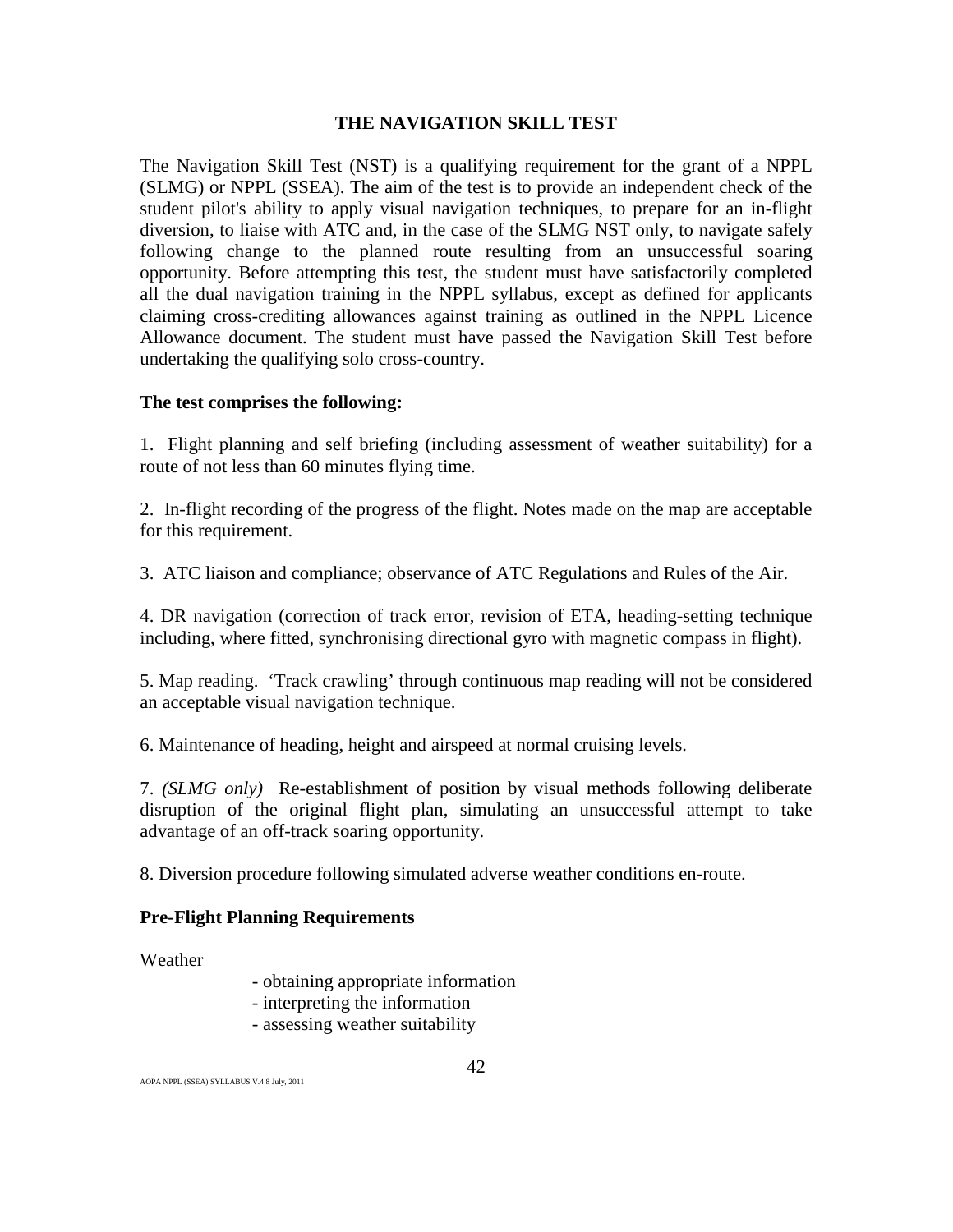Airspace

- obtaining appropriate information including relevant NOTAMs
- interpreting the information
- assessing any threats

Navigation flight plan & map preparation

Fuel plan & aircraft loading

Booking out/ local procedures

## **Flight Test Procedure**

1. The route should not be made available to the applicant earlier than 2 hours before walking out to the aircraft.

2. The applicant must not have practised (either dual or solo) flying the route to be used.

3. The flight is to be non-stop; i.e. without an intermediate landing.

4. Radio navigation aids or GPS may not be used, except during the practice diversion once the applicant has made an initial assessment of the required heading to the diversion and the ETA at the diversion. If such navigation aids are used, their correct use will be assessed. Radar navigational assistance may not be used at any time.

- 5. The planned route is normally to be A B C, subject to the following provisos:
- leg A B should require at least 20 mins flight time;
- track change at B should be between 60°and 120º and the distance B C should require at least 20 mins flight time.
- 6. During leg B-C:
- *(SLMG only)* between about 10-15 min after B the examiner will direct the applicant, simulating changed soaring opportunities, to a position about 5 nm off track.
- *(SLMG only)* when directed, the applicant must make and implement an appropriate decision either to regain the planned track or to plan a revised track direct to the next turning point.
- between 10-15 min after B (or, *SLMG only*, once the applicant's revised tracking and timing have been assessed), the applicant will be told to assume weather deterioration and to prepare for a practice diversion to a point not less than 20 nm off track.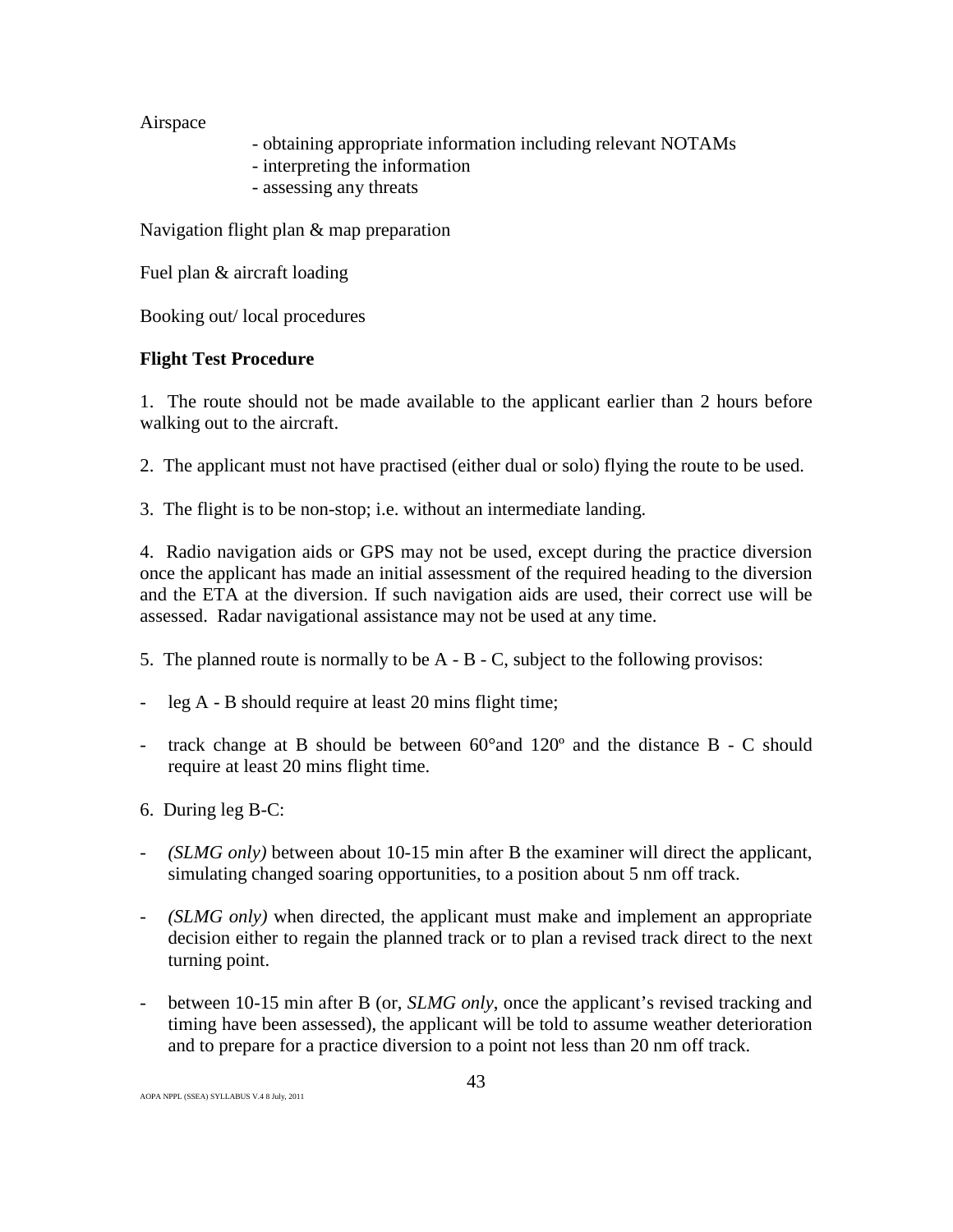- The test may be terminated when the applicant has demonstrated the ability to track towards the diversion for not less than 10 minutes, has told the examiner the location of the aeroplane and has given an acceptable ETA at the diversion.

7. Appropriate systems management, including fuel use and carburettor heat operation is to be assessed throughout the test.

8. The record of the flight in the applicant's logbook is to include the examiner's signature and examiner number, stating that the flight was a NST and whether a successful pass was achieved. The planned route is to be shown in the remarks column, together with details of the diversion point. Successful applicants should log the flight time as PIC U/S.

\_\_\_\_\_\_\_\_\_\_\_\_\_\_\_\_\_\_\_\_\_\_\_\_\_\_\_\_\_\_\_\_\_\_\_\_\_\_\_\_\_\_\_\_\_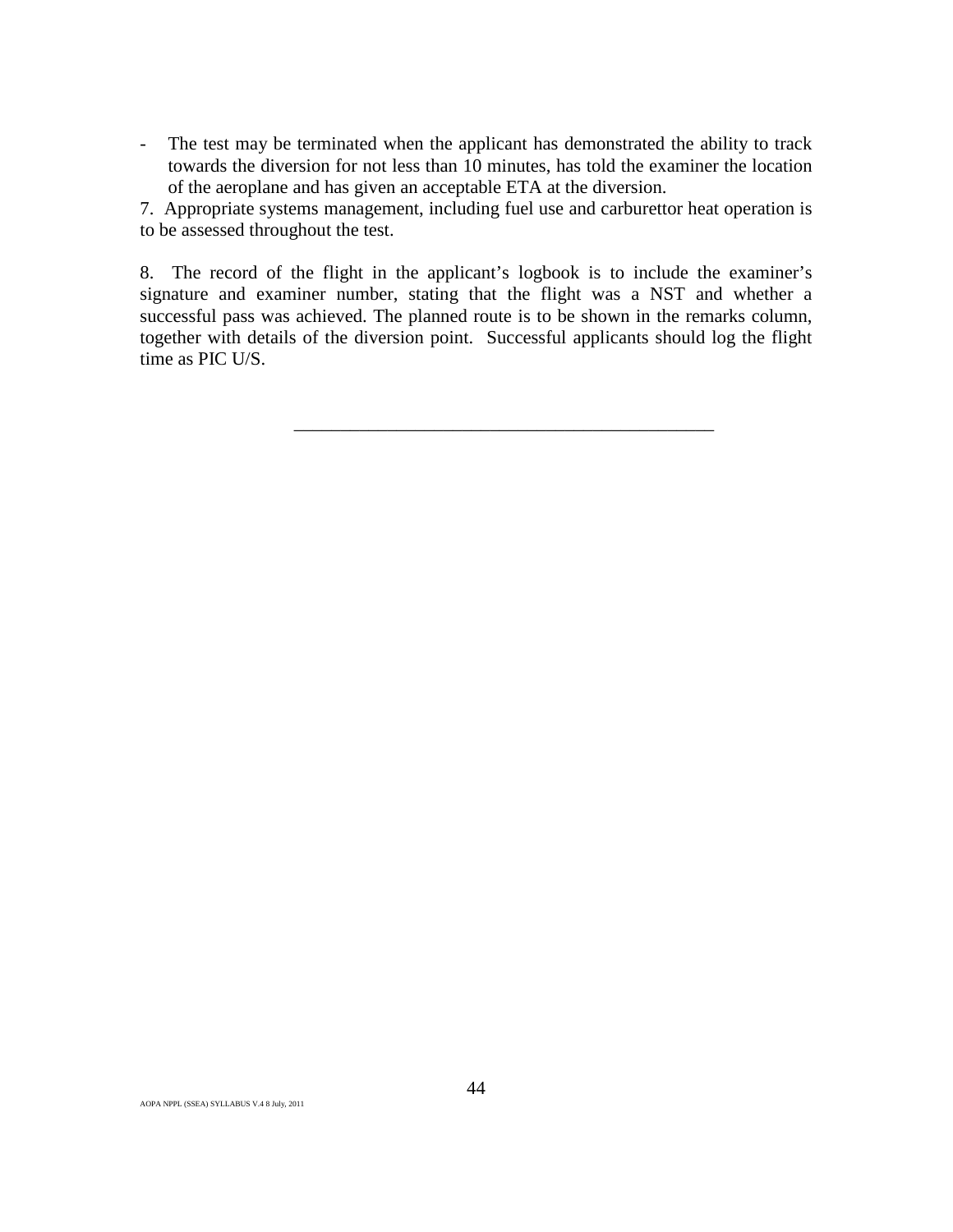## **REPORT FORM FOR THE NAVIGATION SKILL TEST FOR THE NPPL SLMG/(SSEA)\***

| Applicant's Name      |  |  | For Official use<br><b>CAA Reference</b> |  |  |  |  |
|-----------------------|--|--|------------------------------------------|--|--|--|--|
| Applicant's Signature |  |  |                                          |  |  |  |  |

It is an offence to make, with intent to deceive, any false representations for the purpose of procuring the grant, issue, renewal, or variation of any certificate, licence approval, permission or other document. Persons so doing render themselves liable, on summary conviction to a fine not exceeding the statutory maximum (currently £5,000, or in Northern Ireland £2,000) and on conviction on indictment to an unlimited fine or imprisonment for a term not exceeding 2 years or both.

## **Date of Test: . . . . . . . . . . . . . . . Place of Test: . . . . . . . . . . . . . . . . . . . . . . . . . . . . . . . . .**

| Aircraft Type &<br>Registration                                                             | <b>Block Times</b> |        |          | Examiner's name<br>and licence no. |
|---------------------------------------------------------------------------------------------|--------------------|--------|----------|------------------------------------|
|                                                                                             | Depart             | Arrive | Duration |                                    |
|                                                                                             |                    |        |          |                                    |
| Route:                                                                                      |                    |        |          |                                    |
| Result:                                                                                     |                    |        |          |                                    |
| Re-test: (Details as<br>required)                                                           |                    |        |          |                                    |
| Retraining<br>requirement if<br>required:                                                   |                    |        |          |                                    |
| Remarks:                                                                                    |                    |        |          |                                    |
| The test was<br>conducted in<br>accordance with<br><b>NPPL Syllabus</b><br>Examiner's Name: |                    |        |          | $(SLMG/SSEA)*$                     |
| Examiner's<br>Signature:                                                                    |                    |        |          |                                    |
| Examiner's CAA<br>Authorisation<br>Number:                                                  |                    |        |          |                                    |

\* Delete as applicable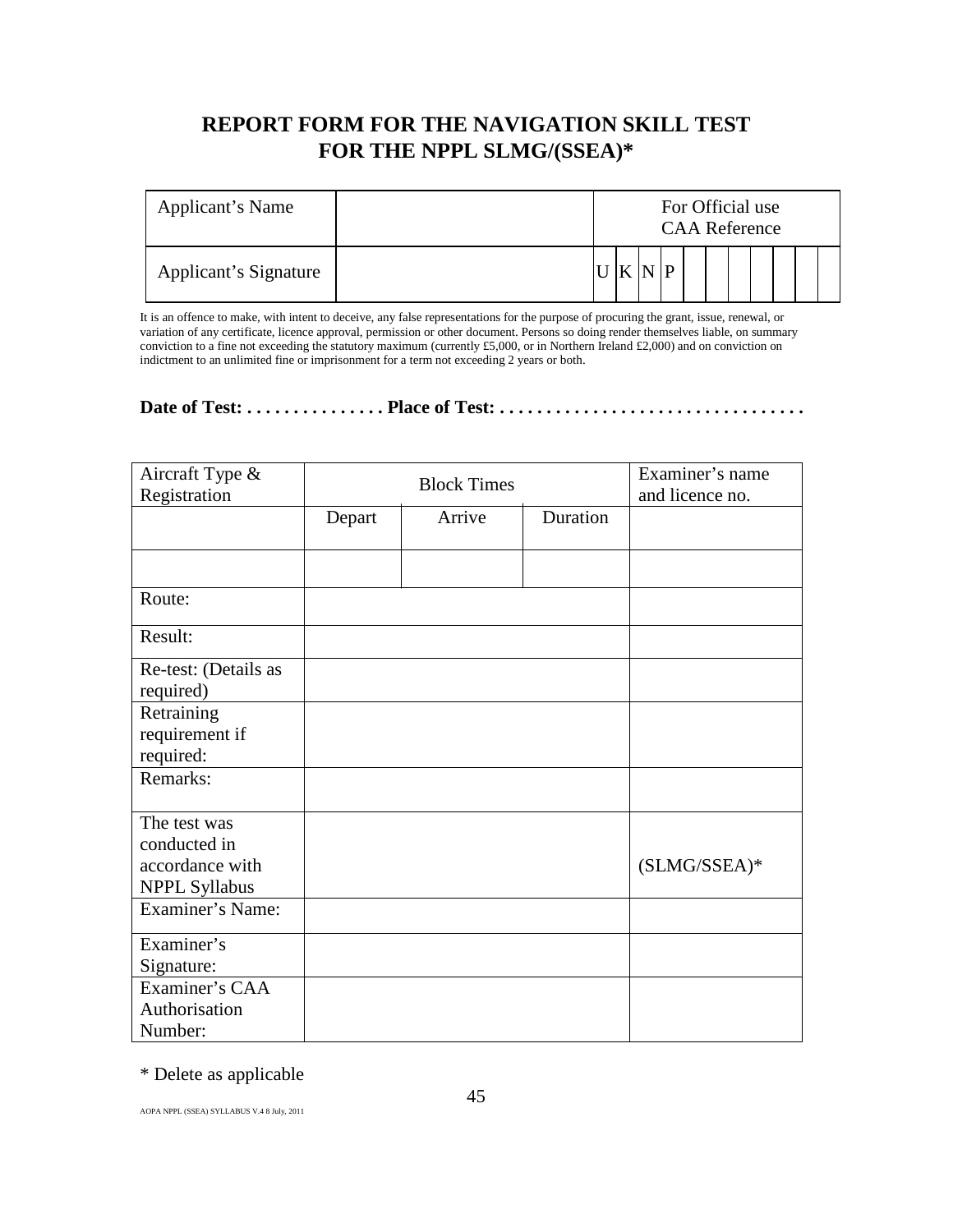### **NPPL (SSEA) Cross Country Certificate**

## NOTICE TO PILOTS

In the event of a landing being made at a place other than an aerodrome named hereon, the authorisation for the flight is automatically terminated. The CFI is then immediately to be notified by telephone (number: ………………………..) and the flight MUST NOT be continued without his/her specific authorisation.

Signed ……………………………………………... Authorising instructor

| As far as can be ascertained the pilot was alone in the aircraft and unaccompanied by any |
|-------------------------------------------------------------------------------------------|
| other aircraft.                                                                           |

Signed ……………………………………………...

Chief Flying Instructor/Deputy or Air Traffic Controller/FISO

| As far as can be ascertained the pilot was alone in the aircraft and unaccompanied by any |
|-------------------------------------------------------------------------------------------|
| other aircraft.                                                                           |

Signed ……………………………………………... Chief Flying Instructor/Deputy or Air Traffic Controller/FISO

The above cross country flight was caried out to my satisfaction.

Signed ……………………………………………...

Chief Flying Instructor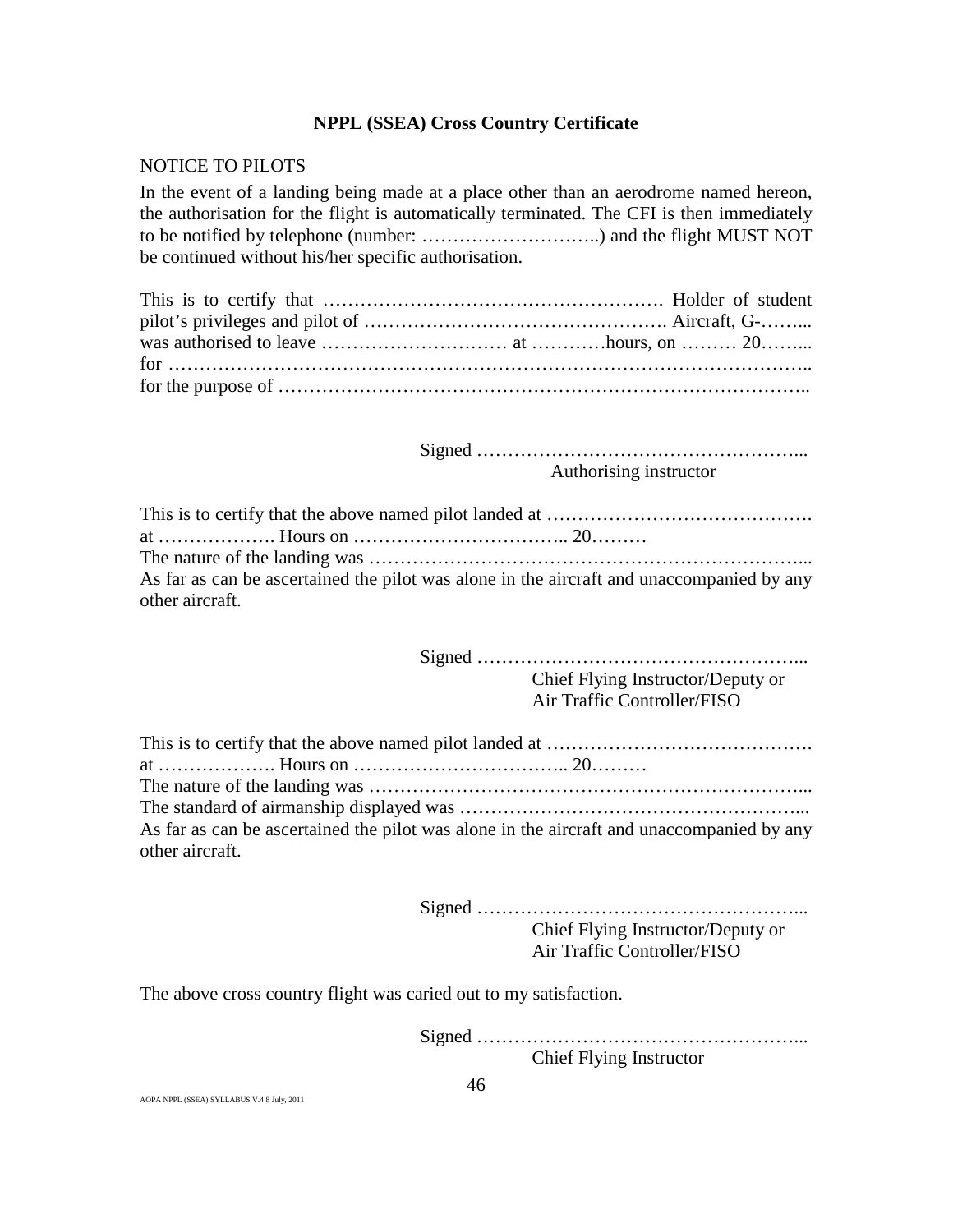### **THE GENERAL SKILL TEST**

1. An applicant for an NPPL(SSEA) shall have demonstrated the ability to perform as pilot-in-command of an aeroplane the procedures and flight manoeuvres described in the foregoing pages of this syllabus with a degree of competency appropriate to the privileges granted to the holder of an NPPL(SSEA).

2. An applicant for an NPPL(SSEA) General Skill Test shall have satisfactorily completed all of the required flight training, including instruction on the same class/type of aeroplane to be used during the Navigation Skill Test (NST) and the General Skill Test (GST).

3. The General Skill Test shall be taken within 6 months of the completion of training and all sections of the test must be completed within 6 months of the first attempt. If the applicant does not pass all sections of the skill test at the first attempt, the section(s) which have been failed may be attempted in a further test. There is no limit to the number of tests that may be taken.

4. A pass will be achieved when all sections of the General Skill Test have been passed.

5. The General Skill Test shall be conducted by an authorised Flight Examiner.

6. An applicant for a General Skill Test shall have successfully completed all theoretical knowledge examinations. Although not mandatory, it is recommended that applicants should also have completed FRTOL requirements.

7. Provision of aeroplanes for the General Skill Test - The aeroplane used for the test shall meet the requirements for training aeroplanes (See page 5).

## 8. **SECTIONS OF THE FLIGHT TEST**

Section 1: Pre-flight operations and departure Section 2: General Airwork Section 3: Approach and landing procedures Section 4: Abnormal and emergency operations

## 9. **FLIGHT TEST TOLERANCES**

The applicant shall demonstrate the ability to:

-operate the aeroplane within its limitations;

-complete all manoeuvres with smoothness and accuracy;

-exercise good judgement and airmanship;

-apply aeronautical knowledge; and

-maintain control of the aeroplane at all times in such a manner that the successful outcome of the procedure or manoeuvre is never seriously in doubt.

The following limits are for general guidance. The examiner will make allowances for turbulent conditions and for the handling qualities and performance of the aeroplane used.

Height  $\pm$  150ft. Heading  $\pm$  10°. Speed  $\pm$  15kts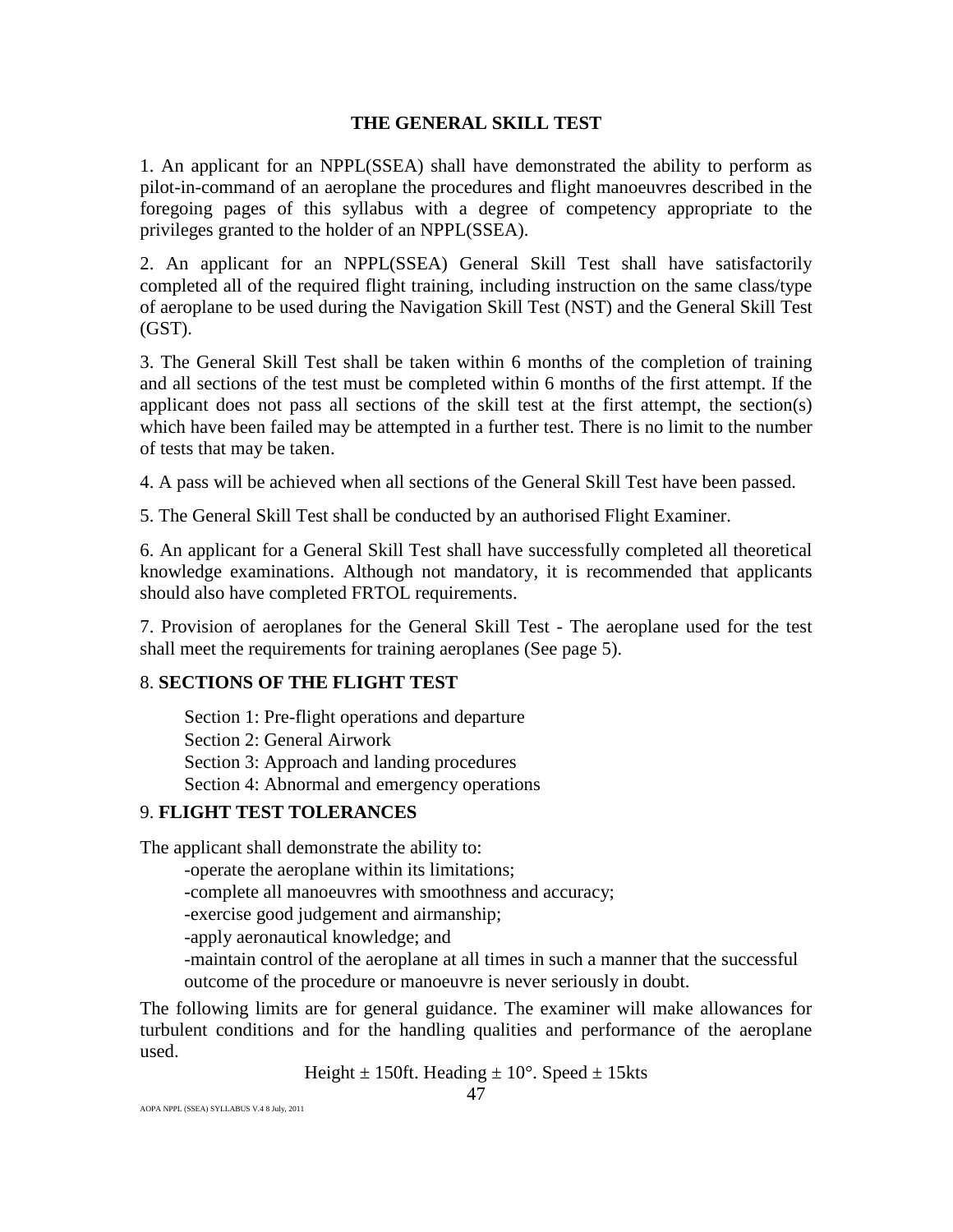## **CONTENTS OF THE GENERAL SKILL TEST**

The General Skill Test contents for the issue of an NPPL (SSEA) are shown below:

*Use of checklists, control of the aeroplane by external visual reference, anti/de-icing procedures, etc. apply in all sections.* 

## **SECTION 1 - PRE-FLIGHT OPERATIONS AND DEPARTURE**

- a Pre-flight documentation and weather brief
- b Mass and balance and performance calculation
- c Aeroplane inspection and servicing
- d Passenger care and considerations
- e Engine starting and after starting procedures
- f Taxiing and aerodrome procedures, pre take-off procedures
- g Take-off and after take-off checks
- h Aerodrome departure procedures
- i ATC liaison compliance, R/T procedures, Airmanship

#### **SECTION 2 - GENERAL AIRWORK**

- a ATC liaison and compliance, R/T procedure, Airmanship
- b Straight and level flight, with speed changes
- c Climbing:
	- i best rate of climb
	- ii climbing turns
	- iii levelling off
- d Medium (30° bank) turns
- e Steep turns (360°left and right 45°bank) including recognition and recovery from a spiral dive
- f Flight at critically low airspeed with and without flaps. Best angle of climb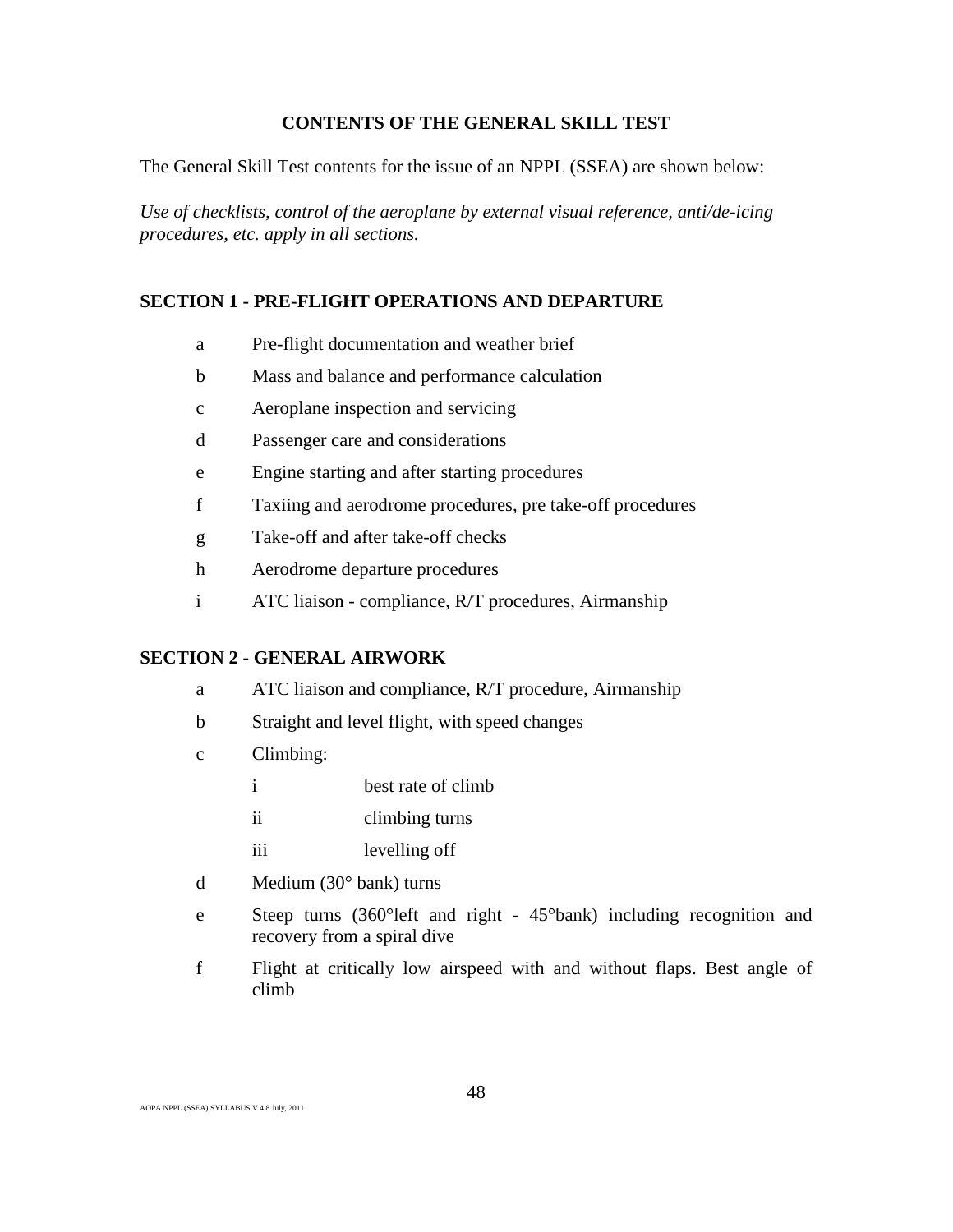g Stalling:

|   | $\mathbf{i}$        | Clean stall and recovery with power                                                        |
|---|---------------------|--------------------------------------------------------------------------------------------|
|   | $\ddot{\mathbf{i}}$ | Approach to stall descending turn with bank angle $20^{\circ}$ ,<br>approach configuration |
|   | iii                 | Approach to stall in landing configuration                                                 |
| h | Descending          |                                                                                            |
|   | $\mathbf{i}$        | With and without power                                                                     |
|   | ii                  | Descending turns (steep gliding turns)                                                     |
|   | iii                 | Levelling off                                                                              |

## **SECTION 3 - APPROACH AND LANDING PROCEDURES**

| a | Aerodrome arrival procedures |  |
|---|------------------------------|--|
|   |                              |  |

- b \* Precision landing (short field landing), cross wind, (if suitable conditions available)
- c \* Flapless landing
- d Approach to landing with idle power
- e Touch and go
- f Go-around from low height
- g ATC liaison -compliance, R/T procedures, Airmanship
- h Actions after flight including documentation

## **SECTION 4 - ABNORMAL AND EMERGENCY PROCEDURES**

## *This section may be combined with Sections 1 through 3*

- a Simulated engine failure after take-off
- b \* Simulated forced landing
- c Simulated precautionary landing
- d \* Simulated emergencies

## \**some of these items may be combined at the discretion of the Flight Examiner.*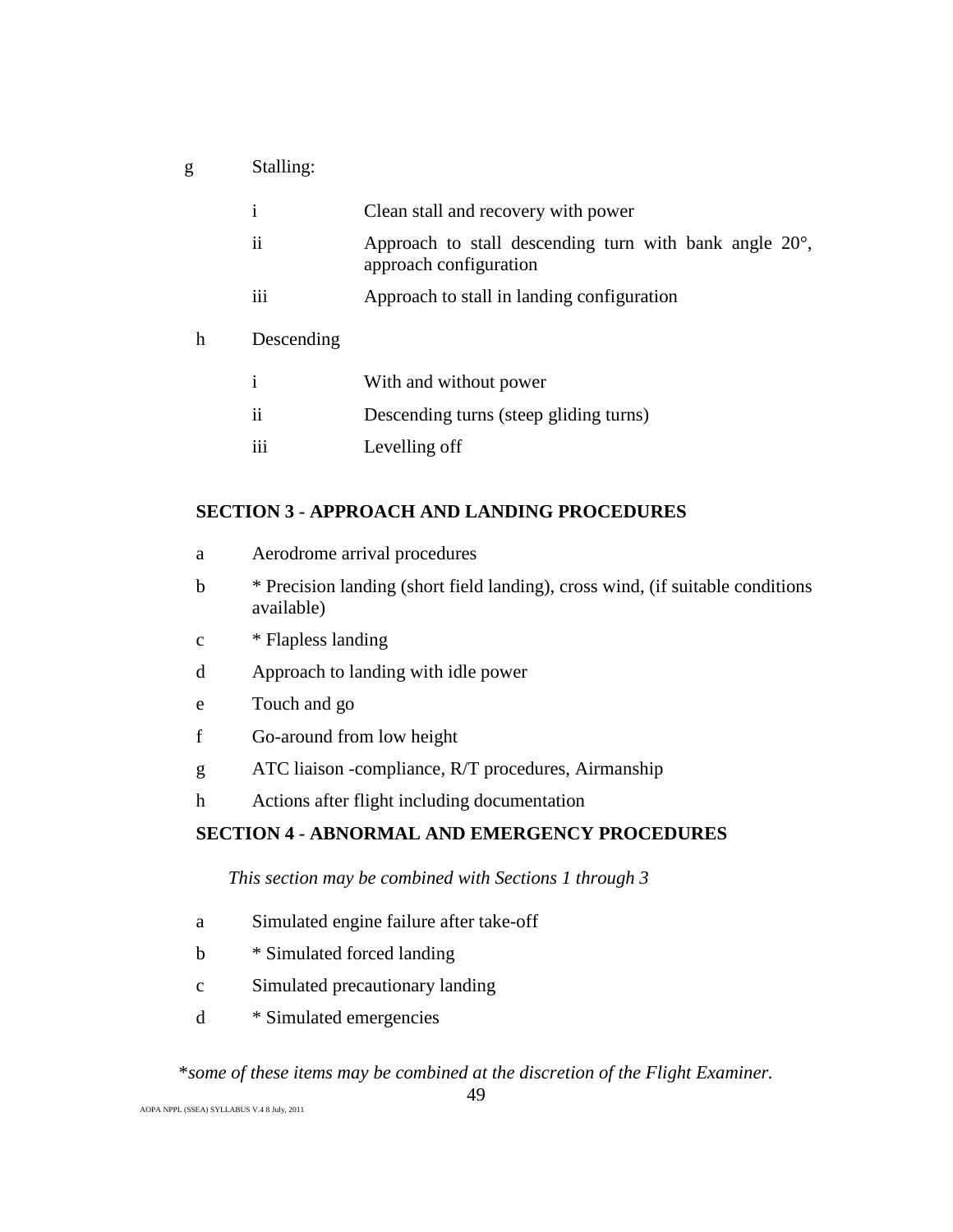## **APPLICATION & REPORT FORM - NPPL (SSEA) GENERAL SKILL TEST**

| Applicant's Name      |  |  | For Official use<br><b>CAA Reference</b> |  |  |  |  |
|-----------------------|--|--|------------------------------------------|--|--|--|--|
| Applicant's Signature |  |  |                                          |  |  |  |  |

It is an offence to make, with intent to deceive, any false representations for the purpose of procuring the grant, issue, renewal, or variation of any certificate, licence approval, permission or other document. Persons so doing render themselves liable, on summary conviction to a fine not exceeding the statutory maximum (currently £5,000, or in Northern Ireland £2,000) and on conviction on indictment to an unlimited fine or imprisonment for a term not exceeding 2 years or both.

Date of Test: . . . . . . . . . . . . . . . Place of Test: . . . . . . . . . . . . . . . . . . . . . . . . . . . . . . . . . . .

| Aircraft Type & Reg.                                     |      |                  | <b>Block Times</b> |                                            | <b>Examiners name and</b><br><b>Licence Number</b> |                         |  |  |
|----------------------------------------------------------|------|------------------|--------------------|--------------------------------------------|----------------------------------------------------|-------------------------|--|--|
|                                                          | Dep. |                  | <b>Arrival</b>     | <b>Duration</b>                            |                                                    |                         |  |  |
|                                                          |      |                  |                    |                                            |                                                    |                         |  |  |
| <b>TEST SECTIONS:</b>                                    |      |                  | $\mathbf{1}$       | $\overline{2}$                             | 3                                                  | $\overline{\mathbf{4}}$ |  |  |
| <b>SECTIONS TO BE TAKEN:</b>                             |      |                  |                    |                                            |                                                    |                         |  |  |
| <b>RESULT:</b>                                           |      |                  |                    |                                            |                                                    |                         |  |  |
|                                                          |      | a                |                    |                                            |                                                    |                         |  |  |
|                                                          |      | $\mathbf b$      |                    |                                            |                                                    |                         |  |  |
|                                                          |      | $\mathbf c$      |                    |                                            |                                                    |                         |  |  |
|                                                          |      | d                |                    |                                            |                                                    |                         |  |  |
|                                                          |      | e<br>$\mathbf f$ |                    |                                            |                                                    |                         |  |  |
|                                                          |      |                  |                    |                                            |                                                    |                         |  |  |
|                                                          |      | g<br>$\mathbf h$ |                    |                                            |                                                    |                         |  |  |
|                                                          |      | $\mathbf{i}$     |                    |                                            |                                                    |                         |  |  |
| <b>Re-test:</b>                                          |      |                  |                    |                                            |                                                    |                         |  |  |
| <b>Test Sections incomplete:</b>                         |      |                  |                    |                                            |                                                    |                         |  |  |
| Items not completed:                                     |      |                  |                    |                                            |                                                    |                         |  |  |
| Retraining requirements of any<br>failed sections/items: |      |                  |                    |                                            |                                                    |                         |  |  |
| <b>Examiner's Name</b>                                   |      |                  |                    | <b>CAA Authorisation No.</b>               |                                                    |                         |  |  |
| <b>Examiner's Signature</b>                              |      |                  |                    | <b>FTO/RF/Flg Club</b>                     |                                                    |                         |  |  |
|                                                          |      |                  |                    | <b>Flying Training</b><br><b>Completed</b> |                                                    |                         |  |  |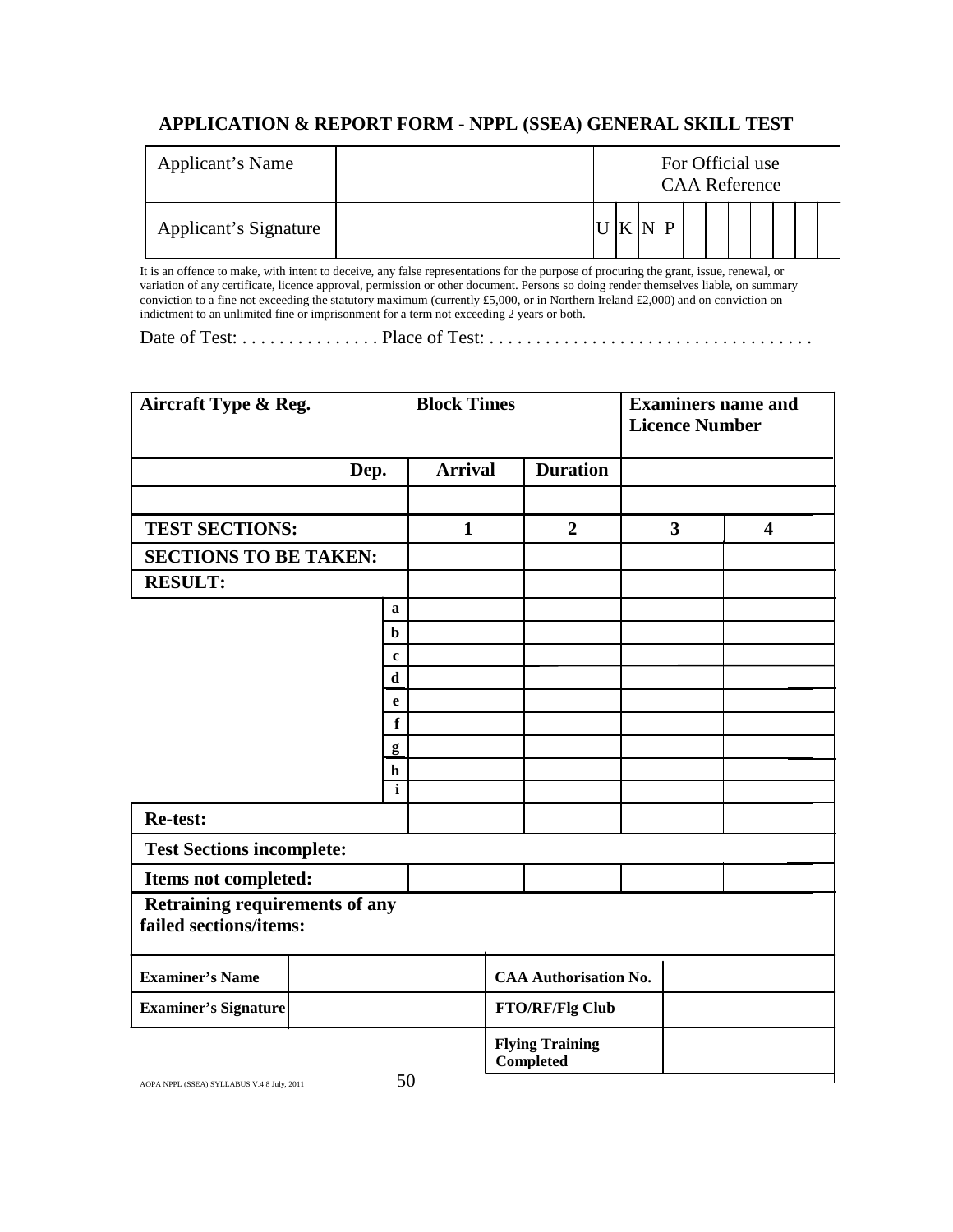## **SUMMARY OF AIR EXERCISES CONTAINED IN PHASES 1 TO 4 OF THE FLIGHT CURRICULUM**

| <b>PHASE 1</b> | 1.<br>1E.<br>2.<br>3.<br>4.<br>5.<br>6.<br>7.<br>8.<br>9.<br>10A. | Familiarisation with the aeroplane<br>Emergency drills<br>Preparation for and action after flight<br>Air experience<br>Effects of controls<br>Taxiing<br>Straight and level flight<br>Climbing<br>Descending<br>Medium turns<br>Slow flight |
|----------------|-------------------------------------------------------------------|---------------------------------------------------------------------------------------------------------------------------------------------------------------------------------------------------------------------------------------------|
|                | 12.                                                               | Take-off and climb                                                                                                                                                                                                                          |
|                | 13.                                                               | Approach and landing                                                                                                                                                                                                                        |
| <b>PHASE 2</b> |                                                                   | Consolidation of previously taught air exercises<br>(as required)                                                                                                                                                                           |
|                | 10B.                                                              | <b>Stalling</b>                                                                                                                                                                                                                             |
|                | 11.                                                               | Spin avoidance                                                                                                                                                                                                                              |
|                | 14.                                                               | First solo                                                                                                                                                                                                                                  |
| <b>PHASE 3</b> |                                                                   | Consolidation of take-offs and landings including:                                                                                                                                                                                          |
|                | 12/13.                                                            | Crosswind take-off and landing<br>Short field take-off and landing, soft field procedures<br>Landing at unlicensed strips, shortfield/grass operation<br>Glide approaches, powered approaches<br><b>Flapless landings</b>                   |
|                | $12/13E$ .                                                        | Emergency procedures (as appropriate)                                                                                                                                                                                                       |
|                | 14B.                                                              | Circuit departure procedures, local area orientation, RTF<br>procedures, use of magnetic compass, map reading, circuit<br>rejoining.                                                                                                        |
| <b>PHASE 4</b> |                                                                   | Consolidation of previously taught air exercises<br>(as required)                                                                                                                                                                           |
|                | 15.                                                               | Advanced turning                                                                                                                                                                                                                            |
|                | 16.                                                               | Forced landings without power                                                                                                                                                                                                               |
|                | 17.                                                               | Precautionary landings                                                                                                                                                                                                                      |
|                | 18A.                                                              | Pilot navigation                                                                                                                                                                                                                            |
|                | 18B.                                                              | Navigation at lower levels                                                                                                                                                                                                                  |
|                | 19.                                                               | Instrument appreciation                                                                                                                                                                                                                     |

## Revision for the NPPL(SSEA) qualifying General Skill Test.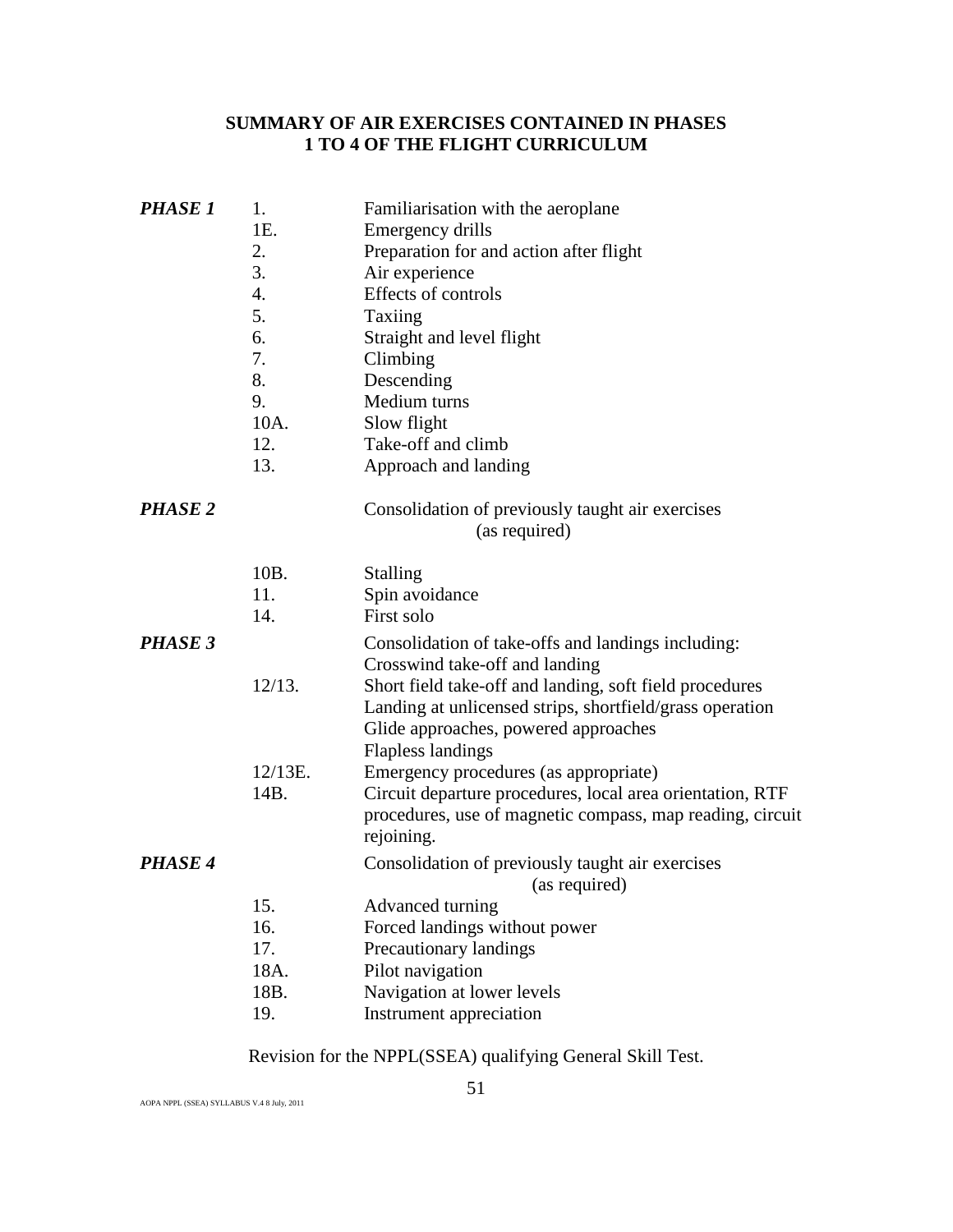The following breakdown of flying hours is only an example, it does not take into account any additional training which may be necessary for a student to reach an acceptable standard of performance.

#### **Phase 1.**

| <b>Exercise</b>   | Dual | <b>Solo</b>              | <b>Total Dual</b> | <b>Total</b>             | <b>Total</b> | <b>Details of Exercise</b>     |
|-------------------|------|--------------------------|-------------------|--------------------------|--------------|--------------------------------|
| No.               |      |                          |                   | Solo                     | Dual/Solo    |                                |
| 1.                |      |                          |                   |                          |              | Familiarisation with the $a/c$ |
| 1E.               |      |                          |                   |                          |              | <b>Emergency Drills</b>        |
| 2.                |      |                          |                   |                          |              | Pre. For/after flight          |
| 3.                | 1.30 | $\overline{\phantom{a}}$ | 1.30              |                          | 1.30         | Air experience                 |
| $\overline{4}$ .  |      |                          |                   |                          |              | Effects of controls            |
| 5.                |      |                          |                   |                          |              | Taxiing                        |
| 5E.               |      |                          |                   |                          | 1.30         | Taxiing emergencies            |
| 6.                | 1.00 |                          | 2.30              |                          | 2.30         | Straight & level flight        |
| 7.                | 0.45 | $\overline{\phantom{a}}$ | 3.15              | $\overline{\phantom{0}}$ | 3.15         | Climbing                       |
| 8.                | 0.45 | $\overline{\phantom{a}}$ | 4.00              | $\overline{\phantom{0}}$ | 4.00         | Descending                     |
| 9.                | 0.45 | $\overline{\phantom{a}}$ | 4.45              | ٠                        | 4.45         | Turning                        |
| 10A.              | 0.30 | $\overline{\phantom{0}}$ | 5.15              | $\overline{\phantom{0}}$ | 5.15         | Slow flight                    |
| 10 <sub>B</sub> . | 1.00 | $\overline{\phantom{0}}$ | 6.15              | $\overline{\phantom{0}}$ | 6.15         | Stalling                       |
| 11.               | 0.30 | $\overline{\phantom{0}}$ | 6.45              | $\overline{\phantom{0}}$ | 6.45         | Spin avoidance                 |

#### **Phase 2** Consolidation of above exercises and 12/13

| 14. | .    |      | 8.00 |      | 8.00  | Take-off/climb to down-wind position    |
|-----|------|------|------|------|-------|-----------------------------------------|
| 1J. | .    |      | 9.15 |      | 9.15  | Circuit approach & landing              |
| 3E. | 0.30 |      | 9.45 |      | 9.45  | Emergencies during take-off and landing |
|     |      | 0.15 | 9.45 | 0.15 | 10.00 | First solo                              |

#### **Phase 3**

| 12/13. | 0.00 | ل 1 . | 10.45 | 2.30 |       | Consolidation on circuit dual/solo   |
|--------|------|-------|-------|------|-------|--------------------------------------|
| 14B.   | 0.45 | .00   | 1.30  | 3.30 | 15.00 | Leaving circuit, local area, compass |
|        |      |       |       |      |       | turns, circuit rejoining             |

#### **Phase 4**

| 15.      | 1.00 | 0.45                     | 12.30 | 4.15  | 16.45 | Advanced turning                                          |
|----------|------|--------------------------|-------|-------|-------|-----------------------------------------------------------|
| 16.      | 2.00 | 0.45                     | 14.30 | 5.00  | 19.30 | Forced landings without power                             |
| 17.      | 1.00 | $\overline{\phantom{0}}$ | 15.30 | 5.00  | 20.30 | Precautionary landings and operations at<br>minimum level |
| 18A/B    | 4.30 | 4.00                     | 20.00 | 9.00  | 29.00 | Compass turns, map reading,<br>dual/solo/x/country        |
| 19.      | 1.00 | $\overline{\phantom{0}}$ | 21.00 | 9.00  | 30.00 | Instrument appreciation                                   |
| Revision | 1.00 | 1.00                     | 22.00 | 10.00 | 32.00 | Revision as required                                      |

Navigation Skill Test - to be conducted prior to the qualifying solo cross-country 1.00 (or as required)

General Skill Test - to be undertaken on completion of all the training 1.00 (or as required)